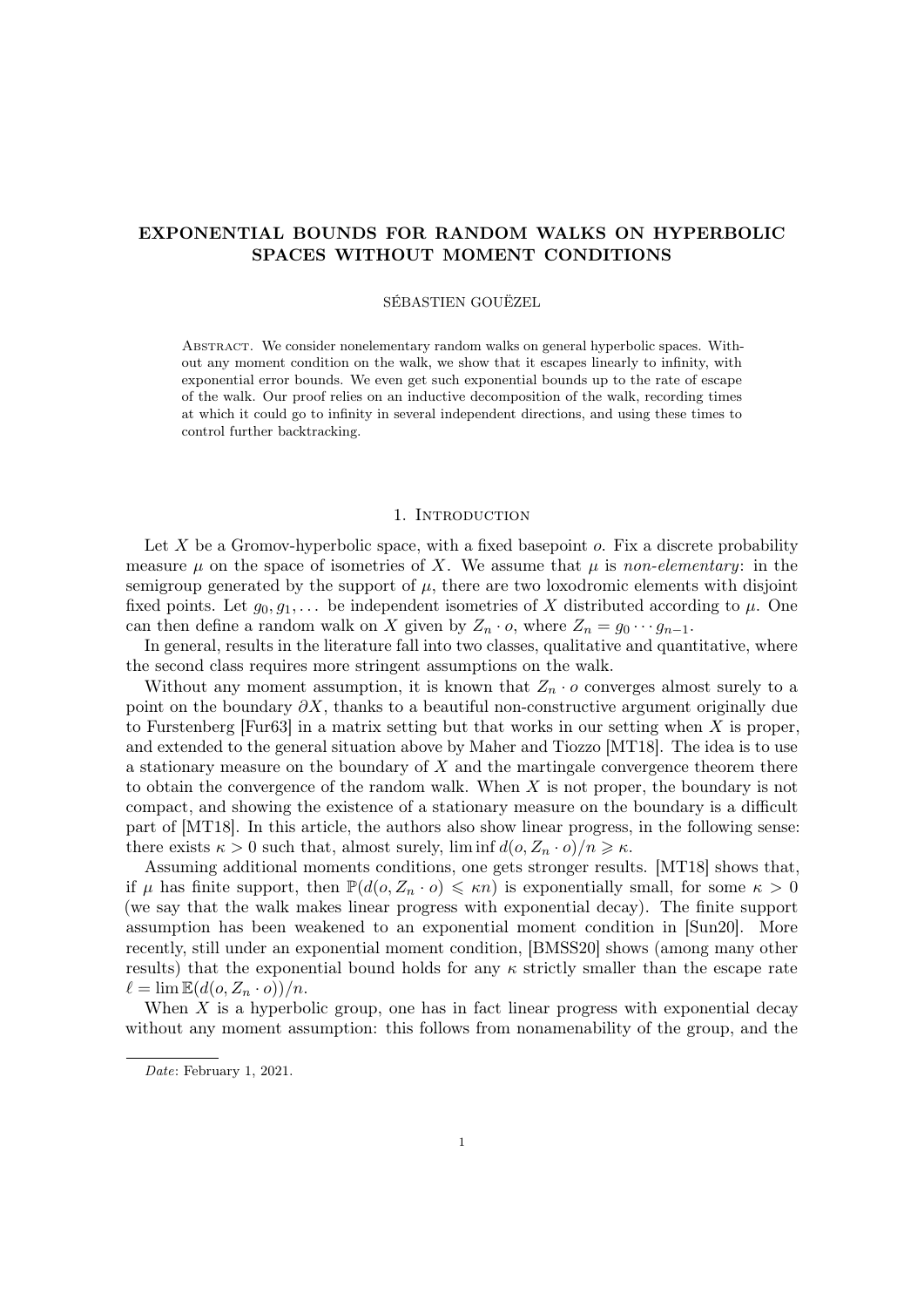<span id="page-1-4"></span>fact that the cardinality of balls is at most exponential. This arguments breaks down when the space is non-proper, though, as in many interesting examples such as the curve complex.

Our goal in this paper is to show that, to have linear progress with exponential decay (even in its strongest versions), there is no need for any moment condition. Define the escape rate of the walk  $\ell(\mu) = \lim \mathbb{E}(d(o, Z_n \cdot o))/n$  if  $\mu$  has a moment of order 1, i.e.,  $\sum \mu(g)d(o, g \cdot o) < \infty$ , and  $\ell(\mu) = \infty$  otherwise.

Our first result is that the escape rate is positive, with an exponential error term.

<span id="page-1-0"></span>**Theorem 1.1.** Consider a discrete non-elementary measure on the space of isometries of a Gromov-hyperbolic space X with a basepoint o. Then there exists  $\kappa > 0$  such that, for all n,

$$
\mathbb{P}(d(o, Z_n \cdot o) \leqslant \kappa n) \leqslant e^{-\kappa n}.
$$

One recovers in particular that  $\ell(\mu) > 0$ , a fact already proved in [\[MT18\]](#page-29-0). The control in the previous theorem can in fact be established up to the escape rate:

<span id="page-1-1"></span>**Theorem 1.2.** Under the assumptions of Theorem [1.1,](#page-1-0) consider  $r < l(\mu)$ . Then there exists  $\kappa > 0$  such that, for all n,

<span id="page-1-3"></span>
$$
\mathbb{P}(d(o, Z_n \cdot o) \leqslant rn) \leqslant e^{-\kappa n}.
$$

In particular, when  $\mu$  has no moment of order 1, this implies that  $d(o, Z_n \cdot o)/n \to +\infty$ almost surely.

We also get the corresponding statement concerning directional convergence to infinity. For  $\xi \in \partial X$  and  $x, y \in X$ , denote the corresponding Gromov product by

(1.1) 
$$
(x,\xi)_y = \inf_{z_n \to \xi} \liminf_n (x,z_n)_y,
$$

where  $(x, z_n)_y = (d(y, x) + d(y, z_n) - d(x, z_n))/2$  is the usual Gromov product inside the space (see Section [3](#page-6-0) for more background on Gromov-hyperbolic spaces). The limit only depends on the choice of the sequence  $z_n$  up to  $2\delta$ . Intuitively,  $(x,\xi)_y$  is the distance from y to a geodesic between x and  $\xi$ . It is also the amount that x has moved in the direction of  $\xi$ compared to y. A sequence  $x_n$  converges to  $\xi$  if and only if  $(x_n, \xi)_o \to \infty$ .

<span id="page-1-2"></span>**Theorem 1.3.** Under the assumptions of Theorem [1.2,](#page-1-1)  $Z_n \cdot o$  converges almost surely to a point  $Z_{\infty} \in \partial X$ . Moreover, for any  $r < \ell(\mu)$ , there exists  $\kappa > 0$  such that, for all n,

$$
\mathbb{P}((Z_n \cdot o, Z_{\infty})_o \leqslant rn) \leqslant e^{-\kappa n}.
$$

Theorem [1.3](#page-1-2) readily implies Theorem [1.2](#page-1-1) as  $(Z_n \cdot o, Z_\infty)_o \leq d(o, Z_n \cdot o)$ , which follows directly from the definition.

The convergence statement in Theorem [1.3](#page-1-2) is due to [\[MT18\]](#page-29-0). The novelty is the quantitative exponential bound, without any moment assumption. Note that, in both theorems, when  $\mu$  has no moment of order 1, one may take any  $r \geq 0$ , so the conclusion is superlinear growth with exponential decay.

It follows from subadditivity that, for any  $r \leq \ell$ , the sequence  $-\log(\mathbb{P}(d(o, Z_n \cdot o) \leq rn))/n$ converges to a limit  $I(r)$ . This is a rate function in the classical sense of large deviations in probability theory. Theorem [1.2](#page-1-1) shows that the rate function is strictly positive for  $r < \ell$ , recovering part of [\[BMSS20,](#page-28-1) Theorem 1.2] while removing their exponential moment assumption. Note that [\[BMSS20\]](#page-28-1) also obtains exponential estimates for upper deviation inequalities  $\mathbb{P}(d(o, Z_n \cdot o) \geqslant rn)$  for  $r > l$ . These estimates can not hold without exponential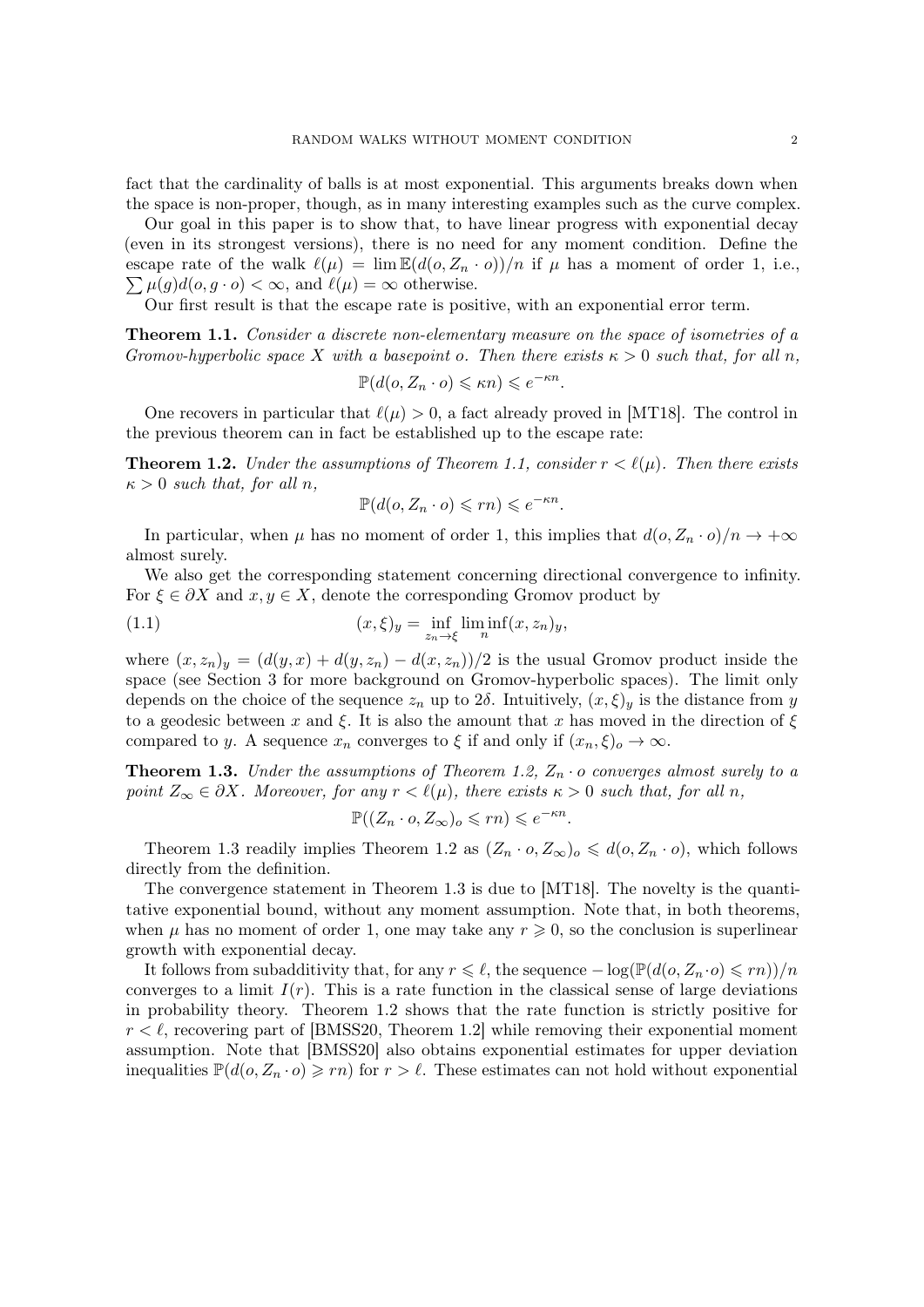<span id="page-2-2"></span>moments, since exponential controls for lower and upper deviation probabilities imply an exponential moment for the measure, see [\[BMSS20,](#page-28-1) Subsection 3.1].

Remark 1.4. The fact that we use discrete measures in the above theorems is for convenience only, to avoid discussing measurability issues and conditioning on zero measure sets. Suitable versions removing discreteness, but adding measurability and separability conditions, hold with the same proofs.

Our approach is elementary, in the spirit of [\[MS20\]](#page-29-2) and [\[BMSS20\]](#page-28-1) (the latter article is a strong inspiration for our work), and does not rely on any boundary theory. The main intuition is the following. In the hyperbolic plane, we define a path as follows: walk straight on during a distance  $d_1$ , then turn by an angle  $\theta_1 \leq \bar{\theta} < \pi$ , then walk straight on during a distance  $d_2$ , then turn by an angle  $\theta_2 \leq \bar{\theta}$ , and so on. If all the lengths  $d_i$  are larger than a constant  $\overline{D} = D(\overline{\theta})$ , then this path is essentially going straight to infinity, and at time *n* it is roughly at distance  $d_1 + \cdots + d_n$  of the origin. The problem when doing a random walk is that the analogues of the angles  $\theta_i$  could be equal to  $\pi$ , i.e., the walker could come back exactly along its footsteps. But this should not happen often. Our main input is a technical way to justify that indeed it does not happen often, in a precise quantitative version: we will keep track of some times (called pivotal times below) at which the random walk can choose some direction, with most choices leading to progress towards infinity (this is implemented through the notion of Schottky set coming from [\[BMSS20\]](#page-28-1)), and at which we will keep some degree of freedom in an inductive construction. Of course, backtracking can happen later on, and we will spend the degree of freedom we had kept to still control the behavior after backtracking.

We could give directly the proof of Theorem [1.3,](#page-1-2) but it would be very hard to follow. Instead, we will start with proofs of easier statements, and add new ingredients in increasingly complicated proofs. Section [2](#page-2-0) is devoted to the simplest instance of our proof, in the free group, where everything is as transparent as possible. Then, Section [3](#page-6-0) introduces some tools of Gromov-hyperbolic geometry (notably chains, shadows and Schottky sets) that will be used to extend the previous proof to a non-tree setting. Section [4](#page-10-0) uses these tools in a crude way to prove Theorem [1.1,](#page-1-0) i.e., linear escape with exponential decay, and also convergence at infinity with exponential bounds. Section [5](#page-17-0) follows the same strategy but in a more refined way, to get Theorems [1.2](#page-1-1) and [1.3.](#page-1-2)

#### 2. Linear escape with exponential decay on free groups

<span id="page-2-0"></span>The goal of this section is to illustrate the concept of pivotal times in the simplest possible setting. We show that, for a class of measures without moments on the free group, there is linear escape with exponential decay. Of course, this follows from non-amenability. Instead of the result, what matters here is the proof: the rest of the paper is an extension of the same idea to technically more involved contexts (general measures, Gromov-hyperbolic spaces), but the main insight can be explained much more transparently in a tree setting.

<span id="page-2-1"></span>**Theorem 2.1.** Let  $d \geq 3$ . Let  $\mu$  be a probability measure on  $\mathbb{F}_d$  that can be written as  $\mu_S * \nu$ , where  $\mu_S$  is the uniform probability measure on the canonical generators of  $\mathbb{F}_d$ , and  $\nu$  is a probability measure with  $\nu(e) = 0$ . Let  $Z_n = g_1 \cdots g_n$ , where the  $g_i$  are independent and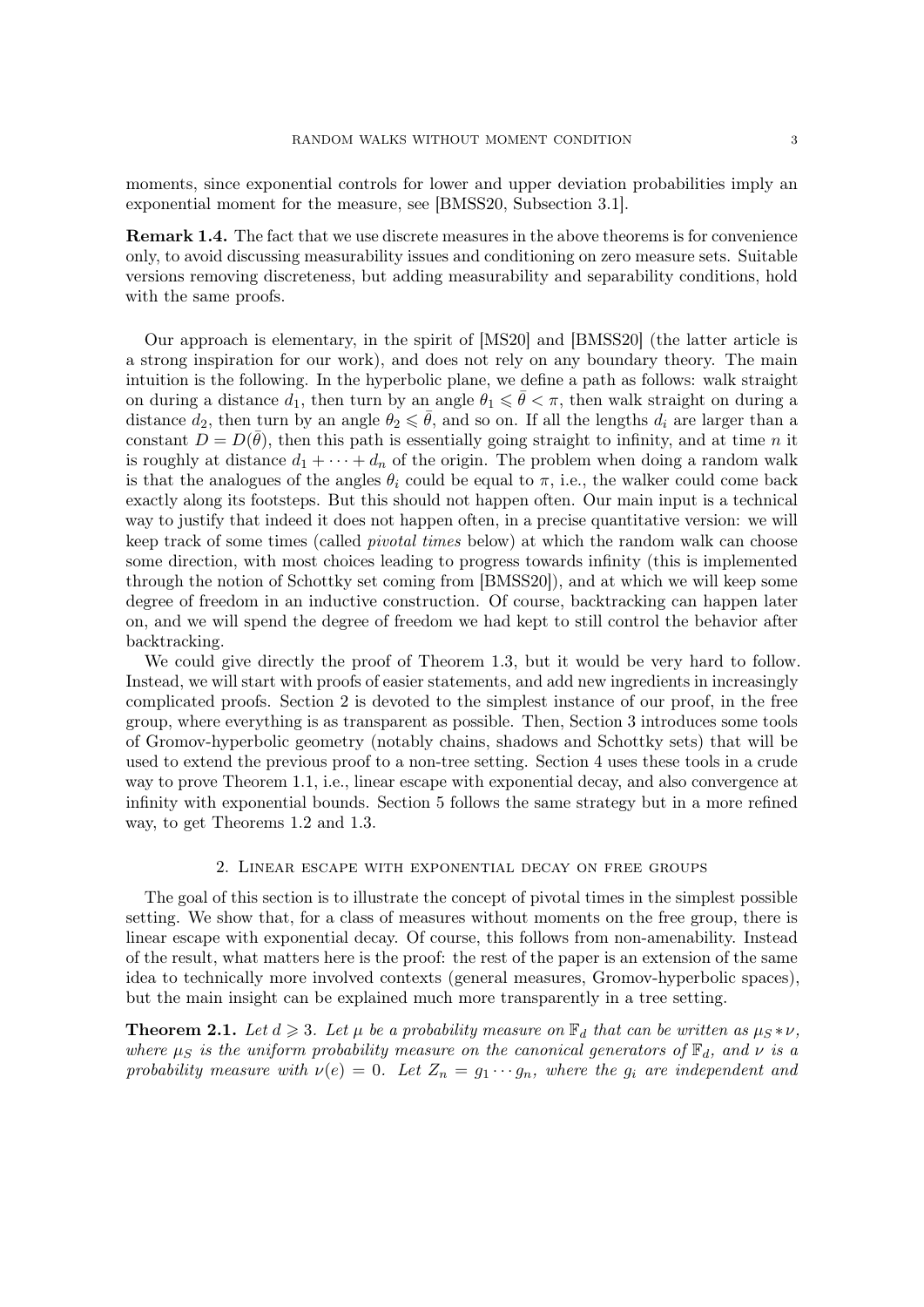distributed according to  $\mu$ . There exists  $\kappa > 0$  (independent of  $\nu$  and of d) such that, for all  $n,$ 

$$
\mathbb{P}(|Z_n| \leq \kappa n) \leq e^{-\kappa n}.
$$

**Remark 2.2.** The fact that  $\kappa$  can be chosen independently of  $\nu$  and of d does not follow from non-amenability, and is really a byproduct of our proof technique.

**Remark 2.3.** The restrictions  $d \geq 3$  and  $\nu(e) = 0$  are simplifying assumptions to have a proof that is as streamlined as possible. In the next sections, we will prove analogous theorems but for general measures, on general hyperbolic spaces.

The key point in the proof of Theorem [2.1](#page-2-1) is the next lemma.

<span id="page-3-0"></span>**Lemma 2.4.** There exists  $\kappa > 0$  satisfying the following. Consider  $d \geq 3$  and  $n \geq 0$ . Fix  $w_1, \ldots, w_n$  nontrivial words in  $\mathbb{F}_d$ , and let  $Z_n = s_1w_1 \cdots s_nw_n$ , where the  $s_i$  are generators of  $\mathbb{F}_d$ , chosen uniformly and independently. Then  $\mathbb{P}(|Z_n| \leq \kappa n) \leq e^{-\kappa n}$ .

This lemma directly implies Theorem [2.1,](#page-2-1) by conditioning with respect to the realizations of  $\nu$  and just keeping the randomness coming from the factor  $\mu_S$  in  $\mu = \mu_S * \nu$ .

To prove the lemma, one wants to argue that the walk does not backtrack too much. Of course, the walk can backtrack completely: as the size of the  $w_i$  is not controlled, it may happen that  $w_n$  is exactly inverse to  $s_1w_1\cdots s_n$  and therefore that  $Z_n = e$ . However, this is unlikely to happen for most choices of  $s_1, \ldots, s_n$ .

A difficulty is that the distance to the origin is not well-behaved under the walk. For instance, assume that  $Z_{n-2} = e$ , that  $w_{n-1}$  is very long (of length 2n, say) and that for some generators s and t, one has  $tw_n = (sw_{n-1})^{-1}$ . Then  $Z_{n-1}$  is far away from the origin, and in particular it satisfies the inequality  $|Z_{n-1}| > n$ . However,  $Z_n$  is equal to the origin if  $s_{n-1} = s$  and  $s_n = t$ , which happens with probability  $1/(2d)^2$ . This is not exponentially small, even though the distance control at time  $n-1$  is good.

For this reason, we will not try to control inductively the distribution of the distance to the origin. Instead, we will control a number of branching points of the random walk up to time  $n$ , that we call *pivotal points*. In the general case of random walks in hyperbolic spaces, the definition will be quite involved, but for trees one can give a direct definition as follows. Denote by  $\gamma_n$  the path in the Cayley graph of  $\mathbb{F}_d$  corresponding to the walk up to  $Z_n$ , i.e., the concatenation of the geodesics from e to  $s_1$  then to  $s_1w_1$  then to  $s_1w_1s_2$  and so on until  $s_1w_1s_2w_2\cdots s_nw_n=Z_n.$ 

**Definition 2.5.** A time  $k \in [1, n]$  is a pivotal time (with respect to n) if  $s_k$  is the inverse neither of the last letter of  $Z_{k-1}$ , nor of the first letter  $(w_k)_0$  of  $w_k$  (so that the path  $\gamma_n$  is locally geodesic of length 3 around  $Z_{k-1}$ ) and moreover the path  $\gamma_n$  does not come back to  $Z_{k-1}$ s<sub>k</sub> afterwards.

We will denote by  $P_n$  the set of pivotal times with respect to n.

In other words,  $k$  is pivotal if the walk at time  $k$  goes away from the origin during two steps  $(s_k$  and then  $(w_k)_0$  and then remains stuck in the subtree based at  $Z_{k-1}s_k(w_k)_0$ .

The evolution of the set of pivotal times is not monotone: if the walk backtracks a lot, then many times that were pivotal with respect to  $n$  will not be any more pivotal with respect to  $n + 1$ , since the non-backtracking condition is not satisfied any more. On the other hand, the only possible new pivotal point is the last one:  $P_{n+1} \subseteq P_n \cup \{n+1\}$ .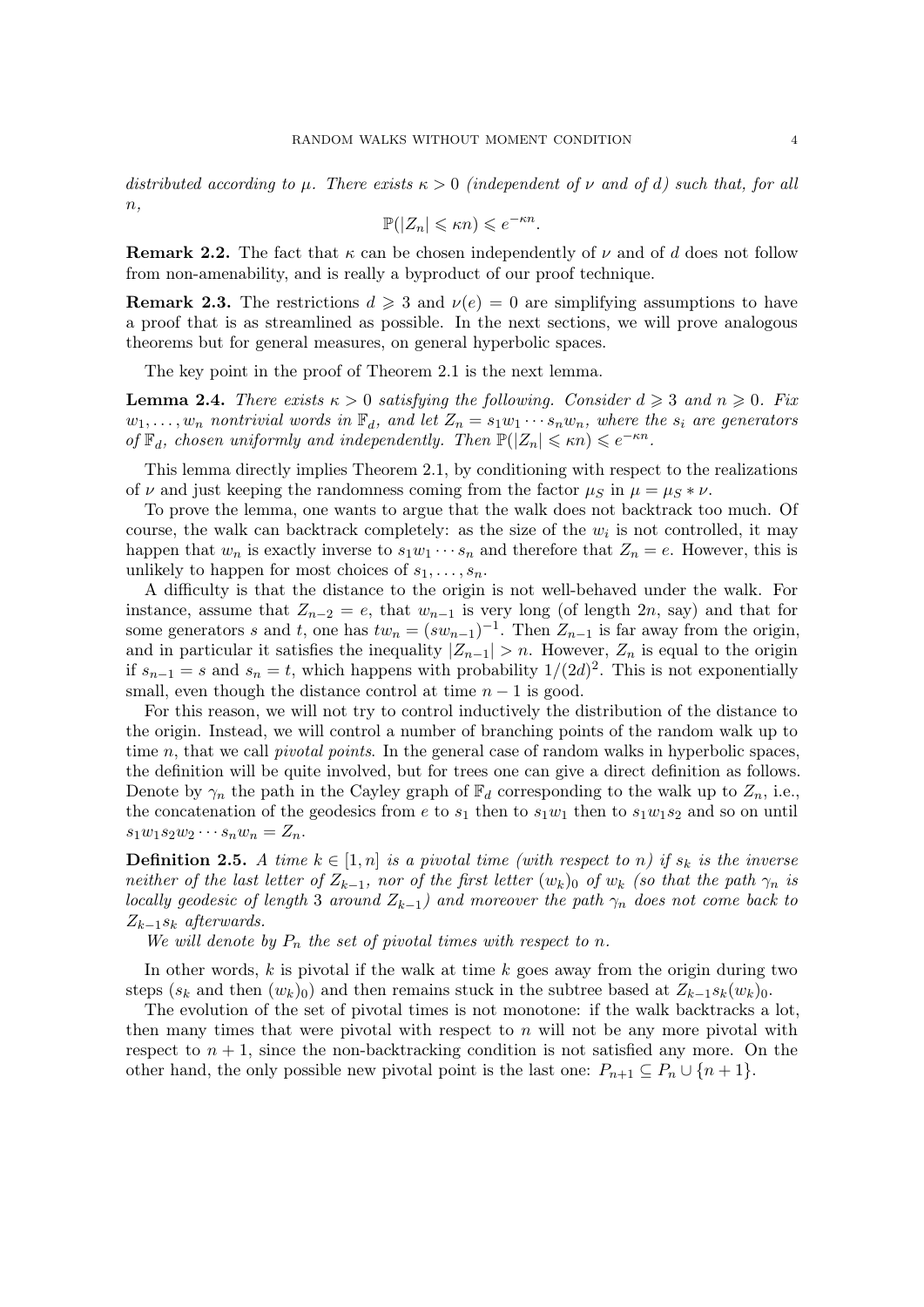We will say that a sequence  $(s'_1, \ldots, s'_n)$  is *pivoted* from  $\bar{s} = (s_1, \ldots, s_n)$  if they have the same pivotal times and, additionally,  $s'_k = s_k$  for all k which is not a pivotal time. This is an equivalence relation. Moreover, a sequence has many pivoted sequences: if  $k$  is a pivotal time and one changes  $s_k$  to  $s'_k$  which still satisfies the local geodesic condition (i.e.,  $s'_{k}$  is different from the last letter of  $Z_{k-1}$  and from the first letter of  $w_{k}$ ), then we claim that  $(s_1, \ldots, s_k', \ldots, s_n)$  is pivoted from  $(s_1, \ldots, s_n)$ . Indeed, the part of  $\gamma_n$  originating from  $Z_{k-1} s_k(w_k)$  never comes back on the edge from  $Z_{k-1}$  to  $Z_{k-1} s_k$  (not even on its endpoints), so changing  $s_k$  to  $s'_k$  does not change this fact. Thus the behavior of  $\gamma'_n$  after  $Z_{k-1}$  is exactly the same as that of  $\gamma_n$ , but in a different subtree – one has pivoted the end of  $\gamma_n$  around  $Z_{k-1}s_k$ , hence the name. In particular, subsequent pivotal times are the same. Moreover, since the trajectory never comes back before  $Z_{k-1}s_k$ , pivotal times before k are not affected, and are the same for  $\gamma_n$  and  $\gamma'_n$ .

More generally, denoting the pivotal times by  $p_1 < \cdots < p_q$ , then changing the  $s_{p_i}$  to  $s'_{p_i}$ still satisfying the local geodesic condition gives a pivoted sequence. Let  $\mathcal{E}_n(\bar{s})$  be the set of sequences which are pivoted from  $\bar{s}$ . Conditionally on  $\mathcal{E}_n(\bar{s})$ , the previous discussion shows that the random variables  $s'_{p_i}$  are independent (but not identically distributed as each of them is drawn from some subset of the generators depending on i, of cardinality  $|S| - 1$  or  $|S| - 2$ ).

<span id="page-4-0"></span>**Proposition 2.6.** Let  $A_n = |P_n|$  be the number of pivotal times. Then, in distribution,  $A_{n+1} \geq A_n + U$  where U is a random variable independent from  $A_n$  and distributed as follows:

$$
\mathbb{P}(U = -j) = \frac{2d - 3}{d(2d - 2)^j} \text{ for } j > 0,
$$
  

$$
\mathbb{P}(U = 0) = 0,
$$
  

$$
\mathbb{P}(U = 1) = \frac{d - 1}{d}.
$$

In other words,  $\mathbb{P}(A_{n+1} \geq i) \geq \mathbb{P}(A_n + U \geq i)$  for all i.

*Proof.* Let us fix a sequence  $\bar{s} = (s_1, \ldots, s_n)$ , and let  $q = |P_n|$  be its number of pivotal times. We will prove the estimate by conditioning on  $\mathcal{E}_n(\bar{s})$ . Let  $\bar{s}' \in \mathcal{E}_n(\bar{s})$ .

First, assume there are no pivotal points, i.e.,  $q = 0$ . Then for each  $\bar{s}'$  there are at least 2d−2 generators which are different from the last letter of  $Z'_n$  and from the first letter of  $w_{n+1}$ , giving rise to one pivotal time in  $P'_{n+1}$  with probability at least  $(2d-2)/(2d) = \mathbb{P}(U = 1)$ . Otherwise,  $|P'_{n+1}| = 0$ . Conditionally on  $\mathcal{E}_n(\bar{s})$ , it follows that the conclusion of the lemma holds.

Assume now that there is at least one pivotal point. From the last pivotal time onward, the behavior is the same over all the equivalence class  $\mathcal{E}_n(\bar{s})$ , so the last letter of  $Z'_n$  does not depend on  $\bar{s}'$ . There are at least 2d−2 generators of  $\mathbb{F}_d$  which are different from the last letter of  $Z'_n$  and from the first letter of  $w_{n+1}$ . If  $s'_{n+1}$  is such a generator, then  $P'_{n+1} = P'_n \cup \{n+1\}$ . Therefore,

 $\mathbb{P}(A_{n+1}\geqslant q+1\mid\mathcal{E}_n(\bar{s}))\geqslant (2d-2)/(2d).$ 

We have adjusted the definition of U so that the right hand side is  $\mathbb{P}(U \geq 1)$ .

Fix now  $s'_{n+1}$  which is not such a nice generator. Then  $s'_{n+1}w_{n+1}$  may backtrack, possibly until the last pivotal point  $Z'_{p,q}$ , thereby decreasing the number of pivotal points with respect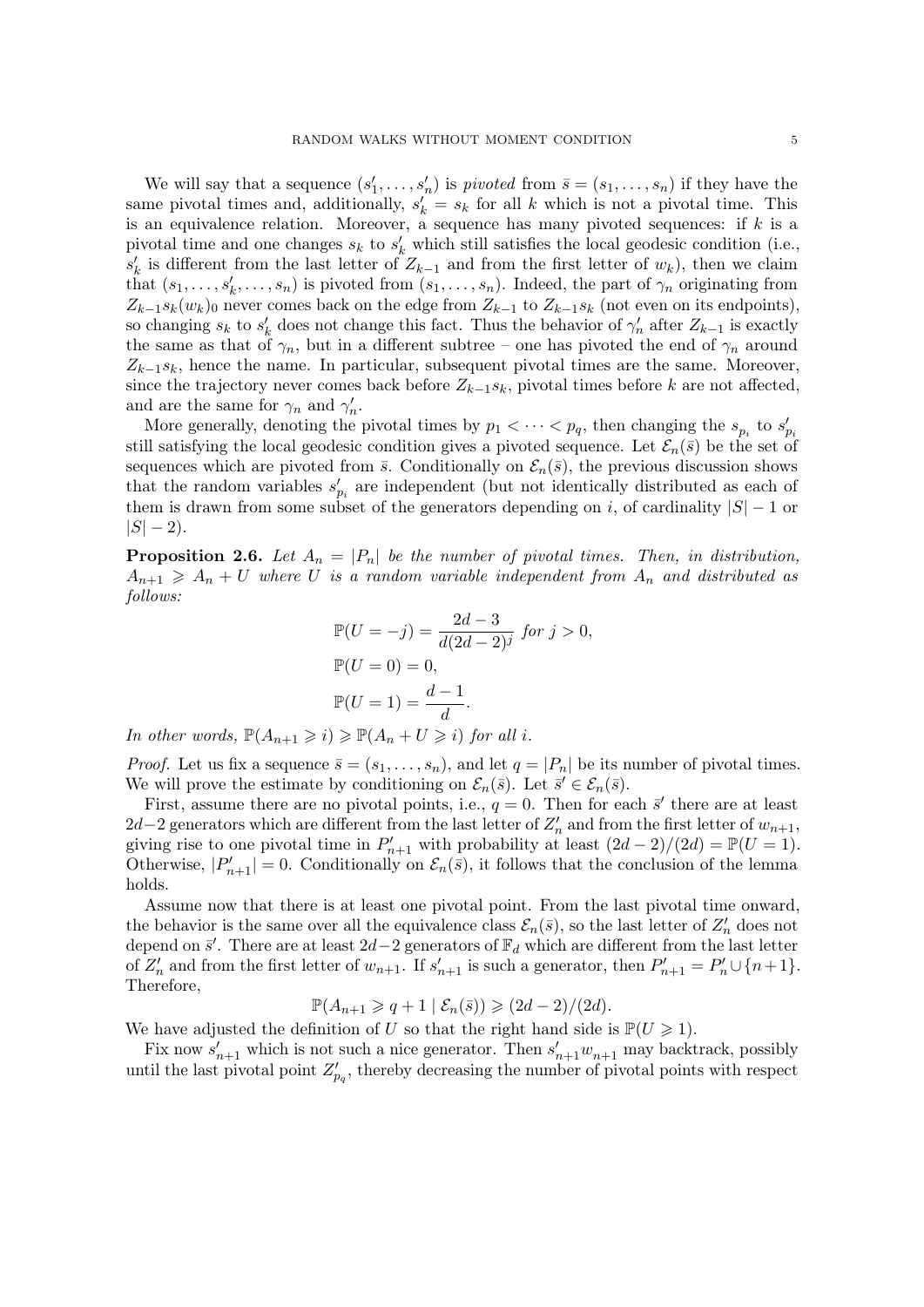<span id="page-5-0"></span>to  $n+1$ . However, it may only backtrack further if the generator  $s'_{p_q}$  is exactly the inverse of the corresponding letter in  $w_{n+1}$ . This can happen for s', but then it will not happen for all the pivoted configurations of s' obtained by changing  $s'_{pq}$  to another generator still satisfying the local geodesic condition. Therefore,

$$
\mathbb{P}(A_{n+1}\leqslant q-2 \mid \mathcal{E}_n(\bar{s}))\leqslant \frac{2}{2d}\times \frac{1}{2d-2},
$$

where the first factor corresponds to the choice of a generator  $s'_{n+1}$  which does not satisfy the local geodesic condition, and the second factor corresponds to the choice of the specific generator for  $s'_{p_q}$  to make sure that one backtracks further.

More generally, to cross  $j$  pivotal times, there is one specific choice of generator at each of these pivotal times, which can only happen with a probability at most  $1/(2d-2)$  at each of these times. Therefore, for  $j \geq 1$ ,

$$
\mathbb{P}(A_{n+1}\leqslant q-j\mid \mathcal{E}_n(\bar{s}))\leqslant \frac{2}{2d}\cdot \frac{1}{(2d-2)^{j-1}}.
$$

We have adjusted the distribution of U so that the right hand side is exactly  $\mathbb{P}(U \leq -j)$ . Finally, we obtain the inequalities

$$
\mathbb{P}(A_{n+1} \leq q - j \mid \mathcal{E}_n(\bar{s})) \leq \mathbb{P}(U \leq -j) \text{ for } j > 0,
$$
  

$$
\mathbb{P}(A_{n+1} \geq q + 1 \mid \mathcal{E}_n(\bar{s})) \geq \mathbb{P}(U \geq 1).
$$

Taking the complement in the first inequality yields  $\mathbb{P}(A_{n+1} \geq q + k | \mathcal{E}_n(\bar{s})) \geq \mathbb{P}(U \geq k)$  for all  $k \in \mathbb{Z}$ . As  $A_n$  is constant equal to q on  $\mathcal{E}_n(\bar{g})$ , the right hand side is  $\mathbb{P}(A_n + U \geq q + k)$  $\mathcal{E}_n(\bar{s})$ . Writing  $i = q + k$ , we have obtained for all i the inequality

$$
\mathbb{P}(A_{n+1}\geqslant i\mid \mathcal{E}_n(\bar{s}))\geqslant \mathbb{P}(A_n+U\geqslant i\mid \mathcal{E}_n(\bar{s})).
$$

As this inequality is uniform over the conditioning, it gives the conclusion of the lemma.  $\Box$ 

*Proof of Lemma [2.4.](#page-3-0)* Let  $U_1, U_2, \ldots$  be a sequence of i.i.d. random variables distributed like U in Proposition [2.6.](#page-4-0) Iterating the proposition, one gets  $\mathbb{P}(A_n \geq k) \geq \mathbb{P}(U_1 + \cdots + U_n \geq k)$ . The random variables  $U_i$  have an exponential moment. Moreover, their expectation is positive when  $d \ge 3$ , as it is  $(2d-5) \cdot (d-1)/((2d-3) \cdot d)$ . Large deviations for sums of i.i.d. real random variables with an exponential moment ensure the existence of  $\kappa > 0$  such that  $\mathbb{P}(U_1 + \cdots + U_n \leq \kappa n) \leq e^{-\kappa n}$  for all n. Then  $\mathbb{P}(A_n \leq \kappa n) \leq e^{-\kappa n}$ . As the distance to the origin is bounded from below by the number of pivotal points, this proves Lemma [2.4,](#page-3-0) except that the constant  $c$  depends on the number of generators  $d$ . However, the random variables  $U = U(d)$  depending on d increase with d (in the sense that when  $d \geq d'$  then  $\mathbb{P}(U(d) \geq k) \geq \mathbb{P}(U(d') \geq k)$  for all k). Therefore, one can use the random variables  $U(3)$ to obtain a lower bound in all free groups  $\mathbb{F}_d$  with  $d \geq 3$ .

The rest of the paper is devoted to the extension of this argument to general measures and general Gromov-hyperbolic spaces. While the intuition will remain the same, the definition of pivotal times will need to be adjusted, as there is no well-defined concept of subtree: instead, we will use a suitable notion of shadow, and require that the walk after the pivotal time remains in the shadow. Also, to separate possible directions, we will rely on the notion of Schottky sets introduced by [\[BMSS20\]](#page-28-1), instead of just using the generators as in the free group. These notions are explained in the next section.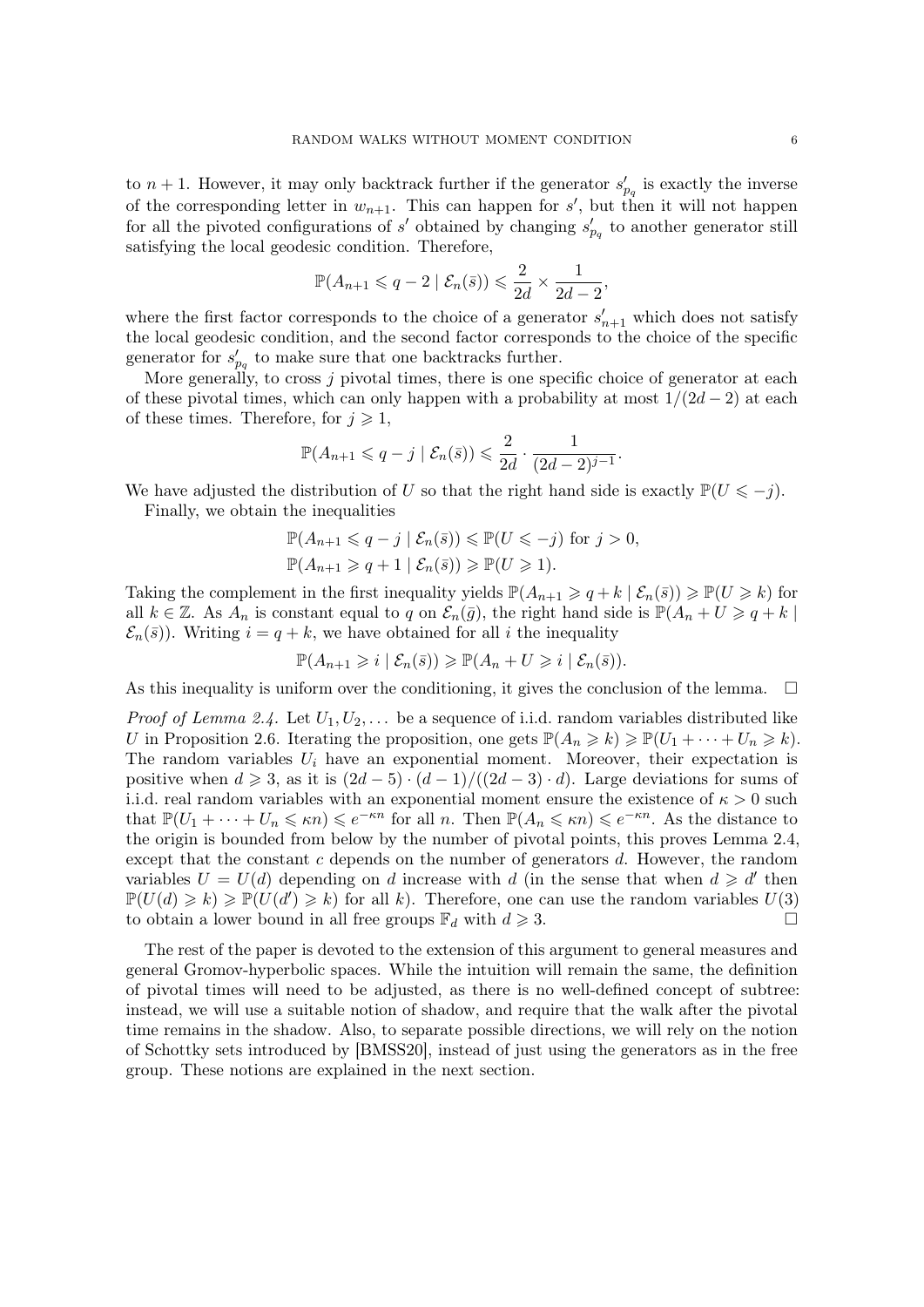#### 3. Prerequisites on Gromov-hyperbolic spaces

<span id="page-6-0"></span>Let X be a metric space, and  $x, y, z \in X$ . Their Gromov product is defined by

<span id="page-6-2"></span>
$$
(x, z)y = \frac{1}{2}(d(x, y) + d(y, z) - d(x, z)).
$$

Let  $\delta \geq 0$ . A metric space is  $\delta$ -Gromov hyperbolic if, for all  $x, y, z, a$ ,

(3.1) 
$$
(x, z)_a \geqslant \min((x, y)_a, (y, z)_a) - \delta.
$$

When the space is geodesic, this is equivalent (up to changing  $\delta$ ) to the fact that geodesic triangles are thin, i.e., each side is contained in the  $\delta$ -neighborhood of the other two sides.

In the rest of the paper,  $X$  is a  $\delta$ -hyperbolic metric space (without any geodesicity or properness or separability condition). We also fix a basepoint  $o \in X$ .

3.1. Boundary at infinity. We recall a few basic facts on the boundary at infinity of a Gromov-hyperbolic space that we will need later on.

A sequence  $(x_n)_{n\in\mathbb{N}}$  is converging at infinity if  $(x_n, x_m)$  tends to infinity when  $m, n \to \infty$ . Two sequences  $(x_n)$  and  $(y_n)$  which are converging at infinity are converging to the same limit if  $(x_n, y_n)$ <sub>o</sub>  $\to \infty$ . This is an equivalence relation, thanks to the hyperbolicity inequality. Quotienting by this equivalence relation, one gets the boundary at infinity of the space  $X$ denoted  $\partial X$ .

The C-shadow of a point x, seen from o, is the set of points y such that  $(y, o)_x \leq C$ . We denote it with  $\mathcal{S}_o(y;C)$ . Geometrically, this means that a geodesic from o to y goes within distance  $C + O(\delta)$  of x. Let us record a few classical properties of shadows.

<span id="page-6-5"></span>**Lemma 3.1.** For  $y \in S_o(x; C)$ , one has  $d(y, o) \geq d(x, o) - 2C$ .

Proof. We have

$$
d(y, o) = d(y, x) + d(x, o) - 2(y, o)_x \ge 0 + d(x, o) - 2C.
$$

<span id="page-6-3"></span>**Lemma 3.2.** Let  $C > 0$ , and let  $x_n \in X$  be such that  $d(o, x_n) \to \infty$ . Consider another sequence  $y_p$  such that, for all n, eventually  $y_p \in S_o(x_n; C)$ . Then  $y_p$  converges at infinity.

*Proof.* Fix n large. For large enough p, one has  $y_p \in S_o(x_n; C)$ , i.e.,  $(o, y_p)_{x_n} \leq C$ . As  $(o, y_p)_{x_n} + (x_n, y_p)_{o} = d(o, x_n)$ , this gives  $(x_n, y_p)_{o} \geq d(o, x_n) - C$ .

For large enough  $p, q$ , we get (using hyperbolicity for the first inequality)

<span id="page-6-1"></span>(3.2) 
$$
(y_p, y_q)_o \ge \min((y_p, x_n)_o, (y_q, x_n)_o) - \delta \ge d(o, x_n) - C - \delta.
$$

As  $d(o, x_n) \to \infty$  by assumption, it follows that  $(y_p, y_q)_o \to \infty$ , as claimed.

<span id="page-6-4"></span>**Lemma 3.3.** Let  $C > 0$  and  $x \in X$ . Consider  $y \in S_o(x; C)$ , and a point  $\xi \in \partial X$  which is a limit of points in  $\mathcal{S}_o(x;C)$ . Then

$$
(y,\xi)_o \geq d(o,x) - C - 3\delta.
$$

*Proof.* Let  $z_n \in \mathcal{S}_o(x; C)$  be a sequence converging to  $\xi$ . As the Gromov product at infinity does not depend on the sequence up to  $2\delta$ , we have  $(y,\xi)_o \geq \liminf(y,z_n)_o - 2\delta$ . Moreover, as both y and  $z_n$  belong to  $\mathcal{S}_o(x; C)$ , the inequality  $(3.2)$  gives  $(y, z_n)_o \geq d(o, x) - C - \delta$ . The conclusion follows.  $\Box$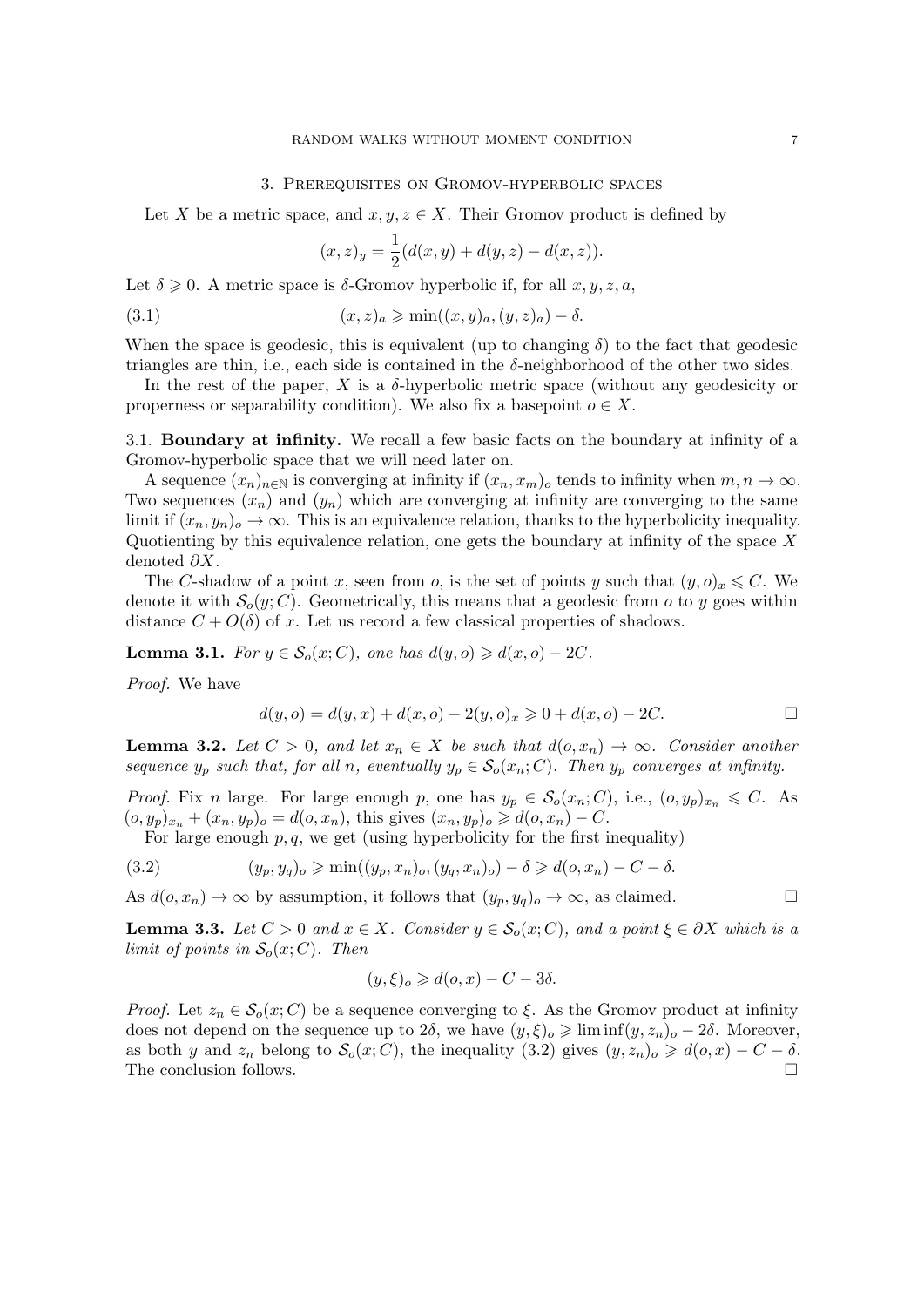<span id="page-7-5"></span><span id="page-7-4"></span>3.2. Chains and shadows. In a hyperbolic space,  $(x, z)_y$  is roughly the distance from y to a geodesic between x and z. In particular, if  $(x, z)_y \leq C$  for some constant C, this means that the points  $x, y, z$  are roughly aligned in this order, up to an error C. We will say that the points are C-aligned.

In a hyperbolic space, if in a sequence of points all consecutive points are C-aligned, and the points are separated enough, then the sequence is progressing linearly, and all points in the sequence are  $C + O(\delta)$ -aligned (see for instance [\[GdlH90,](#page-29-3) Theorem 5.3.16]). We will need variations around this classical idea.

We start with distance estimates for 3 points.

<span id="page-7-3"></span>**Lemma 3.4.** . Consider  $x, y, z$  with  $(x, z)_y \leq C$ . Then  $d(x, z) \geq d(x, y) - C$  and  $d(x, z) \geq$  $d(y, z) - C.$ 

*Proof.* By symmetry, it suffices to prove the first inequality. We claim that  $d(x, z) \geq$  $d(x, y) - (x, z)<sub>y</sub>$ , which implies the result. Expanding the definition of the Gromov product, this inequality holds if and only if

$$
\frac{d(y,x) + d(y,z) - d(x,z)}{2} + d(x,z) \ge d(x,y).
$$

This reduces to  $d(y, z) + d(x, z) \ge d(x, y)$ , which is just the triangular inequality.

The next lemma gives estimates for 4 points, from which results for more points will follow by induction.

<span id="page-7-0"></span>**Lemma 3.5.** Consider  $w, x, y, z \in X$ , and  $C \ge 0$ . Assume  $(w, y)_x \le C$  and  $(x, z)_y \le C + \delta$ and  $d(x, y) \geqslant 2C + 2\delta + 1$ . Then  $(w, z)_x \leqslant C + \delta$ .

*Proof.* By definition of the Gromov product,  $(x, z)_y + (y, z)_x = d(x, y)$ . As  $(x, z)_y \leq C + \delta$ , we get  $(y, z)_x \geq d(x, y) - C - \delta$ . As  $d(x, y) \geq 2C + 2\delta + 1$ , this gives  $(y, z)_x \geq C + \delta + 1$ . Writing down the first condition and the hyperbolicity condition, we get

$$
C \geqslant (w, y)_x \geqslant \min((w, z)_x, (z, y)_x) - \delta.
$$

If the minimum were realized by  $(z, y)_x$ , we would get  $C \geq C + \delta + 1 - \delta$ , a contradiction. Therefore, the minimum is realized by  $(w, z)_x$ , which gives  $(w, z)_x \leq C + \delta$ .

**Definition 3.6.** For  $C, D \geq 0$ , a sequence of points  $x_0, \ldots, x_n$  is a  $(C, D)$ -chain if one has  $(x_{i-1}, x_{i+1})_{x_i} \leqslant C$  for all  $0 < i < n$ , and  $d(x_i, x_{i+1}) \geqslant D$  for all  $0 \leqslant i < n$ .

<span id="page-7-2"></span>**Lemma 3.7.** Let  $x_0, \ldots, x_n$  be a  $(C, D)$  chain with  $D \geq 2C+2\delta+1$ . Then  $(x_0, x_n)_{x_1} \leq C+\delta$ , and

<span id="page-7-1"></span>(3.3) 
$$
d(x_0, x_n) \geqslant \sum_{i=0}^{n-1} (d(x_i, x_{i+1}) - (2C + 2\delta)) \geqslant n.
$$

*Proof.* Let us show by decreasing induction on i that  $(x_{i-1}, x_n)_{x_i} \leq C + \delta$ , the result being true for  $i = n-1$  by assumption. Assume it holds for  $i+1$ . Then the points  $x_{i-1}, x_i, x_{i+1}, x_n$ satisfy the assumptions of Lemma [3.5,](#page-7-0) which gives  $(x_{i-1}, x_n)_{x_i} \leq C + \delta$  as desired.

Let us now show that  $d(x_j, x_n) \geqslant \sum_{i=j}^{n-1} (d(x_i, x_{i+1}) - (2C + 2\delta))$  by decreasing induction on j, the case  $j = n$  being trivial and the case  $j = 0$  being [\(3.3\)](#page-7-1). We have

$$
d(x_j, x_n) = d(x_j, x_{j+1}) + d(x_{j+1}, x_n) - 2(x_j, x_n)_{x_{j+1}} \ge d(x_j, x_{j+1}) + d(x_{j+1}, x_n) - (2C + 2\delta),
$$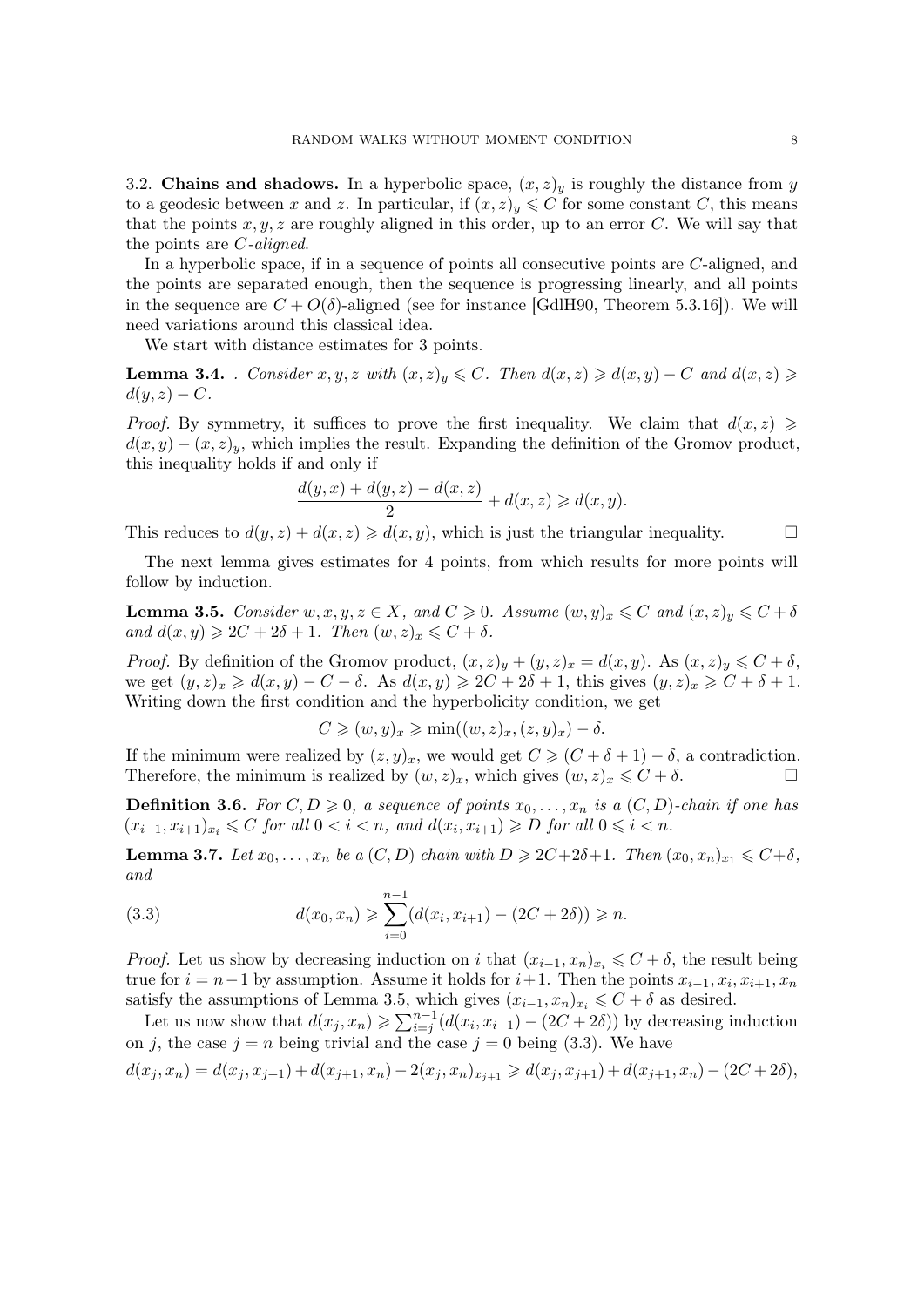<span id="page-8-2"></span>which concludes the induction.

<span id="page-8-1"></span>**Lemma 3.8.** Let  $x_0, \ldots, x_n$  be a  $(C, D)$  chain with  $D \geq 2C + 4\delta + 1$ . Then for all i one has  $(x_0, x_n)_{x_i} \leqslant C + 2\delta$ .

*Proof.* Lemma [3.7](#page-7-2) applied to the  $(C, D)$ -chain  $x_i, x_{i+1}, \ldots, x_n$  gives  $(x_i, x_n)_{x_{i+1}} \leq C + \delta$ . The same lemma applied to the  $(C, D)$ -chain  $x_{i+1}, x_i, \ldots, x_0$  gives  $(x_{i+1}, x_0)_{x_i} \leq C + \delta$ . Therefore, the points  $x_0, x_i, x_{i+1}, x_n$  are  $(C + \delta)$ -aligned. Let us apply Lemma [3.5](#page-7-0) to these points, with  $C + \delta$  instead of C. It gives  $(x_0, x_n)_{x_i} \leq C + 2\delta$ , as claimed.

We will need to say that a point  $z$  belongs to a half-space based at a point  $y$  and directed towards a point  $y^+$ . The usual definition for this is the shadow of  $y^+$  seen from y, defined as the set  $\mathcal{S}_y(y^+; C)$  of points z with  $(y, z)_{y^+} \leqslant C$  for some suitable C. Unfortunately, this definition is not robust enough for our purposes as we will need to say that being in a half-space and walking again from  $y$  one stays in the half-space, which is not satisfied by this definition due to the loss of  $\delta$  when one applies the hyperbolicity inequality.

A more robust definition can be given in terms of chains. If we have a chain (which goes roughly in a straight direction by the previous lemma) and if we prescribe the direction of its first jump, then we are essentially prescribing the direction of the whole chain. This makes it possible to define another notion that we call chain-shadow, as follows. The choice of the minimal distance  $2C + 2\delta + 1$  between points in the chain in this definition is somewhat arbitrary, it should just be large enough that lemmas on the linear progress of chains apply.

**Definition 3.9.** Let  $C \ge 0$  and  $y, y^+, z \in X$ . We say that z belongs to the C-chain-shadow of  $y^+$  seen from y if there exists a  $(C, 2C + 2\delta + 1)$ -chain  $x_0 = y, x_1, \ldots, x_n = z$  satisfying additionally  $(x_0, x_1)_{y^+} \leqslant C$ . We denote the chain-shadow with  $\mathcal{CS}_y(y^+; C)$ .

The next lemma shows that this definition of shadow is roughly equivalent to the usual definition in terms of the Gromov product  $(y, z)_{y+}$ .

<span id="page-8-0"></span>**Lemma 3.10.** If  $z \in \mathcal{CS}_y(y^+; C)$ , then  $(y, z)_{y_+} \leq 2C + \delta$  and  $d(y, z) \geq d(y, y^+) - 2C - \delta$ .

*Proof.* Let  $x_0 = y, x_1, \ldots, x_n = z$  be a  $(C, 2C + 2\delta + 1)$ -chain as in the definition of chainshadows. We have

 $d(y, z) = d(y, x_1) + d(x_1, z) - 2(y, z)_{x_1} = d(y, y^+) + d(y^+, x_1) - 2(y, x_1)_{y_+} + d(x_1, z) - 2(y, z)_{x_1}.$ Let us bound  $(y, x_1)_{y_+}$  with C (by the definition of chain-shadows) and  $(y, z)_{x_1}$  by  $C + \delta$ (thanks to Lemma [3.7](#page-7-2) applied to the chain  $x_0, \ldots, x_n$ ). Let us also bound from below  $d(y^+, x_1) + d(x_1, z)$  with  $d(y^+, z)$ . We get

$$
d(y, z) \ge d(y, y^+) + d(y^+, z) - 4C - 2\delta.
$$

Expanding the definition of the Gromov product, this gives  $(y, z)_{y+} \leq 2C + \delta$ . Then we get  $d(y, z) \geq d(y, y^+) - 2C - \delta$  by applying Lemma [3.4](#page-7-3) to  $y, y^+, z$ .

3.3. Schottky sets. To be able to prescribe enough directions at pivotal points, we will use a variation around the notion of Schottky set in [\[BMSS20\]](#page-28-1). This is essentially a finite set of isometries such that, for all x and y, most of these isometries put x and sy in general position with respect to o, i.e., such that x, o, sy are C-aligned for some given C.

**Definition 3.11.** Let  $\eta, C, D \geq 0$ . A finite set S of isometries of X is  $(\eta, C, D)$ -Schottky if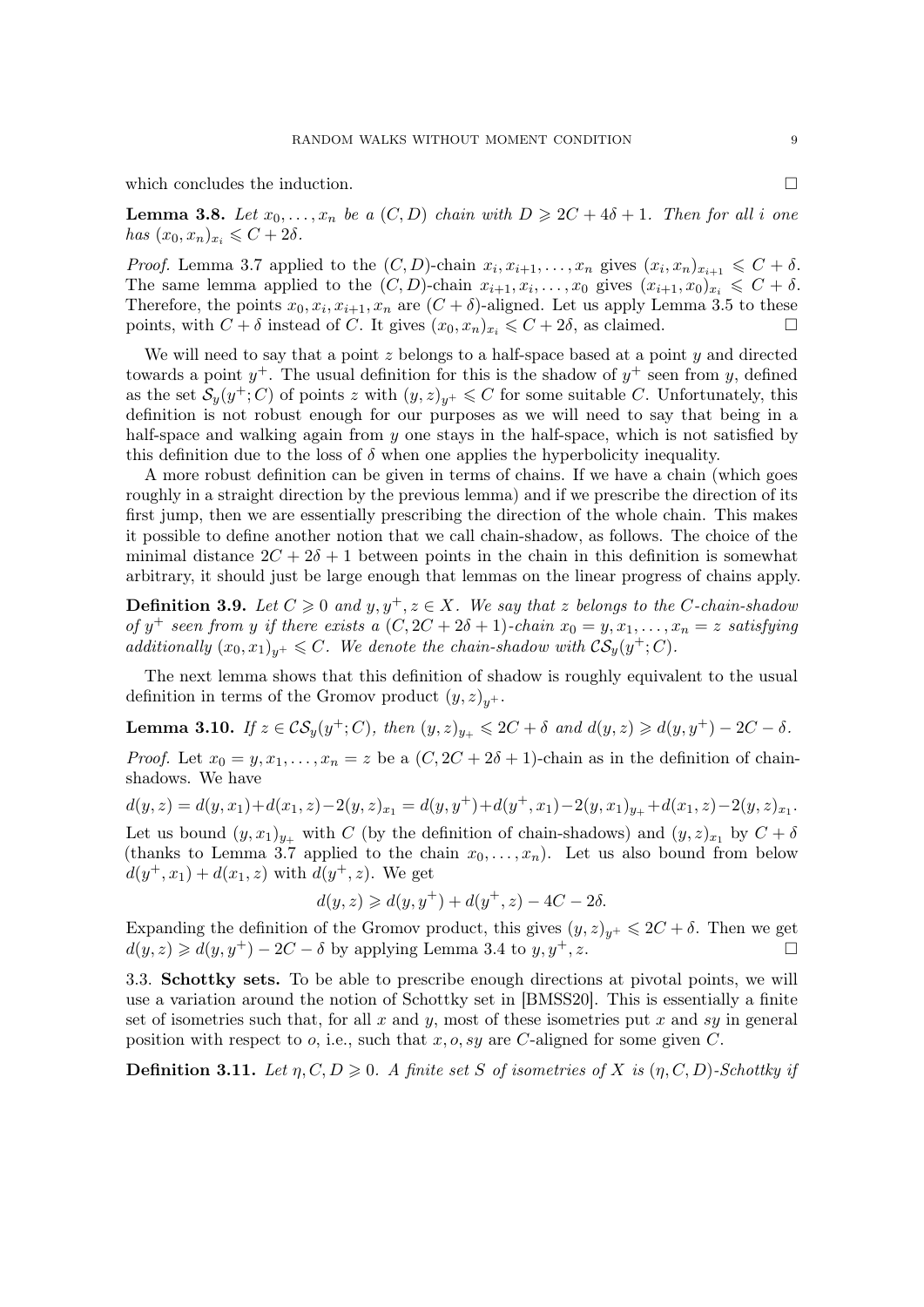- <span id="page-9-1"></span>• For all  $x, y \in X$ , we have  $|\{s \in S, (x, sy)_{o} \leq C\}| \geq (1 - \eta)|S|$ .
- For all  $x, y \in X$ , we have  $|\{s \in S, (x, s^{-1}y)_{o} \leq C\}| \geq (1 \eta)|S|$ .
- For all  $s \in S$ , we have  $d(o, so) \geq D$ .

We could define analogously a notion of an  $(\eta, C, D)$ -probability measure, where the previous definition would be this property for the uniform measure on S.

The next proposition shows that one can find Schottky sets by using powers of two loxodromic isometries.

<span id="page-9-0"></span>**Proposition 3.12.** Fix two loxodromic isometries u and v of X, with disjoint sets of fixed points at infinity. For all  $\eta > 0$ , there exists  $C > 0$  such that, for all  $D > 0$ , there exist  $n \in \mathbb{N}$  and an  $(\eta, C, D)$ -Schottky set in  $\{w_1 \cdots w_n : w_i \in \{u, v\}\}.$ 

Proof. This is essentially a classical application of the ping-pong method. [\[BMSS20,](#page-28-1) Proposition A.2] contains a slightly less precise statement, but their proof also gives our stronger version, as we explain now. Let  $S_n = \{w_1 \cdots w_n : w_i \in \{u, v\}\}.$ 

The ping-pong argument at infinity shows that one can choose  $n$  large enough so that, for all m the elements  $w_1 \cdots w_m$  for  $w_i \in \{u^n, v^n\}$  are all different, loxodromic, with disjoint sets of fixed points at infinity. Let us fix such an n, and then such an m with  $2^{-m} < \eta/2$ , and denote these  $2^m$  isometries with  $g_1, \ldots, g_{2^m}$ . They all belong to  $S_{nm}$ . Let  $g_i^+$  and  $g_i^$ be their attractive and repulsive fixed points.

Let K be large enough. Define a neighborhood  $V(g_i^+) = \{x \in X : (x, g_i^+)_{o} \geqslant K\}$  and a smaller neighborhood  $V'(g_i^+) = \{x \in X : (x, g_i^+)_{o} \geqslant K + \delta\}.$  In the same way, define  $V(g_i^-)$  and  $V'(g_i^-)$ . If K is large enough, then the  $2^{m+1}$  sets  $(V(g_i^{\pm}))_{i=1,\dots,2^m}$  are disjoint as the fixed points at infinity of the  $g_i$  are all different. Moreover, for large enough p, then  $g_i^p$ i maps the complement of  $V(g_i^-)$  to  $V'(g_i^+)$ , and the complement of  $V(g_i^+)$  to  $V'(g_i^-)$ .

We claim that, for all D, if p is large enough, then  $S = \{g_1^p\}$  $\{a_1^p,\ldots,a_{2^m}^p\}$  is an  $(\eta, K+\delta, D)$ -Schottky set. As all these elements belong to  $S_{nmp}$ , this will prove the theorem. First, the condition  $d(o, so) \geqslant D$  for  $s = g_i^p$  $i<sup>p</sup>$  is true if p is large enough, as  $g<sub>i</sub>$  is loxodromic. Let us show that  $|\{s \in S, (x, sy)_{o} \leq K + \delta\}| \geq (1 - \eta)|S|$  for all  $x, y$  (the corresponding inequality with  $s^{-1}$  is similar). There is at most one  $s = g_i$  for which  $y \in V(g_i^-)$ , as all these sets are disjoint. There is also at most one  $s = g_j$  for which  $x \in V(g_j^+)$ , again by disjointness. If  $s = g_k$  is not one of these two, we claim that  $(x, sy)_o \leq K + \delta$ . This will prove the result, since this implies

$$
|\{s \in S, (x, sy)_{o} \le K + \delta\}| \ge |S| - 2 = 2^m - 2 = |S|(1 - 2 \cdot 2^{-m}) \ge (1 - \eta)|S|.
$$

As  $x \notin V(g_k^+)$  $(k, k<sup>+</sup>)$ , we have  $(x, g<sub>k</sub><sup>+</sup>)<sub>o</sub> < K$ . As  $y \notin V(g<sub>k</sub><sup>-</sup>)$  $(\overline{k}_k)$ , we have  $sy = g_k y \in V'(g_k^+)$  $\binom{+}{k}$ , i.e.,  $(sy, g_k^+)$ <sub>o</sub>  $\geq K + \delta$ . By hyperbolicity, we obtain

$$
K > (x, g_k^+)_{o} \ge \min((x, sy)_{o}, (sy, g_k^+)_{o}) - \delta.
$$

(Note that the hyperbolicity inequality [\(3.1\)](#page-6-2), initially stated inside the space, remains true for the Gromov product at infinity as we have used an inf in its definition [\(1.1\)](#page-1-3)). If the minimum were realized by  $(sy, g_k^+)$ <sub>o</sub>  $\geq K + \delta$ , we would get  $K > (K + \delta) - \delta$ , a contradiction. Therefore, the minimum is realized by  $(x, sy)_{o}$ , yielding  $K > (x, sy)_{o} - \delta$  as claimed.  $\square$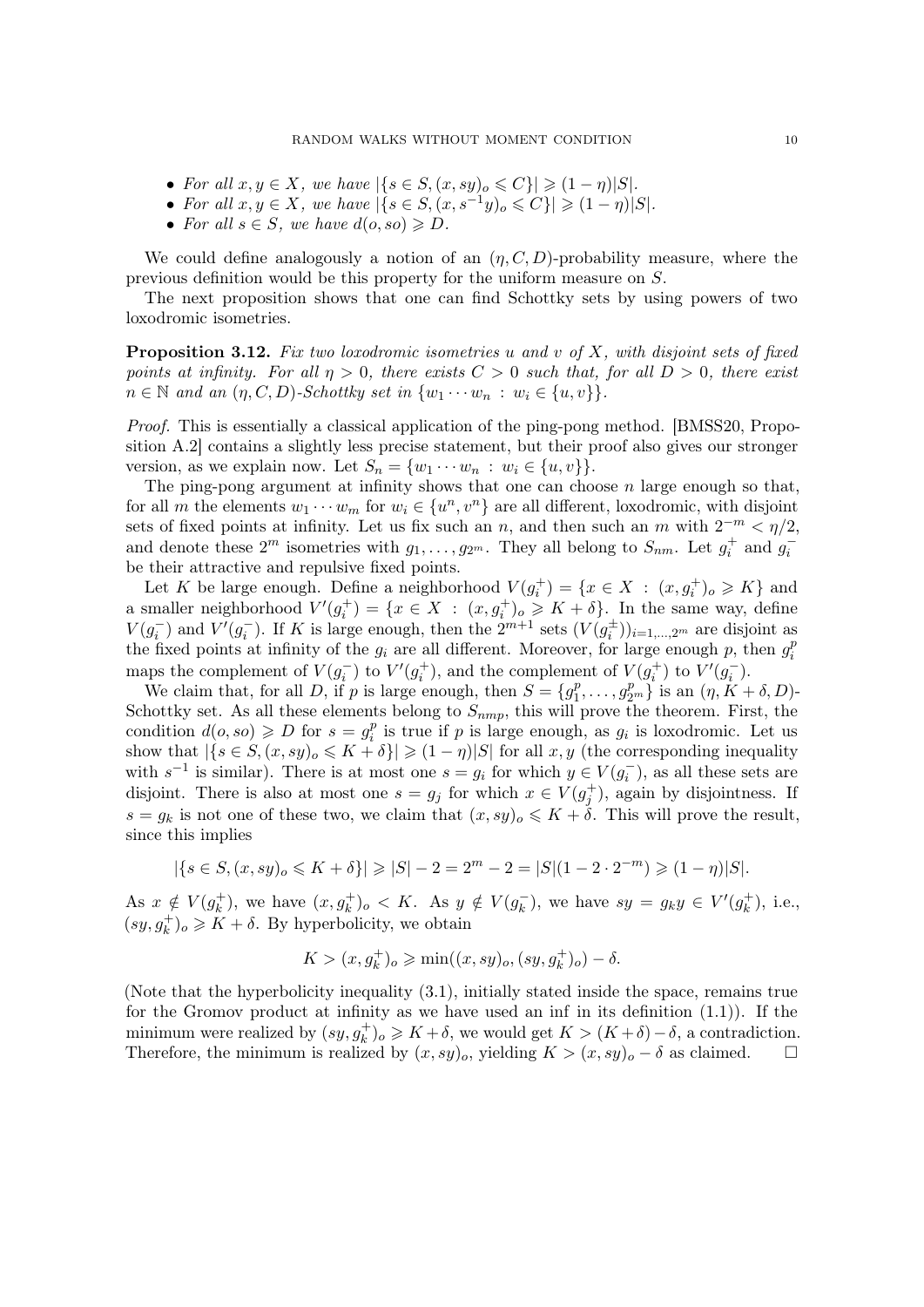<span id="page-10-3"></span>Corollary 3.13. Let  $\mu$  be a non-elementary discrete measure on the set of isometries of X. For all  $\eta > 0$ , there exists  $C > 0$  such that, for all  $D > 0$ , there exist  $M > 0$  and an  $(\eta, C, D)$ -Schottky set in the support of  $\mu^M$ .

*Proof.* By definition of a non-elementary measure, one can find loxodromic elements  $u_0$ and  $v_0$  with disjoint fixed points in the support of  $\mu^a$  and  $\mu^b$  for some  $a, b > 0$ . Then  $u = u_0^b$  and  $v = v_0^a$  belong to the support of  $\mu^{ab}$  and have disjoint fixed points. Applying Proposition [3.12,](#page-9-0) we obtain an  $(\eta, C, D)$ -Schottky set in the support of  $\mu^{abn}$  as desired.  $\Box$ 

#### 4. Linear escape

<span id="page-10-0"></span>In this section, we prove Theorem [1.1,](#page-1-0) i.e., the random walk on  $X$  driven by a nonelementary measure escapes linearly towards infinity, with exponential bounds. We copy the proof of Section [2,](#page-2-0) replacing subtrees with chain-shadows in the definition of pivotal times, and generators with elements of a Schottky set. The reader who would prefer to use shadows instead of chain-shadows may do so for intuition, but should be warned that the argument will then barely fail (at a single place, the backtracking step in the proof of Lemma [4.8\)](#page-13-0).

Like in Section [2,](#page-2-0) the main technical part is to understand what happens for walks of the form  $w_0s_1w_1 \cdots w_{n-1}s_nw_n$ , where the  $w_i$  are fixed, while the  $s_i$  are random, and drawn from a Schottky set. This will be done in Subsection [4.1,](#page-10-1) while the application to prove Theorem [1.1](#page-1-0) is done in Subsection [4.2](#page-14-0)

<span id="page-10-1"></span>4.1. A simple model. In this section, we fix isometries  $w_0, w_1, \cdots$  of X, a constant  $C_0 > 0$ , and S a  $(1/100, C_0, D)$ -Schottky set of isometries of X. We will assume that D is large enough compared to  $C_0$  (for definiteness  $D \geq 20C_0 + 100\delta + 1$  will do). Let  $\mu_S$  be the uniform measure on S. Let  $s_i$  be i.i.d. random variables distributed like  $\mu_S^2$ .

We form a random process on X by composing the  $w_i$  and  $s_i$  and applying them to the basepoint o. Our goal is to understand the behavior of  $y_{n+1}^- = w_0 s_1 w_1 \cdots s_n w_n \cdot o$  when n tends to infinity. The main result of this subsection is the following proposition.

<span id="page-10-2"></span>**Proposition 4.1.** There exists a universal constant  $\kappa > 0$  (independent of everything) such that, for all n,

$$
\mathbb{P}(d(o,y_{n+1}^-)\leqslant \kappa n)\leqslant e^{-\kappa n}.
$$

Write  $s_i = a_i b_i$  with  $a_i, b_i \in S$ . We define

$$
y_i^- = w_0 s_1 w_1 \cdots s_{i-1} w_{i-1} \cdot o, \quad y_i = w_0 s_1 w_1 \cdots w_{i-1} a_i \cdot o, \quad y_i^+ = w_0 s_1 w_1 \cdots w_{i-1} a_i b_i \cdot o,
$$

the three points visited during the transition around *i*. We have  $d(y_i^-, y_i) = d(o, a_i \cdot o) \geq D$  as  $a_i$  belongs to the  $(1/100, C_0, D)$ -Schottky set S. In the same way,  $d(y_i, y_i^+) \geqslant D$ . A difficulty that we will need to handle is that  $d(y_i^+, y_{i+1}^-)$  may be short, as there is no lower bound on  $w_i$ , while we need long jumps everywhere to apply the results on chains of Subsection [3.2.](#page-7-4)

We will define a sequence of pivotal times  $P_n \subseteq \{1, \ldots, n\}$ , evolving with time: when going from n to  $n+1$ , we will either add a pivotal time at time  $n+1$  (so that  $P_{n+1} = P_n \cup \{n+1\}$ , if the walk is going more towards infinity), or we will remove a few pivotal times at the end because the walk has backtracked (in this case,  $P_{n+1} = P_n \cap \{1, ..., m\}$  for some m).

Let us define inductively the pivotal times, starting from  $P_0 = \emptyset$ . Assume that  $P_{n-1}$ is defined, and let us define  $P_n$ . Let  $k = k(n)$  be the last pivotal time before n, i.e.,  $k = \max(P_{n-1})$ . (If  $P_{n-1} = \emptyset$ , take  $k = 0$  and let  $y_k = o$  – we will essentially ignore the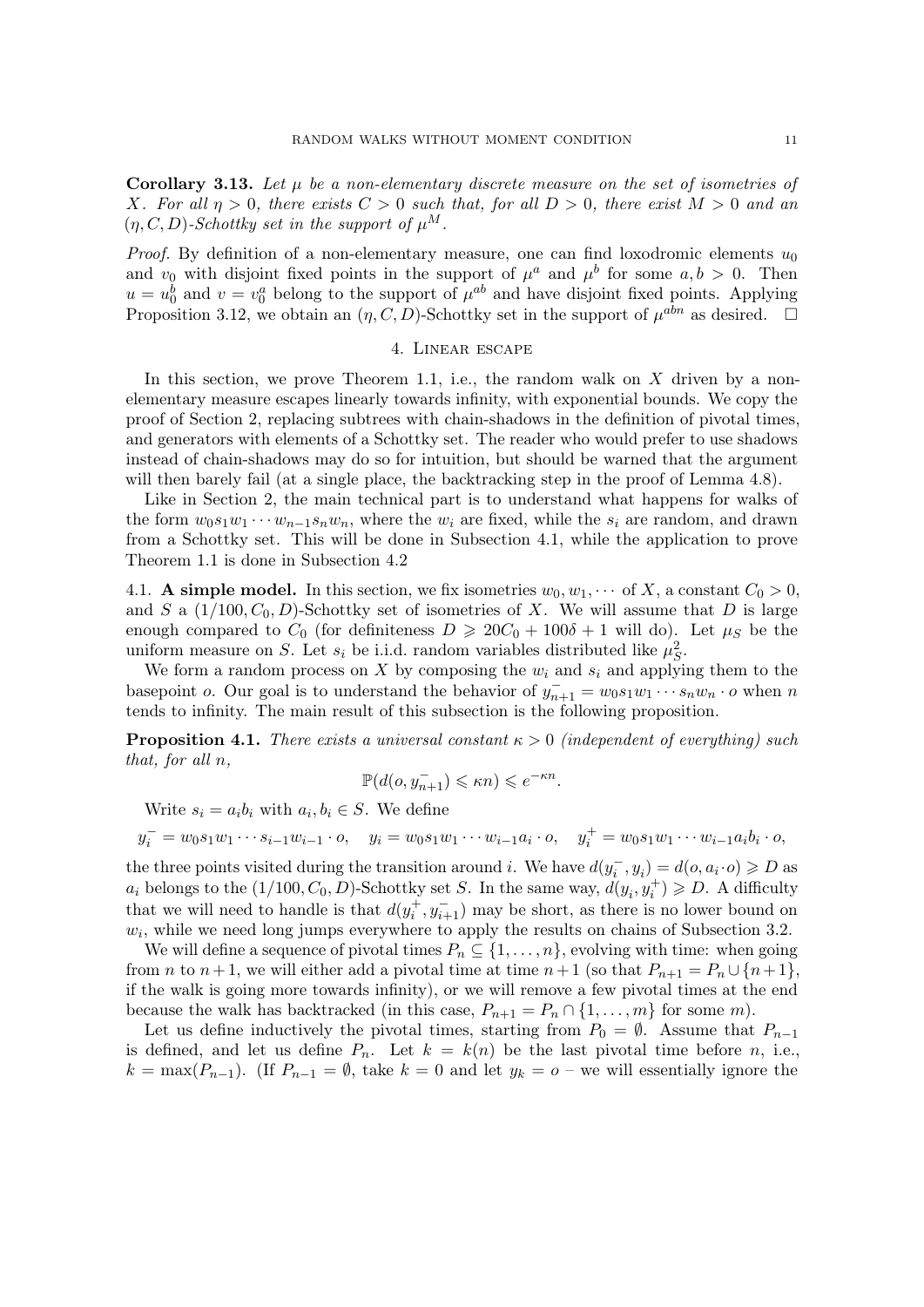minor adjustments to be made in this special case in the forthcoming discussion). Let us say that the local geodesic condition is satisfied at time  $n$  if

<span id="page-11-0"></span>(4.1) 
$$
(y_k, y_n)_{y_n^-} \leq C_0, \quad (y_n^-, y_n^+)_{y_n} \leq C_0, \quad (y_n, y_{n+1}^-)_{y_n^+} \leq C_0.
$$

In other words, the points  $y_k, y_n^-, y_n, y_n^+, y_{n+1}^-$  follow each other successively, with a  $C_0$ alignment condition. As the points are well separated by the definition of Schottky sets, this will guarantee that we have a chain, progressing in a definite direction.

If the local geodesic condition is satisfied at time  $n$ , then we say that  $n$  is a pivotal time, and we set  $P_n = P_{n-1} \cup \{n\}$ . Otherwise, we backtrack to the largest pivotal time  $m \in P_{n-1}$ for which  $y_{n+1}^-$  belongs to the  $(C_0 + \delta)$ -chain-shadow of  $y_m^+$  seen from  $y_m$ . In this case, we erase all later pivotal times, i.e., we set  $P_n = P_{n-1} \cap \{1, \ldots, m\}$ . If there is no such pivotal time m, we set  $P_n = \emptyset$ .

<span id="page-11-1"></span>**Lemma 4.2.** Assume that  $P_n$  is nonempty. Let m be its maximum. Then  $y_{n+1}^-$  belongs to the  $(C_0 + \delta)$ -chain-shadow of  $y_m^+$  seen from  $y_m$ .

*Proof.* If  $P_n$  has been defined from  $P_{n-1}$  by backtracking, then the conclusion of the lemma is a direct consequence of the definition. Otherwise, the last pivotal time is  $n$ . In this case, let us show that  $y_{n+1}^-$  belongs to the  $(C_0 + \delta)$ -chain-shadow of  $y_n^+$  seen from  $y_n$ , by considering the chain  $y_n, y_{n+1}^-$ . By definition of the chain-shadow, we should check that  $(y_n, y_{n+1}^-)_{y_n^+} \leq C_0 + \delta$  and  $d(y_n, y_{n+1}^-) \geq 2C_0 + 4\delta + 1$ . The first inequality is obvious as  $(y_n, y_{n+1}^{\dagger})_{y_n^+} \leq C_0 \leq C_0 + \delta$  by the local geodesic condition [\(4.1\)](#page-11-0). Moreover, since  $(y_n, y_{n+1}^-)_{y_n^+} \leqslant C_0$  by [\(4.1\)](#page-11-0), Lemma [3.4](#page-7-3) gives  $d(y_n, y_{n+1}^-) \geqslant d(y_n, y_n^+) - C_0 \geqslant D - C_0$ , which is  $\geqslant 2C_0 + 4\delta + 1$  if D is large enough.

<span id="page-11-2"></span>**Lemma 4.3.** Let  $P_n = \{k_1 < \cdots < k_p\}$ . Then the sequence  $y_k^{\dagger}$  $\overline{y_{k_1}}$ ,  $y_{k_1}$ ,  $y_{k_2}$ ,  $y_{k_2}$ , ...,  $y_{k_p}$ ,  $y_{n+1}$ is a  $(2C_0 + 3\delta, D - 2C_0 - 3\delta)$ -chain.

Proof. Let us first check the condition on Gromov products. We have to show that  $(y_{k_{i-1}}, y_{k_i})_{y_{k_i}^-} \le 2C_0 + 3\delta$  and  $(y_{k_i}^-)$  $(\overline{k}_i, y_{k_{i+1}})_{y_{k_i}} \leq 2C_0 + 3\delta$ . The first inequality is obvious, as it follows from the first property in the local geodesic condition when introducing the pivotal time  $k_i$ . Let us show the second one. Lemma [4.2](#page-11-1) applied to the time  $k_{i+1} - 1$  shows that  $y_{k}^ \bar{k}_{k+1}$  belongs to the  $(C_0 + \delta)$  chain-shadow of  $y_{k}^+$  $\mathcal{L}_{k_i}^+$  seen from  $y_{k_i}$ . Lemma [3.10](#page-8-0) thus yields  $(y_{k_{i+1}}, y_{k_i})_{y_{k_i}^+} \leq 2C_0 + 3\delta.$  Moreover,  $(y_{k_i}^+)$  $\langle k_i^+, y_{k_i}^- \rangle_{y_{k_i}} \leqslant C_0$  by the local geodesic condition when introducing the pivotal time  $k_i$ . We apply Lemma [3.5](#page-7-0) with the points  $y_{k_i}^$  $y_{k_i}^-, y_{k_i}^+, y_{k_i}^-, y_{k_{i+1}}^-,$ with  $C = 2C_0 + 2\delta$ . As  $d(y_{k_i}, y_{k_i}^+) \geqslant D$  is large enough, this lemma applies and gives  $(y_k^-)$  $(\overline{k}_i, y_{k_{i+1}})_{y_{k_i}} \leq 2C_0 + 3\delta$ . This is the desired inequality.

Let us check the condition on distances. We have to show that  $d(y_k)$  $(\bar{k}_i, y_{k_i}) \ge D - 2C_0 - 3\delta$ and  $d(y_{k_i}, y_{k_{i+1}}^-) \geqslant D - 2C_0 - 3\delta$ . The first condition is obvious as  $d(y_{k_i}^-)$  $(\overline{k}_i, y_{k_i}) \geqslant D$ . For the second, Lemma [3.10](#page-8-0) gives  $d(y_{k_i}, y_{k_{i+1}}^-) \geq d(y_{k_i}, y_{k_i}^+) - 2C_0 - 3\delta \geq D - 2C_0 - 3\delta$ . □

The first point in the previous chain can be replaced with  $\alpha$ .

<span id="page-11-3"></span>**Lemma 4.4.** Let  $P_n = \{k_1 < \cdots < k_p\}$ . Then the sequence  $o, y_{k_1}, y_{k_2}, \ldots, y_{k_p}, y_{n+1}$  is  $a (2C_0 + 4\delta, D - 2C_0 - 3\delta)$ -chain.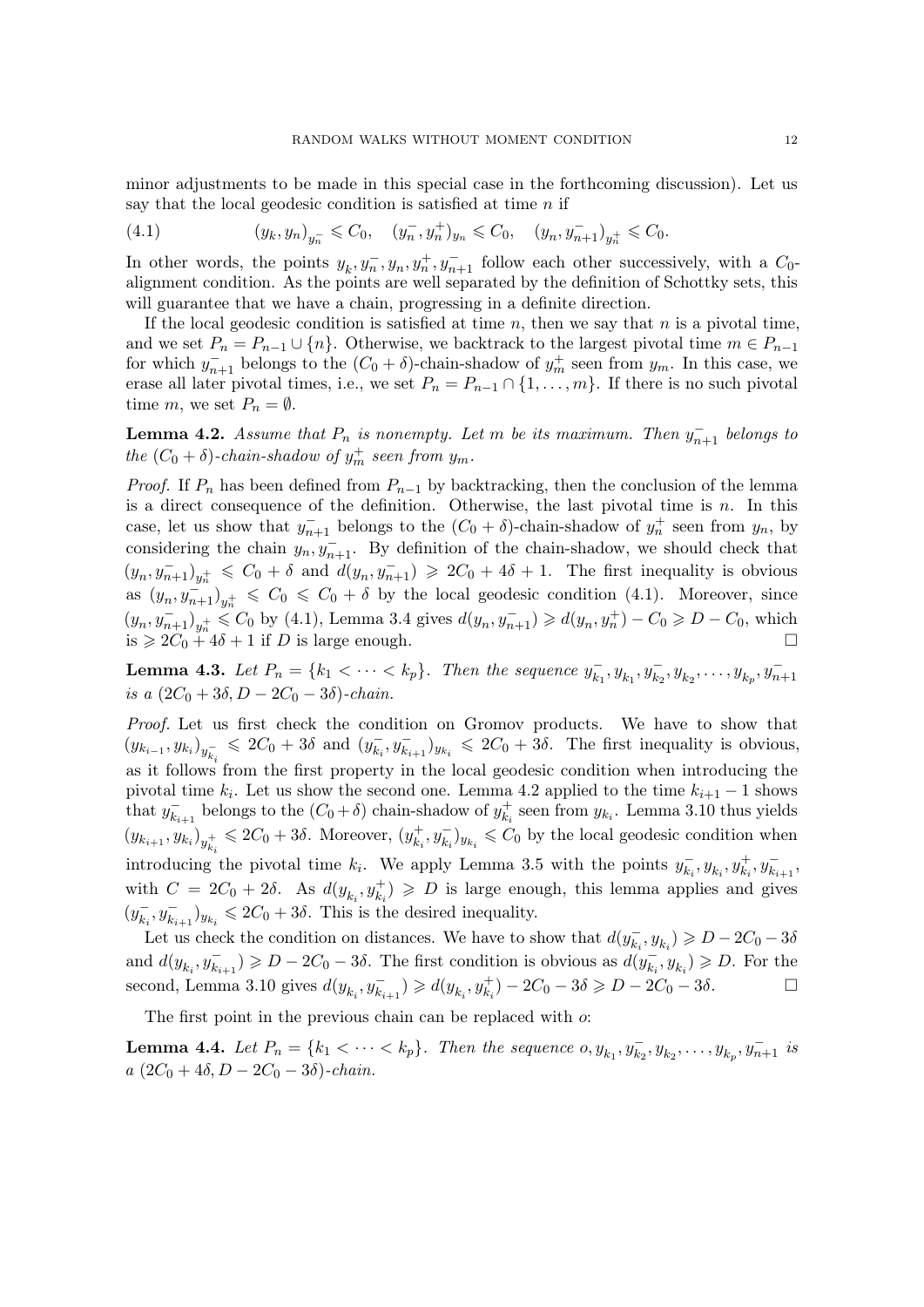*Proof.* We have to control  $d(o, y_{k_1})$  and  $(o, y_{k_2})_{y_{k_1}}$  as the other quantities are controlled by Lemma [4.3.](#page-11-2) For this, we will apply Lemma [3.5](#page-7-0) to the points  $y_k^$  $y_{k_1}^-, y_{k_1}^-, o$  with  $C =$  $2C_0 + 3\delta$ . We have  $(y_k^-)$  $(\bar{k}_2, y_{k_1}^-, y_{k_1}^+] \leq 2C_0 + 3\delta$  by Lemma [4.3,](#page-11-2) and  $(y_{k_1}, o)_{y_{k_1}^-} \leq C_0$  (this is the first property in the local geodesic condition when introducing the pivotal time  $k_1$ ), and  $d(y_{k_1}, y_{k_1}^-) \geqslant D \geqslant 2C + \delta + 1$ . Therefore, Lemma [3.5](#page-7-0) gives  $(y_{k_2}^-)$  $(\bar{k}_2, o)_{y_{k_1}} \leq 2C_0 + 4\delta$ . Moreover, Lemma [3.4](#page-7-3) gives

$$
d(y_{k_1}, o) \ge d(y_{k_1}, y_{k_1}^-) - (y_{k_1}, o)_{y_{k_1}^-} \ge D - C_0 \ge D - 2C_0 - 3\delta.
$$

<span id="page-12-2"></span>**Proposition 4.5.** We have  $d(o, y_{n+1}^-) \geq |P_n|$ .

*Proof.* This follows from Lemma [4.4,](#page-11-3) saying that we have a chain of length at least  $|P_n|$ between o and  $y_{n+1}^-$ , and from Lemma [3.7,](#page-7-2) saying that the distance grows linearly along a chain.  $\Box$ 

This proposition shows that, to obtain the linear escape rate with exponential decay, it suffices to show that there are linearly many pivotal times.

<span id="page-12-1"></span>**Lemma 4.6.** Fix  $s_1, \ldots, s_n$ , and draw  $s_{n+1}$  according to  $\mu_S^2$ . The probability that  $|P_{n+1}| =$  $|P_n| + 1$  (i.e., that  $n + 1$  gets added as a pivotal time) is at least 9/10.

*Proof.* In the local geodesic condition [\(4.1\)](#page-11-0), the last property reads  $(g \cdot o, g b_n w_n \cdot o)_{q b_n \cdot o} \leq C_0$ for  $g = w_0 s_1 \cdots w_{n-1} a_n$ . Composing with  $b_n^{-1} g^{-1}$ , it becomes  $(b_n^{-1} \cdot o, w_n \cdot o)_o \leq C_0$ . By the definition of a Schottky set, this inequality is satisfied with probability at least  $1-\eta = 99/100$ when choosing  $b_n$ . Once  $b_n$  is fixed, the other two properties in the geodesic condition only depend on  $a_n$ , and each of them is satisfied with probability at least 99/100, again by the Schottky property. They are satisfied simultaneously with probability at least 98/100. As  $(99/100) \cdot (98/100) \ge 9/10$ , this concludes the proof.

The key point is to control the backtracking length. For this, we will see that for one configuration that backtracks a lot, there are many configurations that do not. Given  $\bar{s} = (s_1, \ldots, s_n)$ , let us say that another sequence  $\bar{s}' = (s'_1, \ldots, s'_n)$  is pivoted from  $\bar{s}$  if they have the same pivotal times,  $b'_k = b_k$  for all k, and  $a'_k = a_k$  when k is not a pivotal time.

<span id="page-12-0"></span>**Lemma 4.7.** Let i be a pivotal time of  $\bar{s} = (s_1, \ldots, s_n)$ . Replace  $s_i = a_i b_i$  with  $s'_i =$  $a'_i b_i$  which still satisfies the local geodesic condition  $(4.1)$  (with n replaced by i). Then  $(s_1, \ldots, s_i', \ldots, s_n)$  is pivoted from  $\overline{s}$ .

*Proof.* We should show that the pivotal times of  $\bar{s}'$  are the same as those of  $\bar{s}$ . Until time i, the sequences are the same, hence they have the same pivotal times:  $P_{i-1}(\bar{s}) = P_{i-1}(\bar{s}')$ . Then *i* is added as a pivotal time for both  $\bar{s}$  and  $\bar{s}'$  by assumption, therefore  $P_i(\bar{s}) = P_i(\bar{s}')$ . Then the remaining part of the trajectory for  $\bar{s}$  never backtracks beyond i, as i remains a pivotal time. This backtracking property is defined in terms of the relative position of the trajectory compared to  $y_i$  and  $y_i^+$ , and therefore it depends on  $b_i$  but not on the beginning of the trajectory (and in particular it does not depend on  $a_i$ ). Hence, replacing  $a_i$  with  $a'_i$ does not change the backtrackings, which are the same for  $\bar{s}$  and  $\bar{s}'$  until time  $n$ .

Lemma [4.7](#page-12-0) shows that, if a trajectory has  $p$  pivotal times, then it has a lot of pivoted trajectories (exponentially many in  $p$ ) as one can change  $a_i$  to  $a'_i$  at each pivotal time.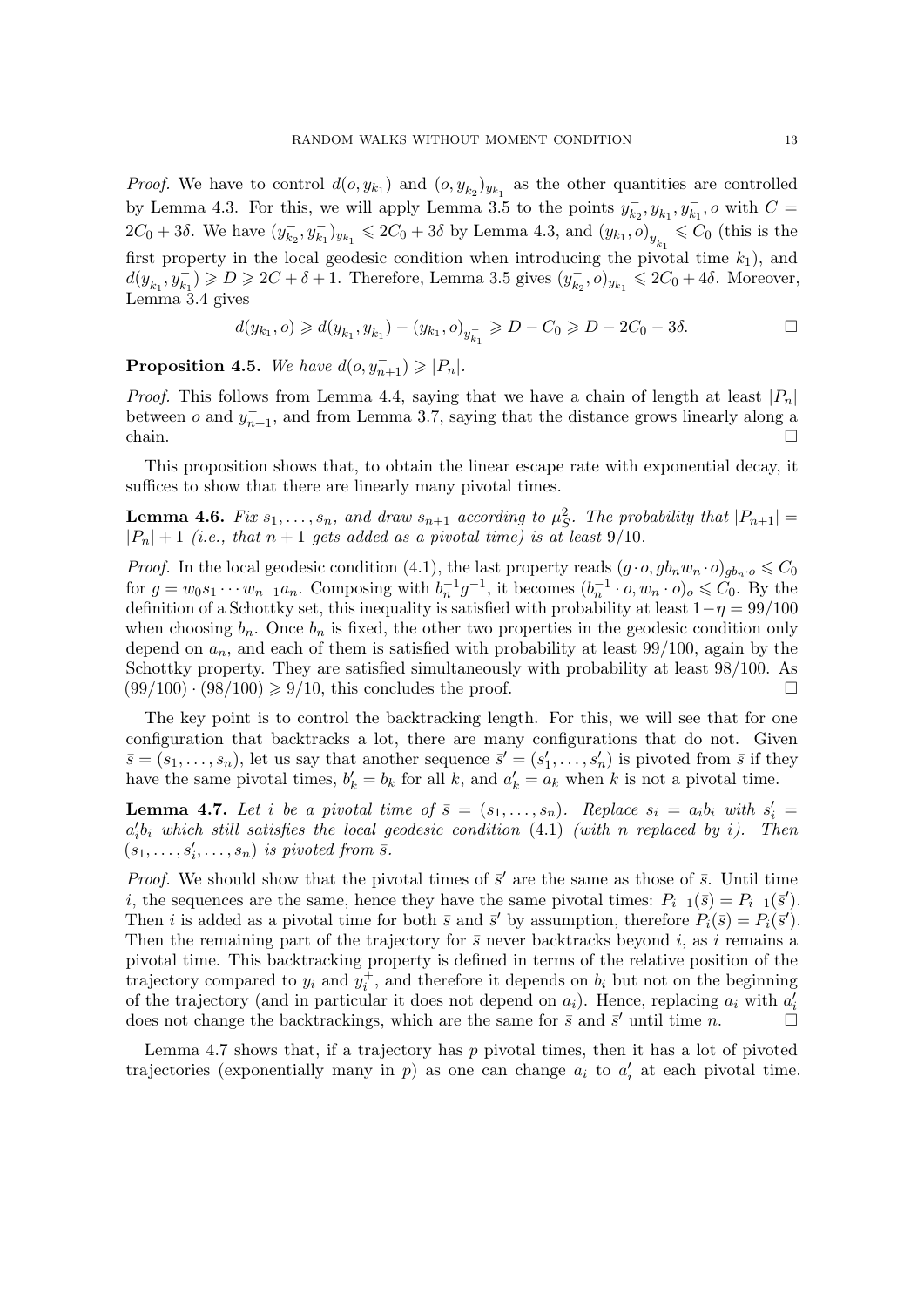Denote by  $\mathcal{E}_n(\bar{s})$  the set of trajectories which are pivoted from  $\bar{s}$ . Conditionally on  $\mathcal{E}_n(\bar{s})$ , the random variables  $a_i'$  for i a pivotal time are independent (but not identically distributed, as they are each drawn from a subset of  $S$  depending on  $i$ , of large cardinality.

<span id="page-13-0"></span>**Lemma 4.8.** Let  $\bar{s} = (s_1, \ldots, s_n)$  be a trajectory with q pivotal times. We condition on  $\mathcal{E}_n(\bar{s})$ , and we draw  $s_{n+1}$  according to  $\mu_S^2$ . Then, for all  $j \geqslant 0$ ,

<span id="page-13-1"></span>
$$
\mathbb{P}(|P_{n+1}| < q - j \mid \mathcal{E}_n(\bar{s})) \leqslant 1/10^{j+1}.
$$

*Proof.* If  $q = 0$ , then the result follows readily from Lemma [4.6.](#page-12-1) Assume  $q > 0$ .

First, the probability that  $s_{n+1}$  creates a new pivotal time is at least 9/10, by Lemma [4.6](#page-12-1) (and the elements  $s_{n+1}$  that create a new pivotal time are the same over the whole equivalence class  $\mathcal{E}_n(\bar{s})$  as  $q > 0$ ). Let us now fix a bad  $s_{n+1}$ , giving rise to backtracking.

Let us show the lemma for  $j = 1$ . Let  $m < k$  be the last two pivotal times. We have to show that

(4.2) 
$$
\mathbb{P}(|P_{n+1}| < q-1 \mid \mathcal{E}_n(\bar{s}), s_{n+1}) \leq 1/10,
$$

i.e., most trajectories do not backtrack beyond k: for many choices of  $a_k$ , then  $y_{n+1}^-$  should belong to the  $(C_0 + \delta)$ -chain-shadow of  $y_m^+$  seen from  $y_m$ . By Lemma [4.2](#page-11-1) applied at time  $k-1$ , we already know that  $y_k^ \overline{k}_{k}$  belongs to this set. Therefore, there exists a chain  $x_0 =$  $y_m, x_1, \ldots, x_i = y_k^$  $k_{k}$  pointing in the chain-shadow. With a good choice of  $a_k$ , we will increase the chain by adding  $y_{n+1}^-$  at its end.

Let us consider  $a'_k$  so that the points  $x_{i-1}, y_k^-, y_k, y_{n+1}^-$  are  $C_0$ -aligned, i.e., such that  $(x_{i-1}, y_k)_{y_k^-} \leq C_0$  and  $(y_k^-)$  $(\overline{k}, \overline{y}_{n+1})_{y_k} \leq C_0$ . By the Schottky property, there are at least  $(98/100)|S|$  such  $a'_k$ . Let us show that, with this choice,  $y_{n+1}^-$  belongs to the chain-shadow of  $y_m^+$  seen from  $y_m$  (and therefore backtracking stops here). For this, it is enough to see that  $x_0, \ldots, x_{i-1}, y_k, y_{n+1}$  is a  $(C_0 + \delta, 2C_0 + 4\delta + 1)$ -chain. We have to see that  $d(y_k)$  $y_k^-, y_{n+1}^-) \geqslant$  $2C_0 + 4\delta + 1$  and  $(x_{i-1}, y_{n+1}^{-})_{y_k^{-}} \leq C_0 + \delta$ . For this, apply Lemma [3.5](#page-7-0) to the points  $x_{i-1}, y_k^-, y_{k}, y_{n+1}^-,$  which are  $C_0$ -aligned. As  $d(y_k^-)$  $(\overline{k}, y_k) \geqslant D$  is large enough, this lemma gives  $(x_{i-1}, y_{n+1}^-)_{y_k^-} \leqslant C_0 + \delta.$  Moreover, Lemma [3.4](#page-7-3) gives  $d(y_k^-)$  $(y_k^-, y_{n+1}^-) \geq d(y_k^-)$  $y_k^-$ ,  $y_k$ ) –  $(y_k^ (y_k^-, y_{n+1}^-)_{y_k} \geqslant$  $D - C_0 \geq 2\ddot{C}_0 + 4\delta + 1$ , as claimed.

In the equivalence class, the number of possible choices for  $a'_k$  when introducing the pivotal time k is at least  $(98/100)|S|$ , since most choices satisfy the local geodesic condition (see the proof of Lemma [4.6\)](#page-12-1). The number of choices of  $a'_k$  that ensure there is no further backtracking is also bounded below by  $(98/100)|S|$ , by the previous discussion, so that the number of bad choices is at most  $(1 - (98/100))|S|$ . Finally, the proportion of bad choices that lead to further backtracking is at most

$$
\frac{(1 - (98/100))|S|}{(98/100)|S|} < \frac{1}{10}.
$$

This proves  $(4.2)$  for  $j = 1$ .

To prove the lemma for  $j = 2$ , let us fix  $s_{n+1}$  as well as a bad choice of  $a'_k$  that gives rise to backtracking beyond k (this happens with probability at most  $1/10$ ). We have to see that, once these quantities are fixed, the probability to backtrack past the previous pivotal time is at most  $1/10$ . This is the same argument as above. The case of general j is proved analogously by induction.  $\Box$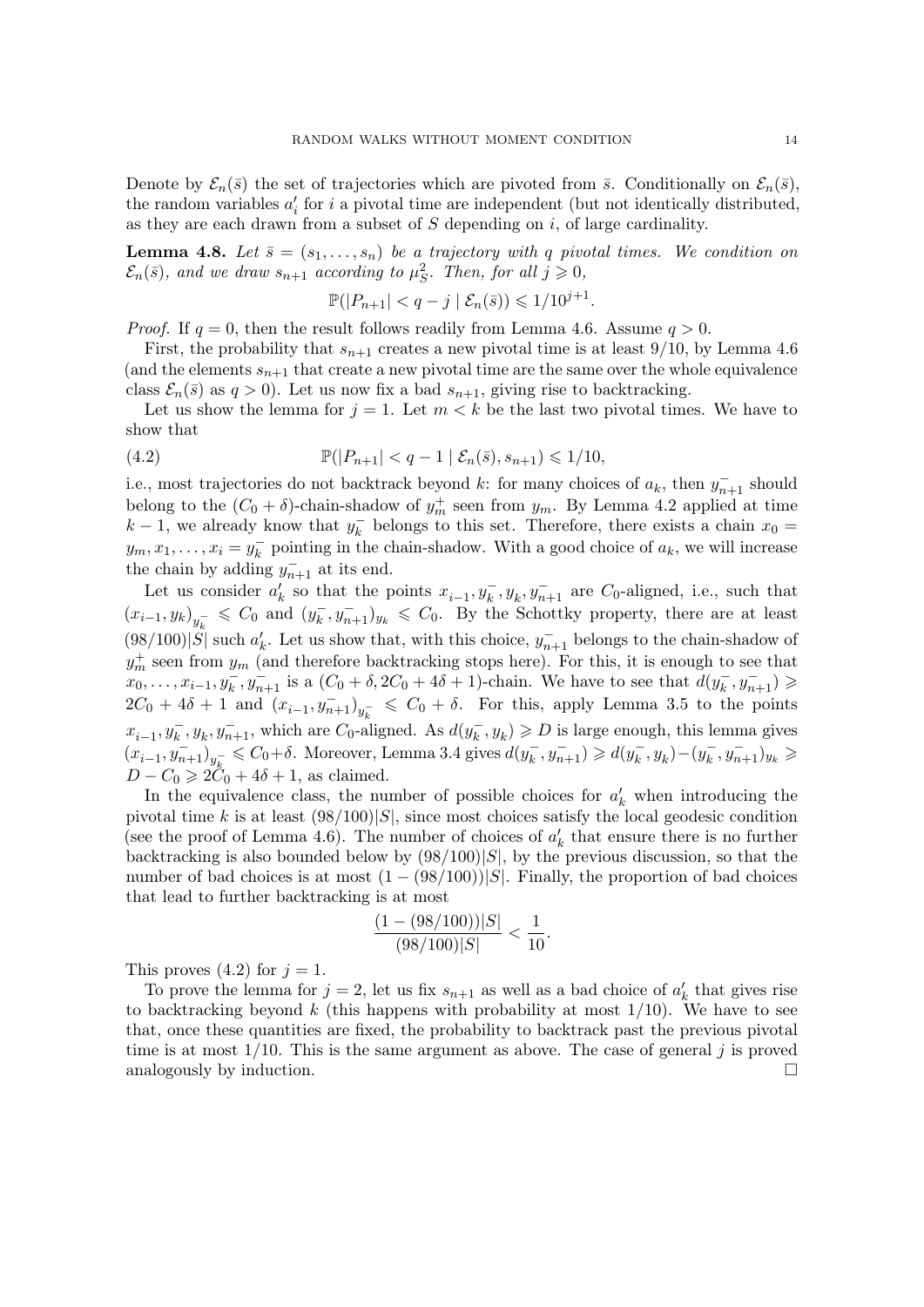<span id="page-14-3"></span><span id="page-14-1"></span>**Lemma 4.9.** Let  $A_n = |P_n|$  be the number of pivotal times. Then, in distribution,  $A_{n+1} \geq$  $A_n + U$  where U is a random variable independent from  $A_n$  and distributed as follows:

$$
\mathbb{P}(U = -j) = \frac{9}{10^{j+1}} \text{ for } j > 0,
$$
  
\n
$$
\mathbb{P}(U = 0) = 0,
$$
  
\n
$$
\mathbb{P}(U = 1) = \frac{9}{10}.
$$

In other words,  $\mathbb{P}(A_{n+1} \geq i) \geq \mathbb{P}(A_n + U \geq i)$  for all i.

*Proof.* Conditionally on  $\mathcal{E}_n(\bar{s})$ , this follows from Lemma [4.8,](#page-13-0) just like in the proof of Proposition [2.6:](#page-4-0) one shows that

$$
\mathbb{P}(A_{n+1} \geq i \mid \mathcal{E}_n(\bar{s})) \geq \mathbb{P}(A_n + U \geq i \mid \mathcal{E}_n(\bar{s})).
$$

As the inequality is uniform over the conditioning, the unconditioned version follows.  $\Box$ 

<span id="page-14-2"></span>**Proposition 4.10.** There exists a universal constant  $\kappa > 0$  such that, for all n,

$$
\mathbb{P}(|P_n| \leq \kappa n) \leq e^{-\kappa n}
$$

.

*Proof.* Let  $U_1, U_2, \ldots$  be a sequence of independent copies of the variable U from Lemma [4.9.](#page-14-1) Iterating this lemma gives

$$
\mathbb{P}(|P_n| \geq i) \geq \mathbb{P}(U_1 + \cdots + U_n \geq i)
$$

for all *i*. In particular,  $\mathbb{P}(|P_n| \leq \kappa n) \leq \mathbb{P}(U_1 + \cdots + U_n \leq \kappa n)$ . As the  $U_i$  are real random variables with an exponential moment and positive expectation,  $\mathbb{P}(U_1 + \cdots + U_n \leq \kappa n)$  is exponentially small if  $\kappa$  is small enough.

*Proof of Proposition [4.1.](#page-10-2)* The linear escape with exponential error term follows from Propo-sition [4.5](#page-12-2) giving  $d(o, y_{n+1}^-) \geqslant |P_n|$ , and from Proposition [4.10](#page-14-2) ensuring that  $|P_n|$  grows linearly outside of a set of exponentially small probability.

<span id="page-14-0"></span>4.2. Proof of linear escape and convergence at infinity. Let  $\mu$  be a non-elementary measure on the set of isometries of the space  $X$ . In this subsection, we prove Theorem [1.1:](#page-1-0) the  $\mu$ -random walk goes to infinity linearly, with an exponential error term. The techniques we develop along the way will also prove convergence of the walk at infinity.

We apply Corollary [3.13](#page-10-3) with  $\eta = 1/100$ . Let  $C = C_0$  be given by this corollary. Choose  $D = D(C_0, \delta)$  large enough so that the result of the previous Subsection apply  $(D = 20C_0 + 100\delta + 1$  suffices). The corollary gives an  $(\eta, C_0, D)$  Schottky set S included in the support of  $\mu^M$  for some M. For  $\alpha > 0$  small enough and  $N = 2M$ , we may write  $\mu^N = \alpha \mu_S^2 + (1 - \alpha)\nu$  for some probability measure  $\nu$ , where  $\mu_S$  is the uniform measure on S.

As in [\[BMSS20,](#page-28-1) Section 6], let us reconstruct in a slightly indirect way the random walk, as follows, on a space  $\Omega$  containing Bernoulli random variables  $\varepsilon_i$  (satisfying  $\mathbb{P}(\varepsilon_i = 1) = \alpha$ and  $\mathbb{P}(\varepsilon_i = 0) = 1 - \alpha$ ) and variables  $h_i$  distributed according to  $\nu$  and variables  $s_i = a_i b_i$ distributed according to  $\mu_S^2$ , all independent. Define  $\gamma_i = s_i$  if  $\varepsilon_i = 1$ , and  $\gamma_i = h_i$  if  $\varepsilon_i = 0$ . Then  $\gamma_0 \cdots \gamma_{n-1}$  is distributed like  $Z_{Nn}$ . With a standard coupling argument, extending  $\Omega$  if necessary, we can also construct on  $\Omega$  a sequence of independent random variables  $g_0, g_1, \ldots$ with distribution  $\mu$  such that  $\gamma_i = g_{iN} \cdots g_{iN+N-1}$ .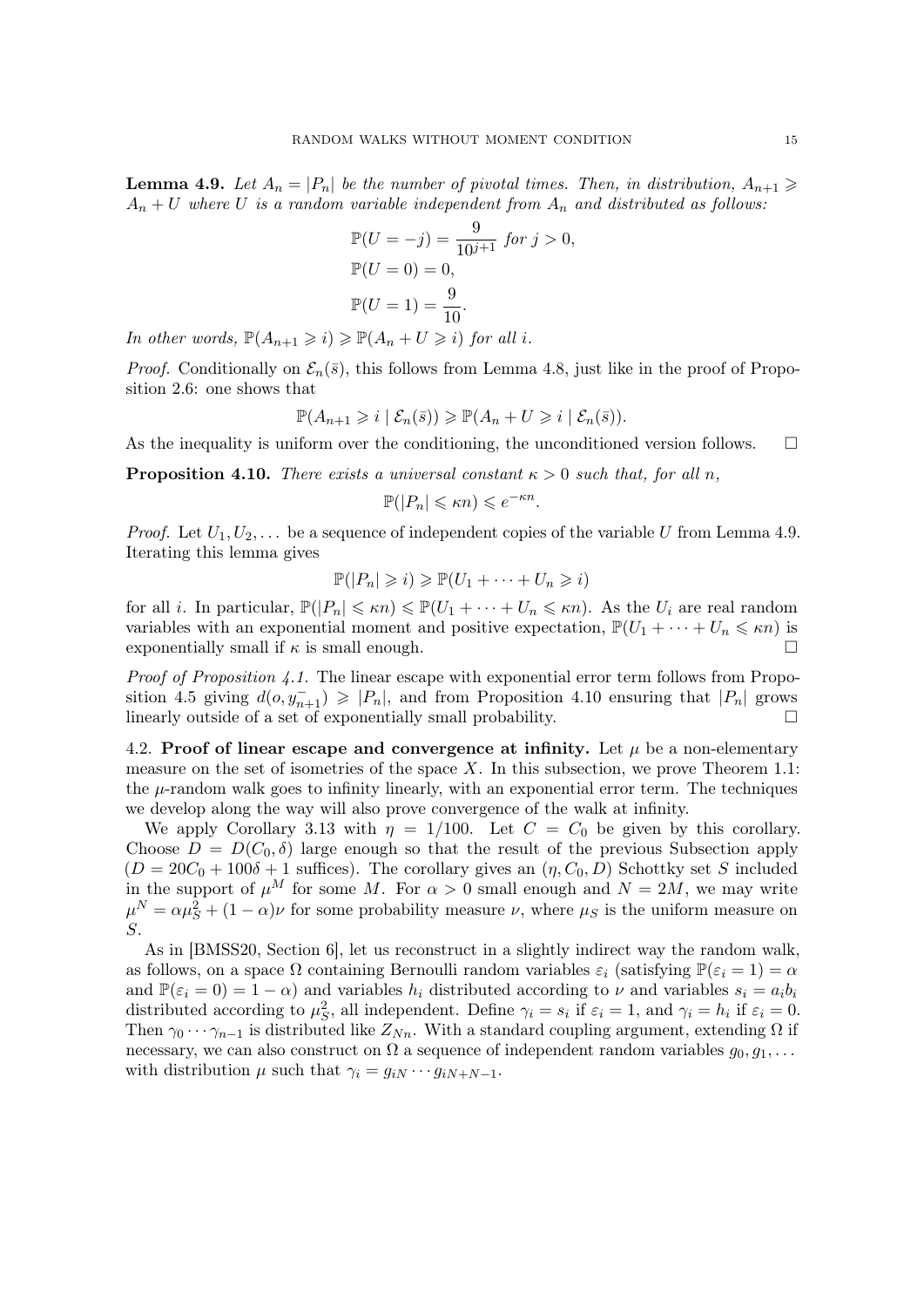Let  $t_1 < t_2 < \cdots$  be the times where  $\varepsilon_i = 1$ . Fix  $n \in \mathbb{N}$ . We let  $\tau = \tau(n)$  be the last index j such that  $N(t_j+1) \leq n$ , so that the interval  $[N_t, N(t_j+1)]$  is contained in  $[0, n)$ . We will decompose the product  $g_0 \cdots g_{n-1}$  as a product of the elements  $s'_j = s_{t_j}$  (the product of all  $g_i$  for  $i \in [Nt_i, N(t_i + 1))]$  interspersed with other words that we will consider as fixed, to be in the framework of Subsection [4.1.](#page-10-1) Let  $w_j = g_{N(t_j+1)} \cdots g_{N(t_{j+1}-1)}$  (where by convention  $t_0 = 0$ , and let  $w' = w'(n) = g_{N(t_{\tau(n)}+1)} \cdots g_{n-1}$  be the last missing word (it really depends on  $n$ , contrary to the previous words that just fill the gaps between blocks corresponding to  $\varepsilon_j = 1$ ). By construction,

$$
Z_n \cdot o = w_0 s_1' w_1 \cdots w_{\tau-1} s_{\tau}' w'(n) \cdot o.
$$

We can associate to this decomposition a sequence of pivotal times  $P_1^{(n)}$  $P_1^{(n)},\ldots,P_{\tau}^{(n)},$  where the exponent  $(n)$  is here to emphasize that the intermediate words we use depend on n. In fact, the only word that really depends on n is the last word  $w' = w'(n)$ , as the other ones are  $w_j = g_{(N+1)t_j} \cdots g_{Nt_{j+1}-1}$  so they only depend on  $t_j$ . Hence, the sequence of pivotal times is rather

$$
(4.3) \t\t P_1, P_2, \ldots, P_{\tau-1}, P_{\tau}^{(n)}.
$$

The main quantity we will control is

<span id="page-15-1"></span>
$$
u_n := \left| P_{\tau(n)}^{(n)} \right|,
$$

the final number of pivotal times after  $n$  steps of the initial random walk.

<span id="page-15-0"></span>**Proposition 4.11.** There exists  $\kappa > 0$  such that  $\mathbb{P}(u_n \leq \kappa n) \leq e^{-\kappa n}$ .

*Proof.* The sequence  $t_{i+1} - t_i$  is a sequence of independent random variables with an exponential tail. Therefore, there exist  $C > 0$  and  $\kappa > 0$  such that

$$
\mathbb{P}(t_j \geqslant Cj) = \mathbb{P}\left(\sum_{i=0}^{j-1} (t_{i+1} - t_i) \geqslant Cj\right) \leqslant e^{-\kappa j}.
$$

Hence, if  $\beta > 0$  is small enough, we have  $N(t_{\beta n} + 1) \leq n$  outside of a set with exponentially small probability. This gives

$$
\mathbb{P}(\tau(n) \geq \beta n) \leq e^{-\kappa n}
$$

for some  $\kappa > 0$ . For any  $c > 0$ , we get

$$
\mathbb{P}(u_n \leqslant cn) \leqslant e^{-\kappa n} + \mathbb{P}(u_n \leqslant cn, \tau \geqslant \beta n).
$$

Let us concentrate on the second set. We condition with respect to the  $\varepsilon_i$  (which fixes the  $(t_i, \text{ and } \tau)$  and with respect to the  $g_i$  outside of the intervals  $[Nt_j, N(t_j + 1)]$  (which fixes the  $w_j$  and  $w'$ ). Once these are fixed, we are in the framework of Subsection [4.1.](#page-10-1) We may therefore apply Proposition [4.10](#page-14-2) and deduce that, conditionally on these quantities, we have  $\mathbb{P}(u_n \leqslant c\tau) \leqslant e^{-c\tau}$ , for some  $c > 0$ . As  $\tau \geqslant \beta n$ , this gives conditionally  $\mathbb{P}(u_n \leqslant c\beta n) \leqslant e^{-c\beta n}$ . As this is uniform on the conditioning, this implies the conclusion.  $\Box$ 

Proof of Theorem [1.1.](#page-1-0) Outside of a set with exponentially small probability, the number of pivotal times at the *n*-th step of the random walk is at least  $\kappa n$  for some  $\kappa > 0$ , by Proposition [4.11.](#page-15-0) As the distance to the origin is bounded below by the number of pivotal times, by Proposition [4.5,](#page-12-2) this concludes the proof.  $\Box$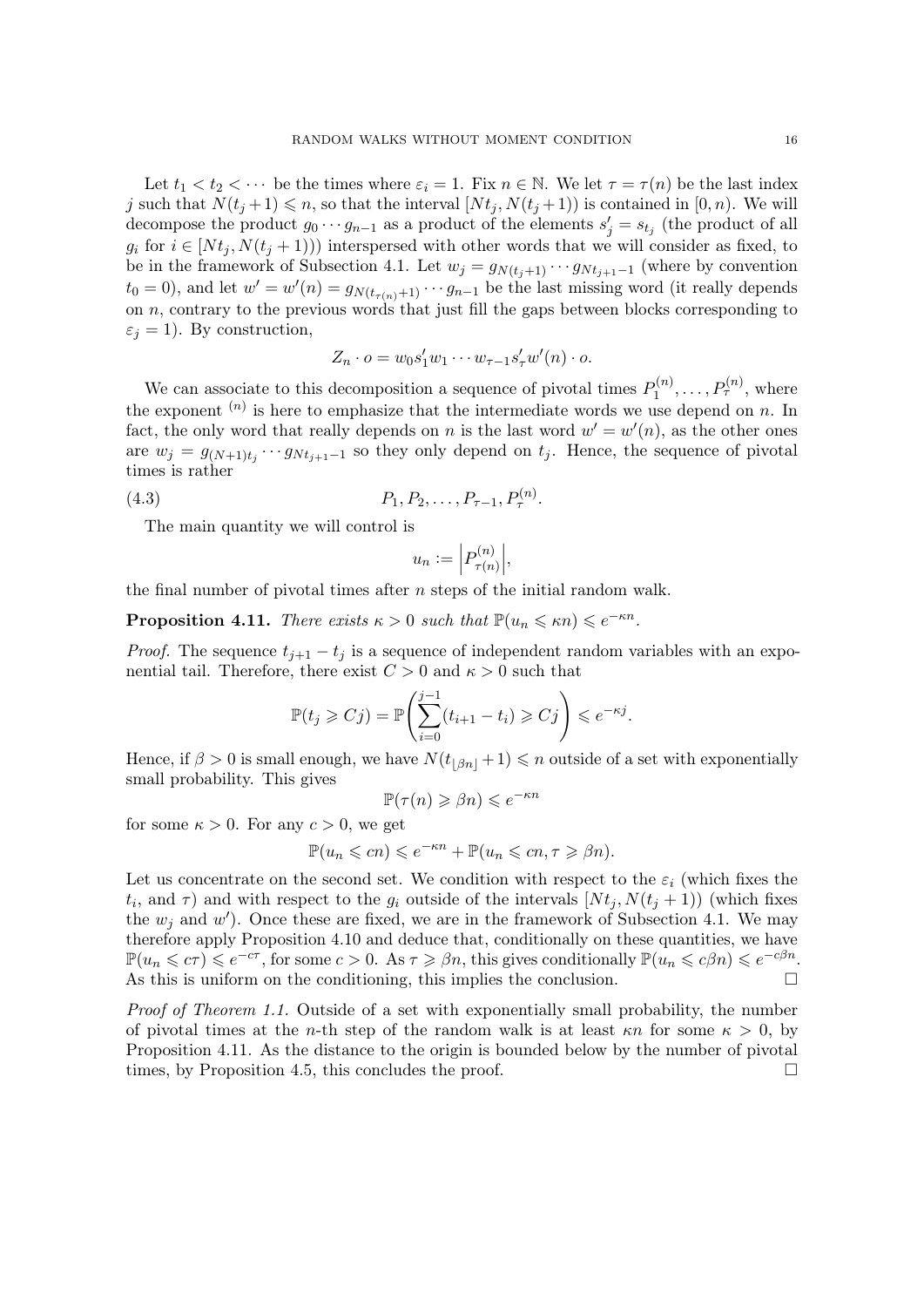<span id="page-16-6"></span>This argument enables us to recover a theorem of [\[MT18\]](#page-29-0), the convergence of the walk at infinity. We even get exponential error terms in the speed of convergence. We start with a lemma ensuring that positions of the random walk stay in a shadow.

<span id="page-16-0"></span>**Lemma 4.12.** Let  $n \in \mathbb{N}$  and  $C > 0$ . Assume that, for all  $k \geq n$ , one has  $u_k > C$ . Let x be the position of the walk at the C-th pivotal time in  $P_{\tau(n)}^{(n)}$  $\sigma_{\tau(n)}^{(n)}$ . Then, for all  $k \geqslant n$ , the point  $Z_k \cdot o$  belongs to the  $(2C_0 + 6\delta)$ -shadow of x seen from o.

*Proof.* For  $k \geqslant n$ , the set  $P_{\tau(k)}^{(k)}$  $\tau(k)$  has strictly more than C points by assumption. In particular, the C-th pivotal time is not introduced at the last step, and the last step does not backtrack beyond this point. The set of pivotal times before the last index does not depend on  $k$ , as explained before [\(4.3\)](#page-15-1). It follows that the C-th pivotal time in  $P_{\tau(k)}^{(k)}$  $p_{\tau(k)}^{(k)}$  is independent of  $k \geq n$ .

In particular, x is the position of the walk at a pivotal time in  $P_{\tau(k)}^{(k)}$  $p_{\tau(k)}^{(k)}$ , for any  $k \geqslant n$ .

For  $k \geq n$ , Lemma [4.4](#page-11-3) shows that there is a  $(2C_0 + 4\delta, D - 2C_0 - 3\delta)$ -chain from o to  $Z_k \cdot o$  going through x. By Lemma [3.8,](#page-8-1) we deduce that  $(o, Z_k \cdot o)_x \leq 2C_0 + 6\delta$ . In other words, all the points  $Z_k \cdot o$  remain in the  $(2C_0 + 6\delta)$ -shadow of x seen from o, as claimed.  $\square$ 

<span id="page-16-3"></span>**Proposition 4.13.** Almost surely, there is a point  $Z_{\infty} \in \partial X$  such that  $Z_n \cdot o$  converges to  $Z_{\infty}$ . Moreover, there exists  $\kappa > 0$  such that

<span id="page-16-1"></span>(4.4) 
$$
\mathbb{P}((Z_n \cdot o, Z_\infty)_o \leq \kappa n) \leq e^{-\kappa n}.
$$

*Proof.* Fix  $c > 0$  such that  $\mathbb{P}(u_n \leqslant cn) \leqslant e^{-cn}$ , by Lemma [4.11.](#page-15-0) Since  $\mathbb{P}(u_n \leqslant cn)$  is exponentially small, Borel-Cantelli ensures that almost surely one has eventually  $u_n > cn$ . Lemma [4.12](#page-16-0) then applies, with  $C = |cn| - 1$ . Let  $x_n$  denote the position of the walk at the  $(|cn| - 1)$ -th pivotal time for large n. By Proposition [4.5,](#page-12-2) it satisfies

<span id="page-16-2"></span>
$$
(4.5) \t d(o, x_n) \geqslant \lfloor cn \rfloor - 1.
$$

The sequence  $Z_k \cdot o$  is eventually trapped in the shadow of  $x_n$  seen from o by Lemma [4.12.](#page-16-0) This implies the convergence at infinity of  $Z_k \cdot o$ , by Lemma [3.2.](#page-6-3)

Finally, let us show the quantitative estimate [\(4.4\)](#page-16-1). Assume that for all  $k \geq n$ , one has  $u_k > ck$  (this happens with probability at least  $1 - Ce^{-cn}$ ). In this case, all the points  $Z_k \cdot o$ for  $k \geq n$  belong to the  $(2C_0 + 6\delta)$ -shadow of  $x_n$ . Therefore, Lemma [3.3](#page-6-4) applies and gives

(4.6) 
$$
(Z_n \cdot o, Z_\infty)_o \geq d(o, x_n) - (2C_0 + 6\delta) - 3\delta.
$$

Together with [\(4.5\)](#page-16-2), this gives a linear lower bound for the Gromov product, that holds outside of an exponentially small set.

We will also need the following lemma, that follows from the same techniques.

<span id="page-16-5"></span>**Lemma 4.14.** Let  $\mu$  be a non-elementary discrete measure on the set of isometries of a Gromov-hyperbolic space X with basepoint o. Let  $Z_n = g_0 \cdots g_{n-1}$  where the  $g_i$  are i.i.d. with distribution  $\mu$ . Let  $\varepsilon > 0$ . There exists  $C > 0$  such that, for any isometry g,

<span id="page-16-4"></span>
$$
\mathbb{P}(\forall n, d(o, gZ_n \cdot o) \geq d(o, g \cdot o) - C) \geq 1 - \varepsilon.
$$

The point of the lemma is that the possible loss  $C$  is uniform in  $q$ . Without moment assumptions on  $\mu$ , it is not possible to get a better bound, contrary to the case of walks with an exponential moment (compare [\[BMSS20,](#page-28-1) Theorem 2.12]).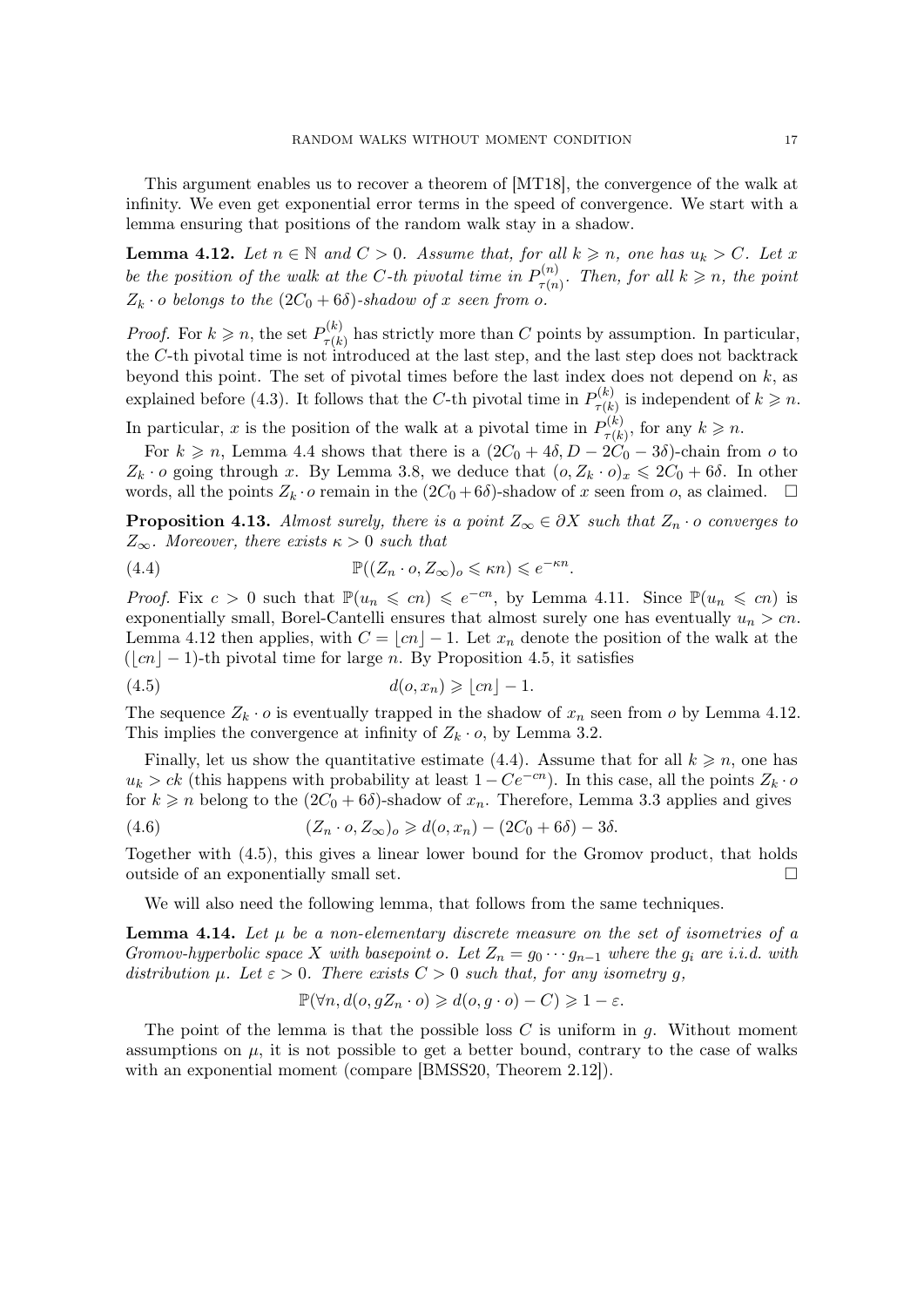Proof. We follow the same construction as at the beginning of this subsection to reconstruct the random walk, but adding the isometry  $q$  before the first step of the random walk. Since the estimates of Subsection [4.1](#page-10-1) are uniform in  $w_0$ , replacing  $w_0$  with  $gw_0$  does not change them. Therefore, the number  $u_n :=$  $P_{\tau(n)}^{(n)}$  $\tau(n)$ them. Therefore, the number  $u_n := \left| P_{\tau(n)}^{(n)} \right|$  of pivotal times for the random walk at time *n* still satisfies the estimate of Proposition [4.11:](#page-15-0) there exists  $\kappa > 0$  (independent of *g*) such that  $\mathbb{P}(u_n \leq \kappa n) \leq e^{-\kappa n}$ .

Let us fix n such that  $\sum_{i\geqslant n}e^{-\kappa i}<\varepsilon/2$ . On a set  $A_g$  of probability at least  $1-\varepsilon/2$  (which may depend on g), one has for all  $i \geq n$  the inequality  $u_i > \kappa i \geq \kappa n$ . As in the proof of Proposition [4.13,](#page-16-3) one can then find a point  $x_n$  such that, for all  $i \geq n$ , the points  $gZ_i \cdot o$ belong to the  $(2C_0 + 6\delta)$ -shadow of  $x_n$  seen from o. In particular, by Lemma [3.1,](#page-6-5)

$$
d(gZ_i \cdot o, o) \geq d(o, x_n) - 4C_0 - 12\delta.
$$

Moreover,  $x_n$  is of the form  $gZ_k \cdot o$  for some  $k \leq n$ .

By measurability, we can find a set A (independent of q) of measure at least  $1 - \varepsilon/2$  and a constant C such that, for all  $\omega \in A$  and all  $k \leq n$ , holds  $d(o, Z_k \cdot o) \leq C$ .

Consider  $\omega \in A_q \cap A$  (this set has measure at least  $1 - \varepsilon$ ). Then

$$
d(o, x_n) = d(o, gZ_k \cdot o) \geq d(o, g \cdot o) - d(g \cdot o, gZ_k \cdot o) = d(o, g \cdot o) - d(o, Z_k \cdot o) \geq d(o, g \cdot o) - C.
$$

For all  $i \geq n$ , we get  $d(gZ_i \cdot o, o) \geq d(o, g \cdot o) - C - 4C_0 - 12\delta$ . For  $i < n$ , this estimate also holds as  $d(o, Z_i \cdot o) \leq C$ . This proves the lemma, for the constant  $C + 4C_0 + 12\delta$  which is independent of g.  $\Box$ 

## 5. Precise estimates

<span id="page-17-2"></span><span id="page-17-0"></span>5.1. A more complicated model. To obtain precise estimates on the rate of convergence to infinity, we will need to compare the distance to the origin with the sum of independent real valued random variables corresponding to the size of jumps of the random walk. This is done in the next proposition.

<span id="page-17-1"></span>**Proposition 5.1.** For  $\eta \in (0, 1/100]$ , there exists  $\kappa = \kappa(\eta) > 0$  with the following property.

Let S be an  $(\eta, C_0, D)$ -Schottky set of isometries of a  $\delta$ -hyperbolic space X with basepoint o, where D is large enough compared to  $C_0$  (for definiteness  $D \geq 20C_0 + 100\delta + 1$  is enough). Let  $\rho_1, \rho_2, \ldots$  be probability measures on the isometry set of X. Let R be a nonnegative real random variable such that for all i and all  $M \geq 0$  one has

$$
\mathbb{P}_{\rho_i}(d(o, g \cdot o) \geqslant M) \geqslant \mathbb{P}(R \geqslant M),
$$

i.e., the distance with respect to the origin for  $\rho_i$  dominates stochastically R, for all i.

Let  $w_0, w_1, \ldots$  be fixed isometries of X. Let  $s_1, s_2, \ldots$  be independent random variables, where  $s_i$  is sampled according to  $\mu_S^2 * \rho_i * \mu_S^2$ . Define  $y_{n+1}^- = w_0 s_1 w_1 \cdots s_n w_n \cdot o$ . Then for all  $M \geqslant 0$ ,

$$
\mathbb{P}(d(o, y_{n+1}^-) \leqslant M) \leqslant \mathbb{P}(R_1 + \dots + R_{\lfloor (1-21\eta)n \rfloor} \leqslant M) + e^{-\kappa n},
$$

where  $R_1, R_2, \ldots$  are independent copies of R.

When all the  $\rho_i$  are the Dirac mass at the origin, then the setting of the proposition is essentially the same as the simple model of Subsection [4.1,](#page-10-1) except that we are sampling the  $s_i$  according to  $\mu_S^4$  instead of  $\mu_S^2$  (which does not really make a difference). The conclusion in the general setting of Proposition [5.1](#page-17-1) is that the growth rate of the distance to the origin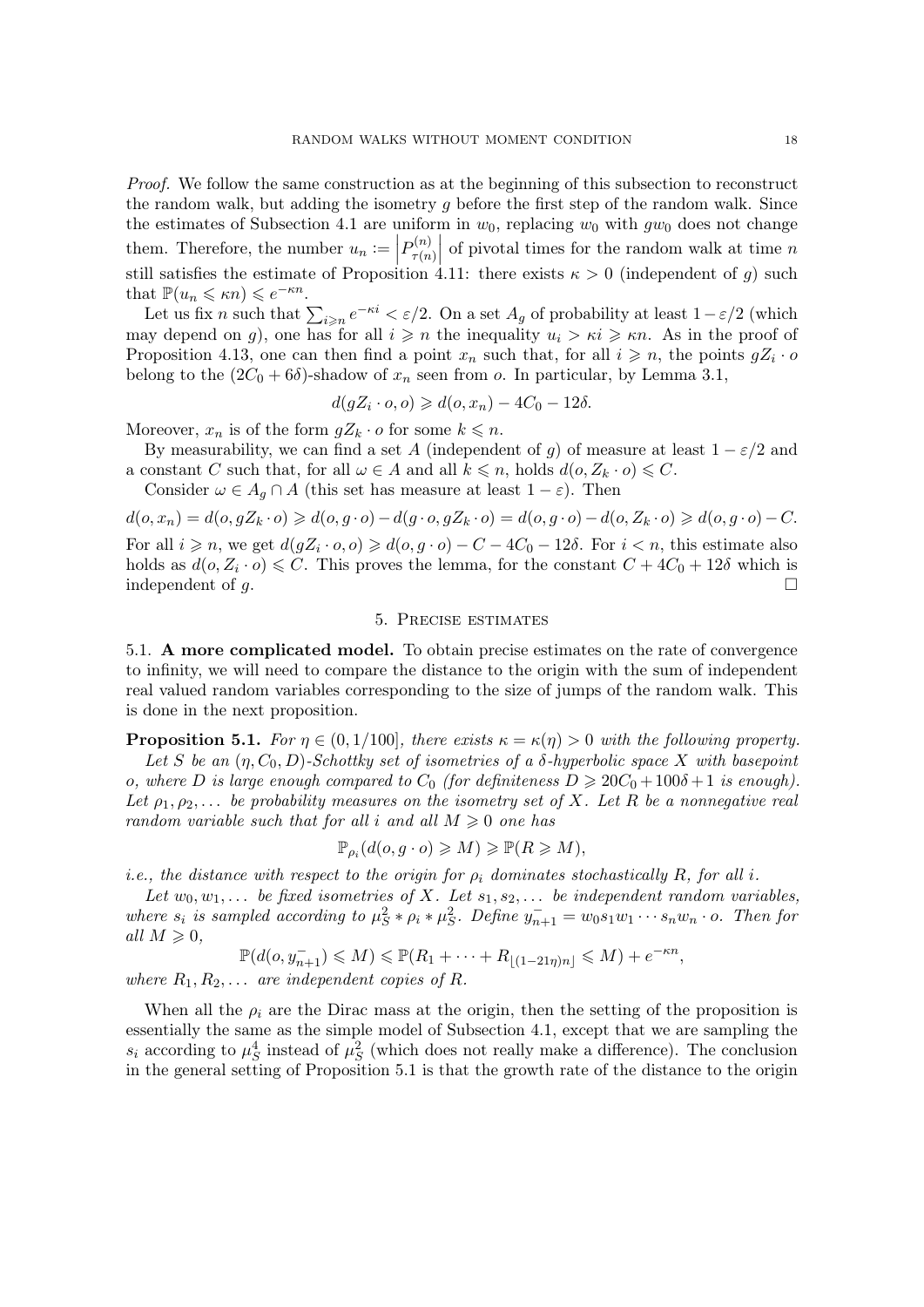is at least the growth rate of sums of i.i.d. random variables distributed like the  $\rho_i$ , up to a minor loss (that tends to 0 when the proportion  $\eta$  of bad elements in the Schottky set tends to 0) and an exponentially small error term. This model will be precise enough to capture the right growth rate of a general random walk, to prove Theorems [1.2](#page-1-1) and [1.3](#page-1-2) in the next paragraphs, in the same way that we have deduced linear escape with exponential estimates from the results on the simple model of Subsection [4.1.](#page-10-1) The possibility to have different measures  $\rho_i$  at the different jumps will be important in the application of this proposition in Subsection [5.3,](#page-24-0) but for the proof the reader may pretend for simplicity that they are all equal to a fixed measure  $\rho$  (and then one can take R to be the distribution of  $d(o, g \cdot o)$  with respect to  $\rho$ ).

To prove Proposition [5.1,](#page-17-1) let us introduce a refined notion of pivotal times, in which we will keep the randomness coming from the  $\rho_i$ . Write  $s_i = a_i b_i r_i c_i d_i$ , where  $a_i, b_i, c_i, d_i$ are distributed according to  $\mu_S$  while  $r_i$  is distributed according to  $\rho_i$ . This gives rise to 6 successive points at the  $i$ -th transition:

$$
y_i^- = y_i^{(0)} = w_0 s_1 \cdots s_{i-1} w_{i-1} \cdot o, \qquad y_i^{(1)} = w_0 s_1 \cdots s_{i-1} w_{i-1} a_i \cdot o,
$$
  
\n
$$
y_i^{(2)} = w_0 s_1 \cdots s_{i-1} w_{i-1} a_i b_i \cdot o, \qquad y_i^{(3)} = w_0 s_1 \cdots s_{i-1} w_{i-1} a_i b_i r_i \cdot o,
$$
  
\n
$$
y_i = y_i^{(4)} = w_0 s_1 \cdots s_{i-1} w_{i-1} a_i b_i r_i c_i \cdot o, \qquad y_i^+ = y_i^{(5)} = w_0 s_1 \cdots s_{i-1} w_{i-1} a_i b_i r_i c_i d_i \cdot o.
$$

The distances between two successive points in this list is at least  $D$  as it comes from the application of an element of the Schottky set S, except for the distance between  $y_i^{(2)}$  $q_i^{(2)}$  and  $y_i^{(3)}$  $i_j^{(0)}$  for which we have no lower bound as  $r_i$  is drawn according to  $\rho_i$ .

Let us define inductively a set of refined pivotal times, that we will denote by  $\bar{P}_n$  to differentiate it from the previous unrefined notion. We copy the definition of Subsection [4.1.](#page-10-1) We start from  $\bar{P}_0 = \emptyset$ . Assume that  $\bar{P}_{n-1}$  is defined, and let us define  $\bar{P}_n$ . Let  $k =$  $k(n)$  be the last pivotal time before n, i.e.,  $k = \max(\overline{P}_{n-1})$ . (If  $\overline{P}_{n-1} = \emptyset$ , take  $k = 0$ and let  $y_k = 0$ . Let us say that the local geodesic condition is satisfied at time n if in the sequence  $y_k, y_n^{(0)}, y_n^{(1)}, y_n^{(2)}, y_n^{(3)}, y_n^{(4)}, y_n^{(5)}, y_{n+1}^-$ , all successive points are  $C_0$ -aligned, and moreover  $y_n^{(1)}, y_n^{(3)}, y_n^{(4)}$  are  $C_0$ -aligned (the latter condition is useful to compensate the fact that the jump from  $y_n^{(2)}$  to  $y_n^{(3)}$  may be small, preventing us to apply the results on chains of Subsection [3.2\)](#page-7-4). If the local geodesic condition is satisfied at time n, then we say that n is a refined pivotal time, and we set  $\bar{P}_n = \bar{P}_{n-1} \cup \{n\}$ . Otherwise, we backtrack to the largest refined pivotal time  $m \in \bar{P}_{n-1}$  for which  $y_{n+1}^-$  belongs to the  $(C_0 + \delta)$  chain-shadow of  $y_m^+$  seen from  $y_m$ . In this case, we erase all later pivotal times, i.e., we set  $\bar{P}_n = \bar{P}_{n-1} \cap \{1, \ldots, m\}$ . If there is no such pivotal time m, we set  $\overline{P}_n = \emptyset$ .

For the refined notion, we can prove the analogues of the lemmas of Subsection [4.1.](#page-10-1)

<span id="page-18-0"></span>**Lemma 5.2.** Assume that  $\bar{P}_n$  is nonempty. Let m be its maximum. Then  $y_{n+1}^-$  belongs to the  $(C_0 + \delta)$  chain-shadow of  $y_m^+$  seen from  $y_m$ .

Proof. The proof is exactly the same as for Lemma [4.2:](#page-11-1) when there is backtracking, this follows from the definition, and when there is no backtracking (i.e., the last pivotal time is n), then the chain  $y_n, y_{n+1}^-$  satisfies all the properties to show that  $y_{n+1}^-$  is in the chainshadow.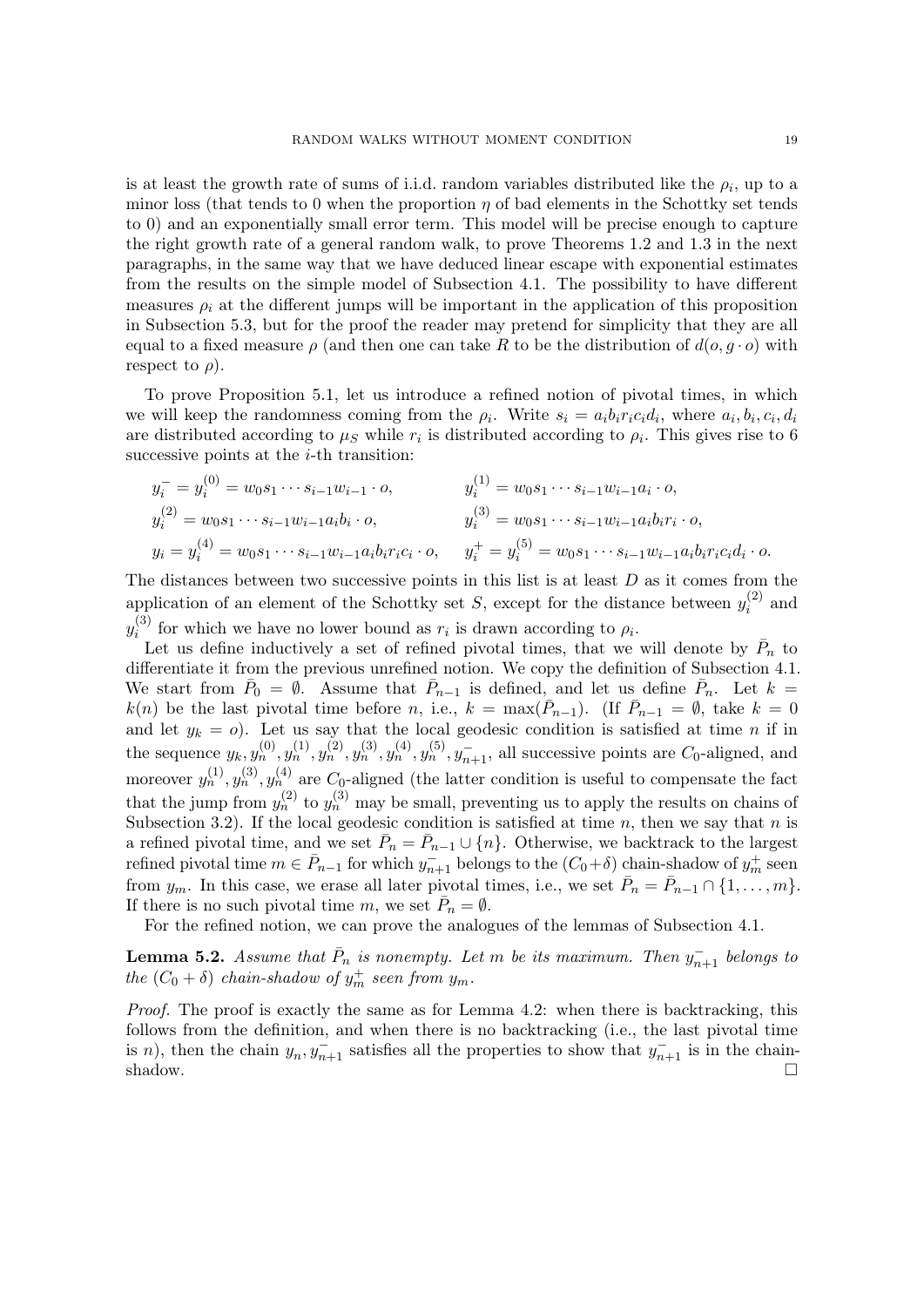<span id="page-19-2"></span>**Lemma 5.3.** Let  $\bar{P}_n = \{k_1 < \cdots < k_p\}$ . Then the sequence  $y_k^{\dagger}$  $\overline{y_{k_1}}$ ,  $y_{k_1}$ ,  $y_{k_2}$ ,  $y_{k_2}$ , ...,  $y_{k_p}$ ,  $y_{n+1}$ is a  $(2C_0 + 3\delta, D - 2C_0 - 3\delta)$ -chain. Moreover,  $d(y_{ki}^-)$  $(\overline{k}_i, y_{k_i}) \geq d(o, r_{k_i} \cdot o) + D$  for all i.

Proof. This differs a little bit from the proof of Lemma [4.3](#page-11-2) as there are more points involved at each pivotal time. It is still basic chain manipulations, with the only difficulty that the jumps corresponding to  $r_i$  and  $w_i$  may be short (but since they are surrounded by big jumps with controlled alignment conditions this can be circumvented easily).

By definition, the points  $y_{k_{i-1}}, y_{k_i}^-, y_{k_i}^{(1)}$  $\binom{(1)}{k_i}, y_{k_i}^{(2)}$  $y_{k_i}^{\left( 2 \right)},y_{k_i}^{\left( 3 \right)}$  $\binom{(3)}{k_i}, y_{k_i}^{(4)}$  $y_{k_i}^{(4)}, y_{k_i}^{(5)}$  $k_i^{(3)}$  are  $C_0$ -aligned. However, the distances between  $y_{k_{i-1}}$  and  $y_{k_i}^ \bar{k}_i$  on the one hand, and between  $y_{k_i}^{(2)}$  $y_{k_i}^{(2)}$  and  $y_{k_i}^{(3)}$  $k_i^{(3)}$  on the other hand, are not obviously bounded below (contrary to the other distances, which are  $\geq D$ ), so one can not apply the results on chains to these points. However, we can fix this by removing one point: we claim that

<span id="page-19-0"></span>(5.1) 
$$
y_{k_{i-1}}, y_{k_i}^-, y_{k_i}^{(1)}, y_{k_i}^{(3)}, y_{k_i}^{(4)} (= y_{k_i}), y_{k_i}^{(5)}
$$
 form a  $(C_0 + \delta, D - 2C_0 - 3\delta)$  chain.

Let us prove this claim. We may apply Lemma [3.5](#page-7-0) to the points  $y_k^$  $y_{k_i}^{-}, y_{k_i}^{(1)}$  $y_{k_i}^{\left(1\right)},y_{k_i}^{\left(2\right)}$  $y_{k_i}^{\left( 2 \right)},y_{k_i}^{\left( 3 \right)}$  $\mathbf{r}_{k_i}^{(0)}$ , with  $C = C_0$ , to deduce that  $(y_{ki}^-)$  $y_{k_i}^{-}, y_{k_i}^{(3)}$  ${k_i \choose k_i}_{y_{k_i}^{(1)}} \leq C_0 + \delta$ . Moreover, Lemma [3.4](#page-7-3) gives  $d(y_{k_i}^{(1)})$  $y_{k_i}^{\left(1\right)},y_{k_i}^{\left(3\right)}$  $\binom{(3)}{k_i} \geqslant$  $d(y_k^{(1)}$  $\binom{(1)}{k_i}, y_{k_i}^{(2)}$  $\binom{(2)}{k_i} - (y^{(1)}_{k_i})$  $\binom{(1)}{k_i}, y_{k_i}^{(3)}$  $\binom{(3)}{k_i}_{y_{k_i}^{(2)}}$  ≥  $D-C_0$ . Moreover,  $d(y_{k_{i-1}}, y_{k_i}^{-})$  ≥  $D-2C_0-3\delta$  by Lemma [3.10,](#page-8-0) as  $y_k^ \bar{k}_i$  is in the  $(C_0 + \delta)$  chain shadow of  $y_{k_i}^+$  $\overline{k}_{i-1}^+$  seen from  $y_{k_{i-1}}$ , by Lemma [5.2.](#page-18-0) Finally, note that  $(y_k^{(1)}$  $\binom{(1)}{k_i}, y_{k_i}^{(4)}$  ${k_i \choose k_i}_{y_{k_i}^{(3)}} \leqslant C_0$  by the last assumption in the local geodesic condition. We have checked all the nontrivial properties in [\(5.1\)](#page-19-0), completing its proof.

<span id="page-19-1"></span>We have in particular  $d(y_{k_{i-1}}, y_{k_i}^{-}) \geqslant D - 2C_0 - 3\delta$ , and also by [\(3.3\)](#page-7-1)

$$
(5.2) \t d(y_{k_i}^-, y_{k_i}) = d(y_{k_i}^-, y_{k_i}^{(4)}) \geq d(y_{k_i}^-, y_{k_i}^{(1)}) + d(y_{k_i}^{(1)}, y_{k_i}^{(3)}) + d(y_{k_i}^{(3)}, y_{k_i}^{(4)}) - 3(C_0 + \delta).
$$

By Lemma [3.4](#page-7-3) applied to  $y_k^{(1)}$  $y_{k_i}^{(1)}, y_{k_i}^{(2)}$  $\binom{(2)}{k_i},y_{k_i}^{(3)}$  $\mathbf{r}_{k_i}^{(3)}$ 

$$
d(y_{k_i}^{(1)}, y_{k_i}^{(3)}) \geq d(y_{k_i}^{(2)}, y_{k_i}^{(3)}) - (y_{k_i}^{(1)}, y_{k_i}^{(3)})_{y_{k_i}^{(2)}} \geq d(o, r_i \cdot o) - C_0.
$$

The two other distances in [\(5.2\)](#page-19-1) are bounded below by D. Using  $D \geq 3(C_0 + \delta) + C_0$ , we obtain

$$
d(y_{k_i}^-, y_{k_i}) \geqslant D + d(o, r_i \cdot o).
$$

This proves all the distance conditions in the claim of the lemma.

Let us now check the Gromov product estimates. Applying Lemma [3.7](#page-7-2) to the chain [\(5.1\)](#page-19-0), we get  $(y_{k_{i-1}}, y_{k_i})_{y_{k_i}^-} \leq C_0 + 2\delta \leq 2C_0 + 3\delta$ , proving one of the desired estimates. The other one is  $(y_k^-)$  $(\overline{k}_i, y\overline{k}_{i+1})y_{k_i} \leqslant 2C_0 + 3\delta$ . To prove it, let us apply Lemma [3.5](#page-7-0) to the points  $y_k^ \overline{k}_i$ ,  $y_{k_i}$ ,  $y_{k_i}^+$ ,  $y_{k_{i+1}}^-$ . The Gromov product of the last three is at most  $2C_0 + 3\delta$  by Lemmas [5.2](#page-18-0) and [3.10,](#page-8-0) and the Gromov product of the first three is at most  $C_0+2\delta$  by applying Lemma [3.7](#page-7-2) to the reverse of the chain [\(5.1\)](#page-19-0). Moreover, the distance  $d(y_{k_i}, y_{k_i}^+)$  is at least D, large enough. Therefore, Lemma [3.5](#page-7-0) indeed applies with  $C = 2C_0 + 2\delta$ , and gives  $(y_k)$  $(\bar{k}_i, y_{\bar{k}_{i+1}})_{y_{k_i}} \leq 2C_0 + 3\delta$ as claimed.

The first point in the previous chain can be replaced with  $\alpha$ .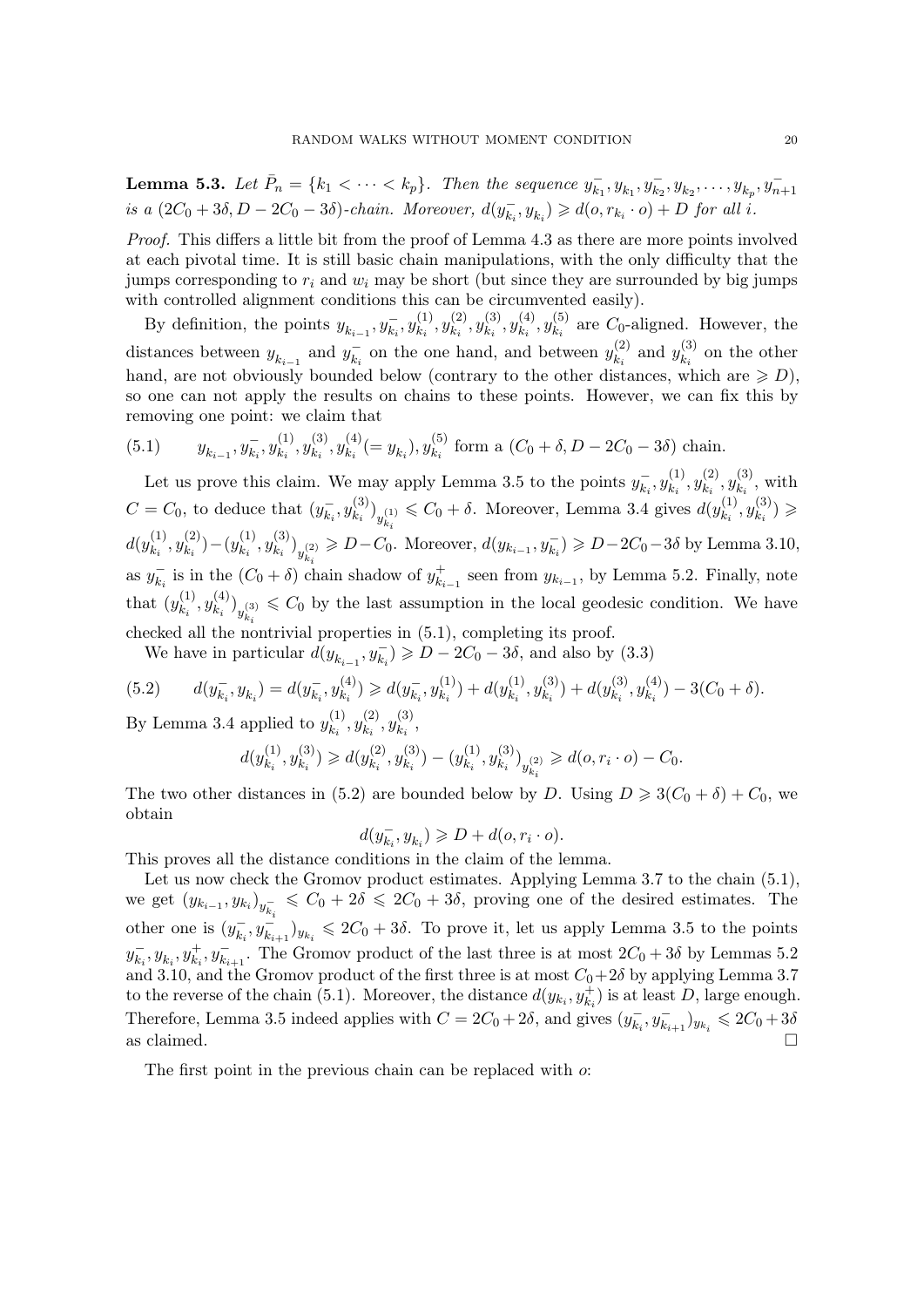<span id="page-20-0"></span>**Lemma 5.4.** Let  $\bar{P}_n = \{k_1 < \cdots < k_p\}$ . Then the sequence  $o, y_{k_1}, y_{k_2}, \ldots, y_{k_p}, y_{n+1}^{-}$  is  $a(2C_0 + 4\delta, D - 2C_0 - 3\delta)$ -chain. Moreover,  $d(o, y_{k_1}) \geq d(o, r_{k_1} \cdot o) + D - C_0 - 3\delta$ .

Proof. The only difference compared to the proof of Lemma [4.4](#page-11-3) is that we do not have the inequality  $(y_{k_1}, o)_{y_{k_1}^-} \leqslant C_0$  due to the more complicated definition of refined pivotal times. If we can prove that  $(y_{k_1}, o)_{y_{k_1}^-} \leq C_0 + 3\delta$ , the proof of Lemma [4.4](#page-11-3) goes through. Let us check this inequality.

As in [\(5.1\)](#page-19-0), the points  $y_{k_1}^ \bar{k}_1^-, y_{k_1}^{(1)}$  $y_{k_1}^{\left(1\right)},y_{k_1}^{\left(3\right)}$  $y_{k_1}^{\left( 3 \right)},y_{k_1}^{\left( 4 \right)}$  $y_{k_1}^{(4)} (= y_{k_1}), y_{k_1}^{(5)}$  $k_1^{(0)}$  form a  $(C_0 + \delta, D - 4C_0 - 6\delta)$  chain. Therefore,  $(y_{k_1}^ \left(\overline{k_1}, y_{k_1}\right)_{y_{k_1}^{(1)}} \leq C_0 + 2\delta$  by Lemma [3.7.](#page-7-2) Moreover,  $(o, y_{k_1}^{(1)})$  $\binom{(1)}{k_1}_{y_{k_1}} \leqslant C_0$  by the definition of pivotal times. As  $d(y_k^{(1)})$  $(k_1^{(1)}, y_{k_1}^{-}) \geqslant D$  is large, it follows that Lemma [3.5](#page-7-0) applies to the points  $o, y_{k_1}^-, y_{k_1}^{(1)}$  $(k_1^{(1)}, y_{k_1}$  with  $C = C_0 + 2\delta$ . It gives  $(y_{k_1}, o)_{y_{k_1}^-} \leq C_0 + 3\delta$ , concluding the proof that we have a chain.

Moreover, Lemma [3.4](#page-7-3) together with Lemma [5.3](#page-19-2) give

$$
d(o, y_{k_1}) \ge d(y_{k_1}^-, y_{k_1}) - (o, y_{k_1})_{y_{k_1}^-} \ge (d(o, r_{k_1} \cdot o) + D) - (C_0 + 3\delta),
$$

proving the last claim.

<span id="page-20-1"></span>**Proposition 5.5.** Let  $\bar{P}_n = \{k_1 < \cdots < k_p\}$ . We have  $d(o, y_{n+1}^-) \geq \sum_i d(o, r_{k_i} \cdot o)$ .

*Proof.* This follows from Lemmas [5.3](#page-19-2) and [5.4,](#page-20-0) saying that we have a chain between  $o$  and  $y_{n+1}^-$  with jumps of size at least  $d(o, r_{k_i} \cdot o) + D - C_0 - 3\delta$ , and from Lemma [3.7](#page-7-2) saying that the distance grows at least as the size of the jumps along a chain.  $\Box$ 

To prove Proposition [5.1,](#page-17-1) it follows that we should show that there are many refined pivotal times. For this, we follow the same strategy as in Subsection [4.1.](#page-10-1)

**Lemma 5.6.** Fix  $s_1, \ldots, s_n$ , and draw  $s_{n+1}$  according to  $\mu_S^2 * \rho_{n+1} * \mu_S^2$ . The probability that  $|\bar{P}_{n+1}| = |\bar{P}_n| + 1$  (i.e., that  $n+1$  gets added as a refined pivotal time) is at least  $1-7\eta$ .

Proof. In the local geodesic condition, there are 7 alignment conditions to be satisfied. When drawing  $s_{n+1}$  according to  $\mu_S^2 * \rho_{n+1} * \mu_S^2$ , each of them is satisfied with probability at least  $1 - \eta$  (for each of them, this can be seen by fixing all variables but one and using that the last one is picked from a Schottky set). Therefore, they are simultaneously satisfied with probability at least  $1 - 7\eta$ .

To control the backtracking, we defined pivoted sequences. Given  $\bar{s} = (s_1, \ldots, s_n)$ , let us say that another sequence  $\bar{s}' = (s'_1, \ldots, s'_n)$  is pivoted from  $\bar{s}$  if they have the same refined pivotal times, and  $d'_k = d_k$  at all times, and  $a'_k = a_k$ ,  $b'_k = b_k$ ,  $r'_k = r_k$ ,  $c'_k = c_k$  at times which are not a refined pivotal time. In other words, we freeze the last jump  $d_k$ , but we keep the freedom in the other parts of  $s_k$  at refined pivotal times only.

The next lemma is proved exactly like Lemma [4.7.](#page-12-0)

**Lemma 5.7.** Let i be a refined pivotal time of  $\bar{s} = (s_1, \ldots, s_n)$ . Replace  $s_i = a_i b_i r_i c_i d_i$  with  $s_i' = a_i'b_i'r_i'c_i'd_i$  which still satisfies the local geodesic condition (with n replaced by i). Then  $(s_1, \ldots, s_i', \ldots, s_n)$  is pivoted from  $\overline{s}$ .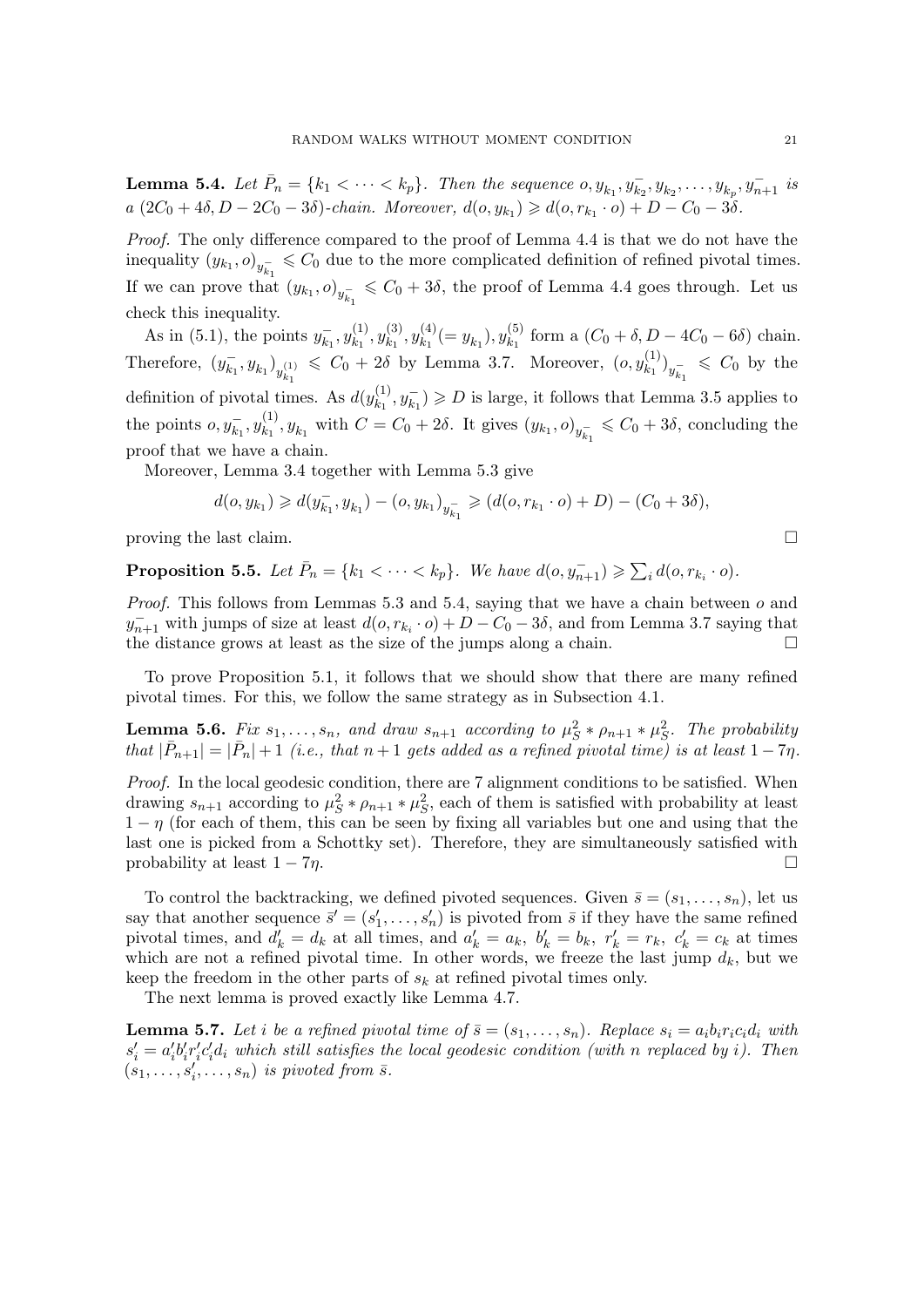Denote by  $\bar{\mathcal{E}}_n(\bar{s})$  the sequences which are pivoted from  $\bar{s}$ . Conditionally on  $\bar{\mathcal{E}}_n(\bar{s})$ , the variables  $s_i'$  over pivotal times i are independent, but drawn from distributions that depends on i.

<span id="page-21-0"></span>**Lemma 5.8.** Let  $\bar{s} = (s_1, \ldots, s_n)$  be a trajectory with q refined pivotal times. We condition on  $\bar{\mathcal{E}}_n(\bar{s})$ , and we draw  $s_{n+1}$  according to  $\mu_S^2 * \rho_{n+1} * \mu_S^2$ . Then, for all  $j \geqslant 0$ ,

$$
\mathbb{P}(|\bar{P}_{n+1}| < q - j \mid \bar{\mathcal{E}}_n(\bar{s})) \leqslant (7\eta)^{j+1}.
$$

*Proof.* The proof is essentially the same as for Lemma [4.8.](#page-13-0) Assume that  $s_{n+1}$  is fixed and gives rise to some backtracking. Let us show that further backtracking happens with probability at most  $7\eta$ , from which the estimate follows inductively. Let  $m < k$  be the last two refined pivotal times, and let  $x_{i-1}$  be the last point in a chain from  $y_m$  to  $y_k^-$  witnessing that  $y_k^- \in \mathcal{CS}_{y_m}(y_m^+; C_0 + \delta)$  as guaranteed by Lemma [5.2.](#page-18-0)

In  $s'_k$ , let us condition also with respect to  $b'_k, r'_k, c'_k$  compatible with the local geodesic condition. Then the total number of possible values for  $a'_k$  that give rise to  $s'_k$  satisfying the local geodesic condition is at least  $(1 - \eta)|S|$ , as one should ensure the condition  $((a'_k)^{-1} \cdot o, b'_k \cdot o)_o \leq C_0$  and S is a Schottky set. Among these, the values of  $a'_k$  that may give rise to further backtracking are those for which the points  $x_{i-1}, y_k^-, y_k^{(1)}$  $y_k^{(1)}, y_{n+1}^-$  are not C<sub>0</sub>-aligned, because this alignment would imply  $y_{n+1}^- \in \mathcal{CS}_{y_m}(y_m^+; C_0 + \delta)$  (as in the proof of Lemma [4.8\)](#page-13-0) and would block the backtracking. By the Schottky condition applied twice, there are at most  $2\eta|S|$  such  $a'_k$ . Therefore, the probability of further backtracking is at most  $2\eta/(1-\eta) \leq 7\eta$ .

<span id="page-21-1"></span>**Lemma 5.9.** Let  $A_n = |\bar{P}_n|$  be the number of pivotal times. Then, in distribution,  $A_{n+1} \geq$  $A_n + U$  where U is a random variable independent from  $A_n$  and distributed as follows:

$$
\mathbb{P}(U = -j) = (1 - 7\eta)(7\eta)^j \text{ for } j > 0,
$$
  
\n
$$
\mathbb{P}(U = 0) = 0,
$$
  
\n
$$
\mathbb{P}(U = 1) = 1 - 7\eta.
$$

In other words,  $\mathbb{P}(A_{n+1} \geq i) \geq \mathbb{P}(A_n + U \geq i)$  for all i.

*Proof.* This is proved exactly like Lemma [4.9](#page-14-1) using Lemma [5.8.](#page-21-0)

<span id="page-21-2"></span>**Proposition 5.10.** There exists  $\kappa > 0$  only depending on  $\eta$  such that for all  $n$ ,

$$
\mathbb{P}(|\bar{P}_n| \leq (1 - 14\eta)n) \leq e^{-\kappa n}.
$$

*Proof.* Let  $U_1, U_2, \ldots$  be a sequence of independent copies of the variable U from Lemma [5.9.](#page-21-1) Iterating this lemma gives

$$
\mathbb{P}(|\bar{P}_n| \geq i) \geq \mathbb{P}(U_1 + \cdots + U_n \geq i)
$$

for all *i*. In particular,  $\mathbb{P}(|\bar{P}_n| \leqslant (1-14\eta)n) \leqslant \mathbb{P}(U_1+\cdots+U_n \leqslant (1-14\eta)n)$ . The  $U_i$  are real random variables with an exponential moment, and expectation  $(1-14\eta)/(1-7\eta) > 1-14\eta$ . Large deviations for sums of i.i.d. real random variables ensure that  $\mathbb{P}(U_1 + \cdots + U_n \leq$  $(1 - 14\eta)n$  is exponentially small.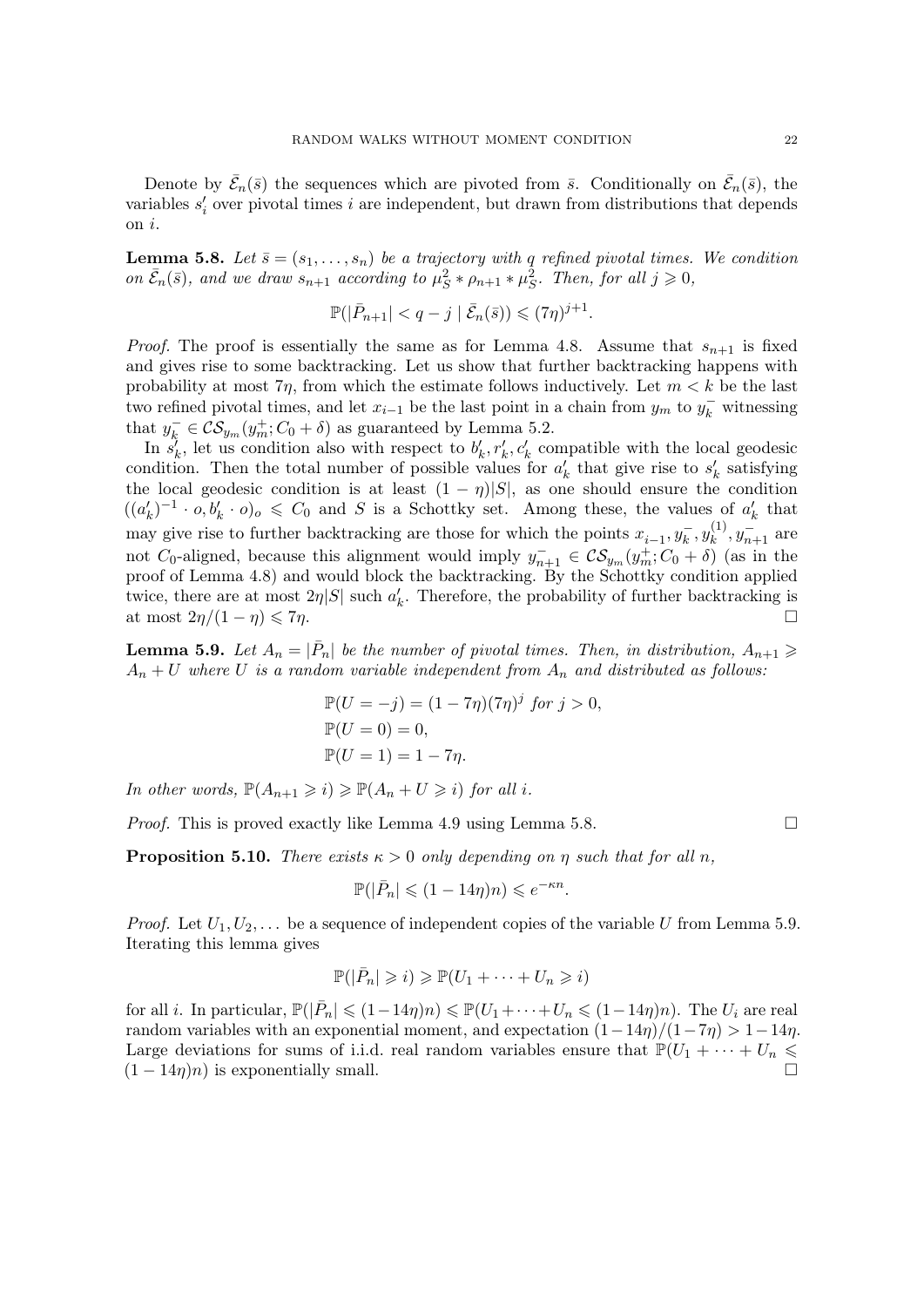*Proof of Proposition [5.1.](#page-17-1)* We want to bound  $\mathbb{P}(d(o, y_{n+1}^{-}) \leq M)$ . By Proposition [5.10,](#page-21-2) we have

<span id="page-22-1"></span>(5.3) 
$$
\mathbb{P}(d(o, y_{n+1}^-) \leq M) \leq \mathbb{P}(d(o, y_{n+1}^-) \leq M, |\bar{P}_n| \geq (1 - 14\eta)n) + e^{-\kappa n}.
$$

Therefore, we may focus on trajectories with  $|\bar{P}_n| \geq (1 - 14\eta)n$ . Let  $\bar{s} = (s_1, \ldots, s_n)$  be such a trajectory, and  $\bar{\mathcal{E}}_n(\bar{s})$  its equivalence class under the pivotal relation. We will estimate  $\mathbb{P}(d(o, y_{n+1}^-) \leq M \mid \overline{\mathcal{E}}_n(\overline{s})).$ 

Along  $\overline{\mathcal{E}}_n(\overline{s})$ , we have  $d(o, y_{n+1}^-) \geq \sum_{i=1}^p d(o, r_{k_i} \cdot o)$  where the pivotal times are  $k_1 < \ldots <$  $k_p$ , by Proposition [5.5.](#page-20-1) As  $p \geqslant (1 - 14\eta)n$ , we obtain in particular

<span id="page-22-0"></span>(5.4) 
$$
d(o, y_{n+1}^-) \geqslant \sum_{i=1}^{\lfloor (1-14\eta)n \rfloor} d(o, r_{k_i} \cdot o).
$$

Along  $\bar{\mathcal{E}}_n(\bar{s})$ , the random variables  $r_{k_i}$  are independent (as what happens at different pivotal times is independent by construction), but they are not distributed like  $\rho_{k_i}$  a priori, since the local geodesic condition may twist its distribution. Denoting by  $L_{k_i}$  the set of  $(a, b, r, c)$ that satisfy the local geodesic condition, then the distribution of  $(a, b, r, c)$  is  $(\mu_S^2 * \rho_{k_i} *$  $(\mu_S)1_{L_{k_i}}/(\mu_S^2 * \rho_{k_i} * \mu_S)(L_{k_i})$ . In particular, the probability that  $r_{k_i}$  equals a given r is

$$
\rho_{k_i}(r) \mu_S^3\{(a, b, c) \text{ such that } (a, b, r, c) \in L_{k_i}\}/(\mu_S^2 * \rho_{k_i} * \mu_S)(L_{k_i})
$$
  

$$
\geq \rho_{k_i}(r) \mu_S^3\{(a, b, c) \text{ such that } (a, b, r, c) \in L_{k_i}\}.
$$

Once r is fixed, there are 6 alignment relations to be satisfied for  $a, b, c$  to make sure that  $(a, b, r, c)$  satisfies the local geodesic condition. Each of them is satisfied with probability at least  $1 - \eta$ , so we get  $\mu_S^3\{(a, b, c) \text{ such that } (a, b, r, c) \in L_{k_i}\}\geqslant 1 - 6\eta$ . Finally,

$$
\mathbb{P}(r_{k_i}=r \mid \bar{\mathcal{E}}_n(\bar{s})) \geqslant (1-6\eta)\rho_{k_i}(r).
$$

As the distance  $d(o, r \cdot o)$  for r drawn according to  $\rho_{k_i}$  dominates the random variable R in the assumptions of the lemma, it follows that the conditional distribution in  $\bar{\mathcal{E}}_n(\bar{s})$  dominates BR, where B is a Bernoulli random variable, equal to 1 with probability  $1 - 6\eta$  and to 0 with probability 6η. Conditionally on  $\bar{\mathcal{E}}_n(\bar{s})$ , it follows from  $(5.4)$  that  $d(o, y_{n+1}^-)$  dominates  $\sum_{i=1}^{\lfloor (1-14\eta)n \rfloor} B_i R_i$ . As this estimate is uniform over the equivalence classes, we get from [\(5.3\)](#page-22-1) the inequality

$$
\mathbb{P}(d(o, y_{n+1}^-) \leqslant M) \leqslant \mathbb{P}\left(\sum_{i=1}^{\lfloor(1-14\eta)n\rfloor} B_i R_i \leqslant M\right) + e^{-\kappa n}.
$$

Since the  $B_i$  have expectation  $1 - 6\eta$ , the probability  $\mathbb{P}(\sum_{i=1}^n B_i \leq (1 - 7\eta)n)$  is exponentially small. We get

$$
\mathbb{P}(d(o, y_{n+1}^-) \leqslant M) \leqslant \mathbb{P}\left(\sum_{i=1}^{\lfloor(1-14\eta)n\rfloor} B_i R_i \leqslant M, \sum_{i=1}^n B_i \geqslant (1-7\eta)n\right) + e^{-\kappa'n}.
$$

To estimate the probability on the right, let us condition with respect to the  $B_i$ . There are at most  $7\eta n$  of them that vanish. Therefore,  $\sum B_i R_i$  is a sum of at least  $(1 - 21\eta)n$ independent copies of  $R$ , and the probability that the sum is at most  $M$  is bounded by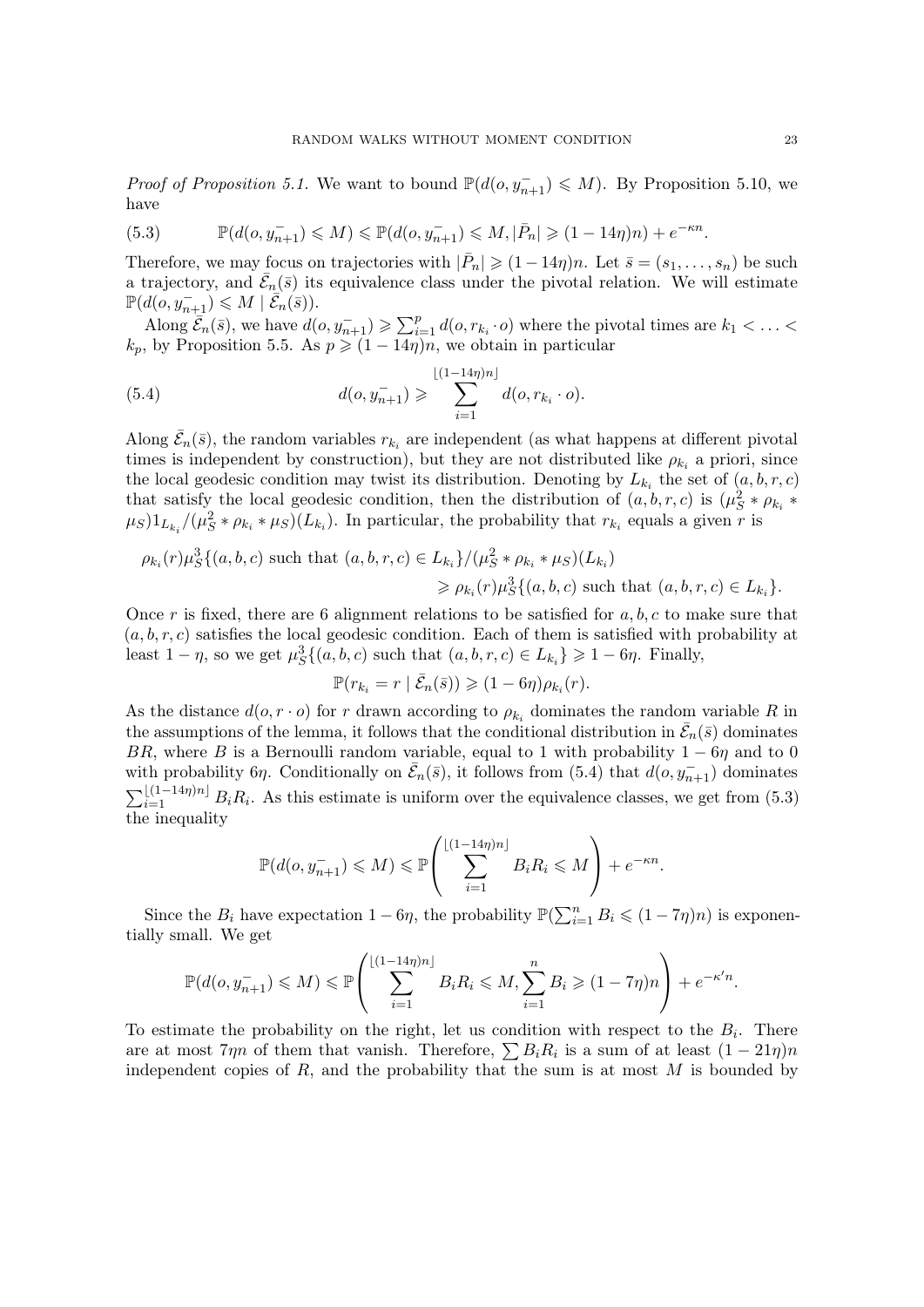$\mathbb{P}(\sum_{i=1}^{\lfloor (1-21\eta)n\rfloor} R_i \leqslant M)$ . As this estimate is uniform over the choice of the  $B_i$ s, this concludes the proof.  $\Box$ 

5.2. Precise estimates for walks without first moment. In this paragraph, we consider a discrete probability measure  $\mu$  on the set of isometries of X which has no first moment:  $\mathbb{E}(d(o,q \cdot o)) = \infty$  when q is drawn according to  $\mu$ . We will prove Theorems [1.2](#page-1-1) and [1.3](#page-1-2) under this assumption. It suffices to prove the latter, as the former follows readily.

Let  $r > 0$  be arbitrary. We have to show the existence of  $\kappa > 0$  such that

$$
\mathbb{P}((Z_n \cdot o, Z_{\infty})_o \leqslant rn) \leqslant e^{-\kappa n}.
$$

Let  $\eta = 1/100$ . Let S be an  $(\eta, C_0, D)$ -Schottky set in the support of  $\mu^M$  for some  $M > 0$ , where D is large enough compared to  $C_0$ , as given by Corollary [3.13.](#page-10-3) We follow the construction in Paragraph [4.2](#page-14-0) to reconstruct the  $\mu$ -random walk, except that instead of sampling the specific jumps from  $\mu_S^2$ , we will sample them from  $\mu_S^2 * \mu * \mu_S^2$ : for  $N = 4M + 1$ and some  $\alpha > 0$ , we may write  $\mu^N = \alpha \mu_S^2 * \mu * \mu_S^2 + (1 - \alpha)\nu$  for some probability measure  $\nu$ , where  $\mu_S$  is the uniform measure on S.

The random walk is reconstructed by starting from Bernoulli random variables  $\varepsilon_i$  (satisfying  $\mathbb{P}(\varepsilon_i = 1) = \alpha$  and  $\mathbb{P}(\varepsilon_i = 0) = 1 - \alpha$ , and sampling from  $\mu_S^2 * \mu * \mu_S^2$  when  $\varepsilon_i = 1$ and from  $\nu$  when  $\varepsilon_i = 0$ . Conditioning on  $(\varepsilon_i)$  and on the jumps when  $\varepsilon_i = 0$ , we are left with a walk as in Proposition [5.1.](#page-17-1) For this walk, we define a sequence of refined pivotal times as in Subsection [5.1.](#page-17-2) Let  $\tau = \tau(n)$  be the last index j such that  $N(t_i + 1) \leq n$ , so that the interval  $[N t_j, N(t_j + 1)]$  is contained in  $[0, n)$ . Then the sequence of refined pivotal times associated to the walk until time n has the form  $\bar{P}_1, \bar{P}_2, \ldots, \bar{P}_{\tau-1}, \bar{P}_{\tau}^{(n)}$ . Moreover,  $u_n := |\bar{P}_{\tau(n)}^{(n)}|$  $\left| \frac{\mathbf{p}(n)}{\tau(n)} \right|$  satisfies

(5.5) 
$$
\mathbb{P}(u_n \leq \kappa n) \leq e^{-\kappa n},
$$

for some  $\kappa > 0$ : this is proved as Proposition [4.11,](#page-15-0) just using Proposition [5.10](#page-21-2) instead of Proposition [4.10](#page-14-2) inside the proof.

Assume now that the walk converges at infinity (this is true almost everywhere) and that  $u_k > \kappa k$  for all  $k \geq n$  (this is true outside of a set of exponentially small measure, by summing the estimates in [\(5.5\)](#page-23-0)). Let  $x = x_n$  be the position of the walk at the ([ $\kappa n$ ] –1)-th refined pivotal time in  $\bar{P}_{\tau(n)}^{(n)}$  $z_{\tau(n)}^{(n)}$ . Then for all  $k \geq n$ , the point  $Z_k \cdot o$  belongs to the  $(2C_0 + 6\delta)$ -shadow of x seen from o (this is proved just like Lemma [4.12,](#page-16-0) using Lemma [5.4\)](#page-20-0). As in [\(4.6\)](#page-16-4), this implies the inequality

<span id="page-23-0"></span>
$$
(Z_n \cdot o, Z_{\infty})_o \geq d(o, x_n) - (2C_0 + 9\delta).
$$

Finally, we have

$$
\mathbb{P}((Z_n \cdot o, Z_\infty)_o \leqslant rn) \leqslant e^{-\kappa n} + \mathbb{P}(u_n \geqslant \kappa n, \ d(o, x_n) \leqslant rn + (2C_0 + 9\delta)).
$$

Let us estimate the rightmost probability. We condition on the  $(\varepsilon_i)$  (which fixes  $\tau$ ) and on the jumps when  $\varepsilon_i = 0$ , to be in the setting of Subsection [5.1.](#page-17-2) As x is one of the points  $y_{k+1}^-$  for  $(\kappa/2)n \leq k \leq n$ , we can sum the estimates of Proposition [5.1](#page-17-1) (applied to k instead of  $n$ , to get a bound of the form

$$
n\mathbb{P}(R_1+\cdots+R_{|(1-21\eta)(\kappa/2)n|} \leqslant (r+1)n),
$$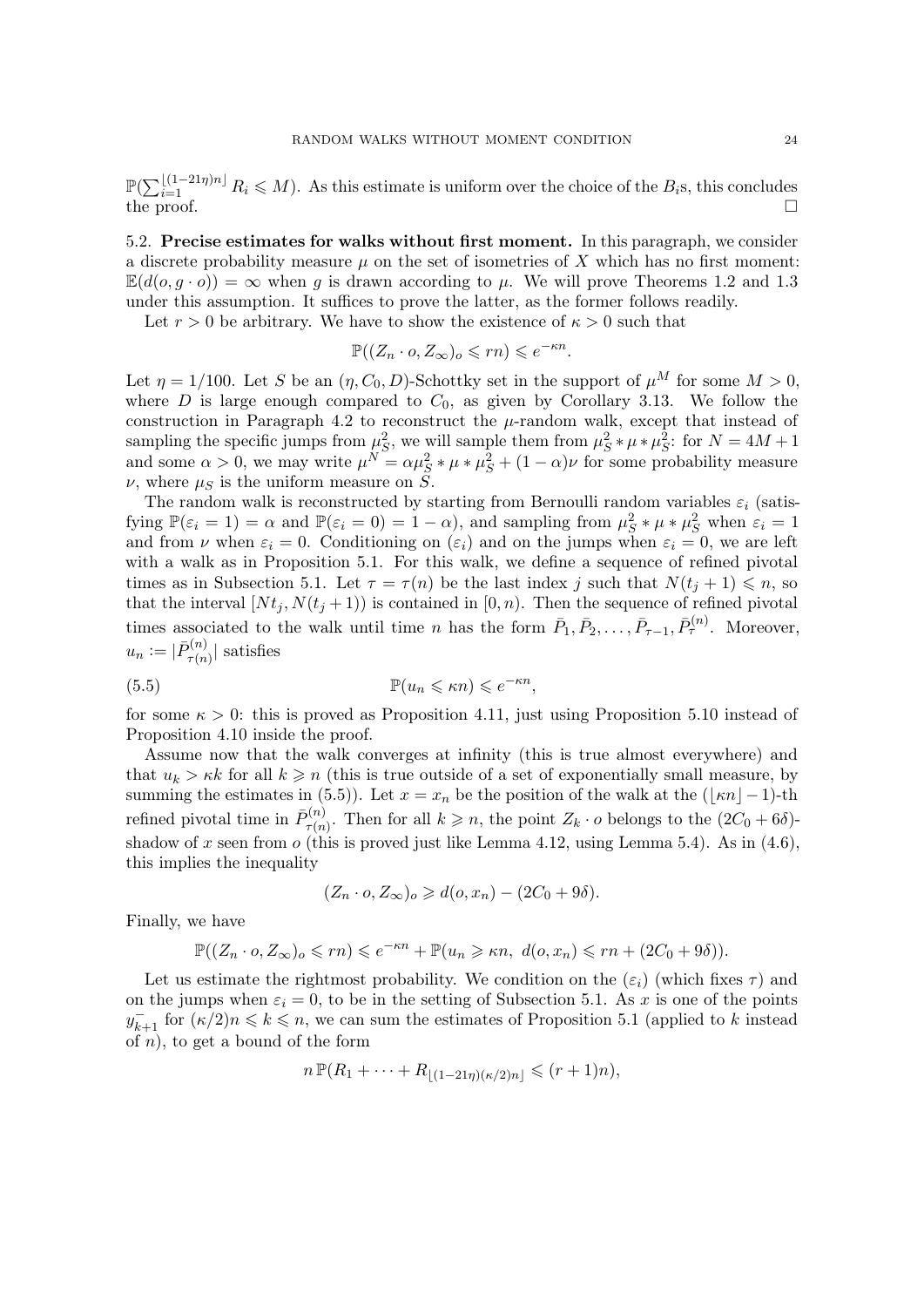where the  $R_i$  are independent random variables distributed like  $d(o, g \cdot o)$  where g is drawn according to  $\mu$ . Letting  $\beta = (1 - 21\eta)(\kappa/2) > 0$ , we get

$$
\mathbb{P}((Z_n \cdot o, Z_\infty)_o \leqslant rn) \leqslant e^{-\kappa n} + n \, \mathbb{P}(R_1 + \dots + R_{\lfloor \beta n \rfloor} \leqslant (r+1)n).
$$

Since we are assuming that  $\mu$  has no first moment, the nonnegative random variables  $R_i$ are not integrable. Applying the usual large deviations estimate to a truncated version of R, we deduce that for any  $A > 0$  there exists  $c(A)$  such that  $\mathbb{P}(R_1 + \cdots + R_k \leqslant Ak) \leqslant e^{-c(A)k}$ . Together with the previous equation, this gives an exponential bound on  $\mathbb{P}((Z_n \cdot o, Z_\infty)_o \leqslant rn)$ . This concludes the proof of Theorem [1.3](#page-1-2) (and therefore also of Theorem [1.2\)](#page-1-1) when there is no first moment.  $\Box$ 

<span id="page-24-0"></span>5.3. Precise estimates for walks with a first moment. Assume now that  $\mu$  is a measure with a first moment. Then  $\mathbb{E}_{\mu^n}(d(o, g \cdot o))/n$  converges by subadditivity to a limit  $\ell$ , the escape rate of the walk. Let  $r < \ell$ . Our goal in this paragraph is to prove Theorem [1.3](#page-1-2) (and therefore also Theorem [1.2\)](#page-1-1) in this setting: we will show that, for some  $\kappa > 0$ , we have

$$
\mathbb{P}((Z_n \cdot o, Z_{\infty})_o \leqslant rn) \leqslant e^{-\kappa n}.
$$

To prove this estimate, we will again use the refined model of Subsection [5.1,](#page-17-2) but we will have to do so in a careful enough way.

Fix  $\eta > 0$  small enough depending only on r and  $\ell$  (how small will be prescribed at the very end of the proof). By Corollary [3.13,](#page-10-3) there exists an  $(\eta, C_0, D)$ -Schottky set S in the support of  $\mu^M$  for some  $M > 0$ , where D is large enough compared to  $C_0$ . For  $N = 2M$ , we may write  $\mu^N = \alpha \mu_S^2 + (1 - \alpha)\nu$  for some probability measure  $\nu$ . Replacing  $\alpha$  with  $\alpha/2$  if necessary, we can also assume that  $\nu$  is non-elementary.

Let us now fix  $A > 0$  very large (how large will be described in the course of the proof, depending on  $\eta$ ,  $\alpha$  and  $\nu$ ). Let  $\varepsilon_i$  be a sequence of Bernoulli random variables, equal to 1 with probability  $\alpha$  and to 0 with probability  $1 - \alpha$ . Define inductively a sequence of times  $t_1, t'_1, t_2, t'_2, \ldots$  as follows. First,  $t_1$  is the first time with  $\varepsilon_{t_1} = 1$ . Then  $t'_1$  is the smallest time  $>t_1 + A$  with  $\varepsilon_{t_1} = 1$ . Then  $t_2$  is the smallest time  $>t_1$  with  $\varepsilon_{t_2} = 1$ . And so on, picking the first times where  $\varepsilon_i = 1$  but keeping a gap at least A between  $t_i$  and  $t'_i$ . Then, pick  $\gamma_n$  distributed according to the following measure: if n is of the form  $t_i$  or  $t'_i$ , use  $\mu_S^2$ . If *n* is in  $[t_i + 1, t_i + A]$ , use  $\mu^N$ . Otherwise, use  $\nu$ .

Claim 5.11. With this construction,  $\gamma_0 \cdots \gamma_{n-1}$  is distributed like  $Z_{Nn}$ .

*Proof.* Conditionally on the  $\varepsilon_0, \ldots, \varepsilon_{n-1}$  and on  $\gamma_0, \ldots, \gamma_{n-1}$ , we will show that  $\gamma_n$  is distributed according to  $\mu^N$ , from which the result follows. Consider the maximal  $t_j$  or  $t'_j$ before n. If it is a  $t_j$  and  $n \leqslant t_j + A$ , then  $\gamma_n$  is picked according to  $\mu^N$  by definition, and there is nothing left to prove. Otherwise, the choice of the measure for  $\gamma_n$  depends on  $\varepsilon_n$ . we use  $\mu_S^2$  if  $\varepsilon_n = 1$  (with probability  $\alpha$ ) or  $\nu$  if  $\varepsilon_n = 0$  (with probability  $1 - \alpha$ ). Altogether,  $\gamma_n$  is drawn according to  $\alpha \mu_S^2 + (1 - \alpha)\nu = \mu^N$ , proving the claim.

With a standard coupling argument, extending  $\Omega$  if necessary, we can also construct on  $\Omega$  a sequence of independent random variables  $g_0, g_1, \ldots$  with distribution  $\mu$  such that  $\gamma_i = g_{iN} \cdots g_{iN+N-1}.$ 

The intuition behind the use of this decomposition is the following. Since  $\alpha$  is possibly small, the times with  $\varepsilon_i = 1$ , which have frequency  $1/\alpha$ , may be sparse. However, if A is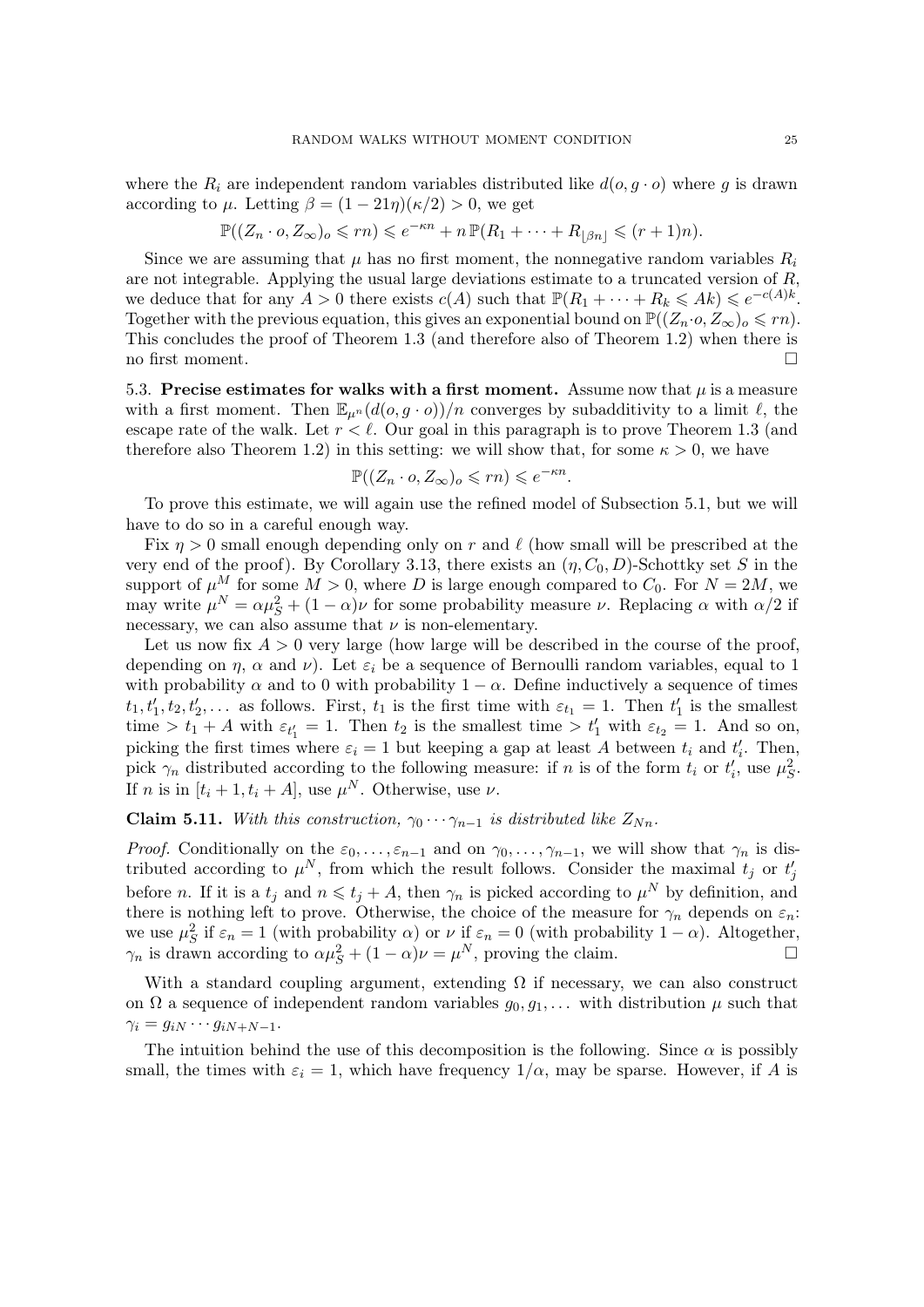much larger than  $1/\alpha$ , the waiting time between  $t_i + A$  and  $t'_i$ , or between  $t'_i$  and  $t_{i+1}$ , will be comparatively much shorter. Therefore, the walk will be essentially a concatenation of jumps corresponding to  $\mu^{NA}$ . These jumps essentially go in independent directions (this is formalized precisely by Proposition [5.1\)](#page-17-1), so the size of the walk at time  $NAk$  will be bounded below by the sum of  $(1 - 21\eta)k$  independent random variables distributed like jumps of  $\mu^{NA}$ , which are of order NA $\ell$ . Altogether, the probability to have size smaller than  $(1 - 21\eta)NAk\ell$  at time roughly  $NAk$  will be exponentially small, proving Theorem [1.2](#page-1-1) in this setting.

To make this precise, we will need to control quantitatively the waiting times. Also, the distribution of the jumps between  $t_i$  and  $t'_i$  is not  $\mu^{NA}$ , but  $\mu^{NA} * \nu^{t'_i - (t_i + A)}$ . We will have to show that the jumps of this family of measures are uniformly controlled from below, to be able to apply Proposition [5.1.](#page-17-1) Note that this application motivates why we had to formulate this proposition using different measures  $\rho_i$  for the different jumps, instead of one single measure  $\rho$ .

Let us start the proof, adapting the formalism of Subsection [4.2](#page-14-0) to our current setting. Fix  $n \in \mathbb{N}$ . We let  $\tau = \tau(n)$  be the last index j such that  $N(t'_j + 1) \leqslant n$ , so that the interval  $[Nt_j, N(t'_j+1)]$  is contained in  $[0, n)$ . We will decompose the product  $g_0 \cdots g_{n-1}$  as a product of the elements  $s'_j$  (the product of all  $g_i$  for  $i \in [Nt_j, N(t'_j + 1))]$ ) interspersed with other words that we will consider as fixed, to be in the framework of Subsection [5.1.](#page-17-2) Let  $w_j =$  $g_{N(t'_{j}+1)} \cdots g_{N(t_{j+1}-1)}$  (where by convention  $t'_{0} = 0$ ), and let  $w' = w'(n) = g_{N(t'_{\tau(n)}+1)} \cdots g_{n-1}$ be the last missing word (it really depends on  $n$ , contrary to the previous words that just fill the gaps between blocks  $[t_j, t'_j]$ ). By construction,

$$
Z_n \cdot o = w_0 s_1' w_1 \cdots w_{\tau-1} s_{\tau}' w'(n) \cdot o.
$$

We can associate to this decomposition a sequence of refined pivotal times  $\bar{P}_1^{(n)}$  $\bar P_1^{(n)},\ldots,\bar P_{\tau}^{(n)},$ where the exponent  $(n)$  is here to emphasize that the intermediate words we use depend on *n*. In fact, the only word that really depends on *n* is the last word  $w' = w'(n)$ , as the other ones are  $w_j = g_{(N+1)t_j} \cdots g_{N t_{j+1}-1}$  so they only depend on  $t_j$ . Hence, the sequence of refined pivotal times is rather

$$
\bar{P}_1, \bar{P}_2, \ldots, \bar{P}_{\tau-1}, \bar{P}_{\tau}^{(n)}
$$
.

If we condition on the  $\varepsilon_i$  (which fixes the  $t_i$  and  $t'_i$ ), and on the  $g_i$  for i not belonging to  $\bigcup [Nt_j, N(t'_j+1))$  (which fixes the  $w_i$  and  $w'(n)$ ), then we are in the setting of Proposition [5.1,](#page-17-1) with  $\rho_i = \mu^{NA} * \nu^{t'_j - (t_j + A)}$ . To apply this proposition, we need to check that jumps with respect to such a measure are uniformly bounded below.

<span id="page-25-0"></span>**Lemma 5.12.** Assume that A is large enough. Let  $R_{NA}$  be the distribution of the size of jumps for  $\mu^{NA}$ . Let B be a Bernoulli random variable, equal to 1 with probability  $1-\eta$  and to 0 with probability *η, independent of R<sub>NA</sub>. Then, for any i*  $\geq 0$ , for any  $M \geq 0$ ,

$$
\mathbb{P}_{\mu^{NA}*\nu^{i}}(d(o, g \cdot o) \geqslant M) \geqslant \mathbb{P}(BR_{NA} \geqslant M + \eta NA).
$$

In other words, the jumps for  $\mu^{NA} * \nu^i$  dominate stochastically  $BR_{NA} - \eta NA$ , uniformly in i.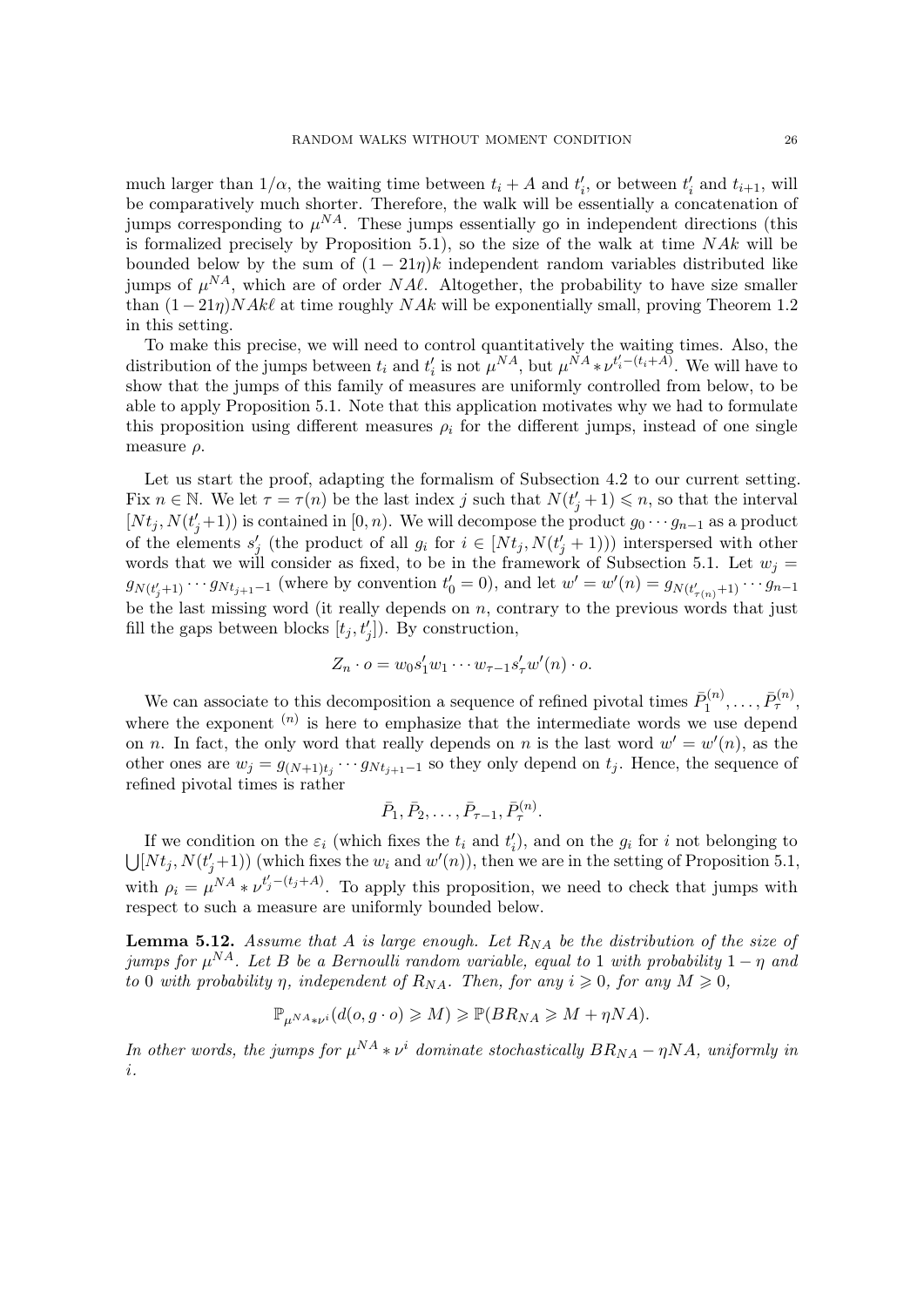Proof. We have

$$
\mathbb{P}_{\mu^{NA_{*\nu^i}}}(d(o,g \cdot o) \geqslant M) = \sum_h \mu^{NA}(h) \, \mathbb{P}_{\nu^i}(d(o, hg \cdot o) \geqslant M).
$$

By Lemma [4.14](#page-16-5) applied to the nonelementary measure  $\nu$  and to  $\varepsilon = \eta$ , there exists  $C > 0$ such that, uniformly in h, with probability at least  $1 - \eta$  with respect to  $\nu^i$  for g one has  $d(o, hg \cdot o) \geq d(o, h \cdot o) - C$ . This gives

$$
\mathbb{P}_{\nu^{i}}(d(o, hg \cdot o) \geqslant M) \geqslant (1-\varepsilon)1_{d(o, h \cdot o) \geqslant M+C}.
$$

Therefore,

$$
\mathbb{P}_{\mu^{NA_{\ast\nu^{i}}}}(d(o,g\cdot o)\geqslant M)\geqslant \sum_{d(o,h\cdot o)\geqslant M+C}\mu^{NA}(h)(1-\varepsilon)=(1-\varepsilon)\,\mathbb{P}_{\mu^{NA}}(d(o,h\cdot o)\geqslant M+C)
$$
\n
$$
=(1-\varepsilon)\,\mathbb{P}(R_{NA}\geqslant M+C)=\mathbb{P}(BR_{NA}\geqslant M+C).
$$

Taking A large enough so that  $\eta N A \geq C$ , this is bounded from below by  $\mathbb{P}(BR_{NA} \geq$  $M + \eta N A$ ).

From now on, we will assume that A is large enough so that Lemma [5.12](#page-25-0) holds.

<span id="page-26-0"></span>**Lemma 5.13.** Assume that A is large enough. The sequence  $\tau(n)$  grows like  $n/(NA)$  with high probability. More precisely, there exists  $c > 0$  such that

$$
\mathbb{P}(\tau(n) \leq (1 - \eta)n/(NA)) \leq e^{-cn}.
$$

Proof. We have

$$
t'_{j} = Aj + \sum_{i=1}^{j} (t'_{i} - (t_{i} + A)) + \sum_{i=1}^{j} (t_{i} - t'_{i-1}).
$$

The random variables  $t'_{i} - (t_{i} + A)$  and  $t_{i} - t'_{i-1}$  are independent and have an exponential tail (just depending on  $\alpha$ ). Therefore, there exists  $C > 0$  and  $c > 0$  (not depending on A) such that  $j \neq j$ 

$$
\mathbb{P}\left(\sum_{i=1}^{j} (t'_i - (t_i + A)) + \sum_{i=1}^{j} (t_i - t'_{i-1}) \geq Cj\right) \leq e^{-cj}.
$$

Outside of a set  $O_j$  with exponentially small probability, we obtain  $t'_j \leqslant A_j + C_j$ . Therefore,  $N(t'_{j} + 1) \leq N(Aj + Cj + 1)$ , which is bounded by  $N\frac{Aj}{(1 - \eta)}$  if A is large enough compared to C. Take  $j = j(n) = \lfloor(1 - \eta)n/(NA)\rfloor$ . It satisfies  $NAj/(1 - \eta) \leq n$ . On the complement of  $O_j$ , we have  $N(t'_j + 1) \leq n$ , and therefore  $\tau(n) \geq j$ . Hence, the inequality  $\tau(n) \leq (1 - \eta)n/(NA)$  can only hold on  $O_i$ , whose probability is exponentially small in terms of *n*.

Let  $u_n := |\bar{P}_{\tau}^{(n)}|$  be the number of refined pivotal times up to time n.

<span id="page-26-1"></span>**Lemma 5.14.** There exists  $c > 0$  such that  $\mathbb{P}(u_n \leq (1 - 15\eta)n/(NA)) \leq e^{-cn}$ .

Proof. By Lemma [5.13,](#page-26-0) we have

$$
\mathbb{P}(u_n \leq (1 - 15\eta)n/(NA)) \leq e^{-cn} + \mathbb{P}(u_n \leq (1 - 15\eta)n/(NA), \tau(n) \geq (1 - \eta)n/(NA)).
$$

Let us concentrate on the second set. We condition with respect to  $\varepsilon_i$  (which fixes the  $t_i$ , the  $t'_{i}$ , and  $\tau$ ) and with respect to the  $g_{i}$  outside of the intervals  $[Nt_{j}, N(t'_{j}+1))$  (which fixes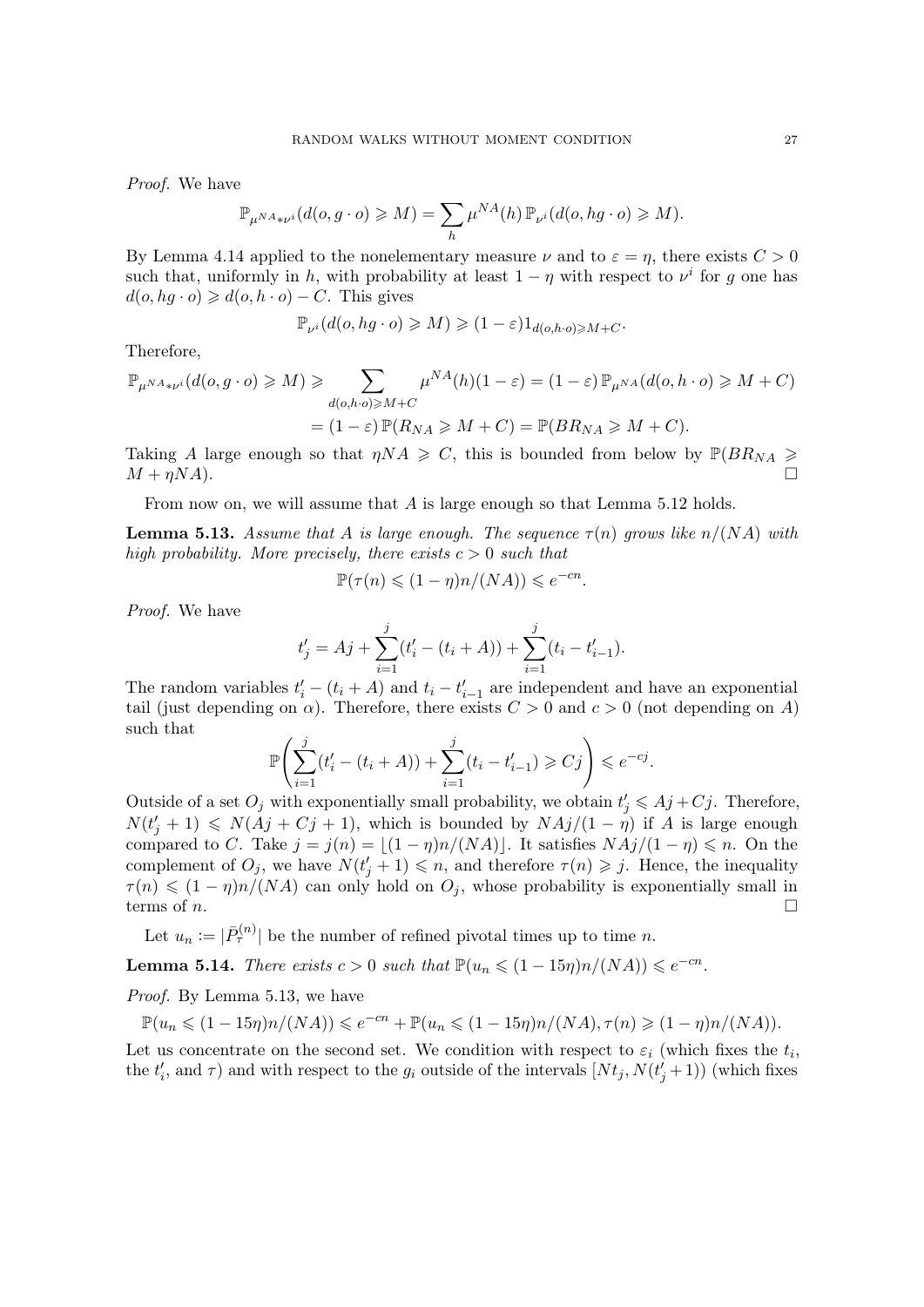the  $w_j$  and  $w'$ ). Once these are fixed, we are in the framework of Subsection [5.1.](#page-17-2) We may therefore apply Proposition [5.10](#page-21-2) and deduce that, conditionally on these quantities, we have  $\mathbb{P}(u_n \leq (1 - 14\eta)\tau) \leq e^{-c\tau}$ , for some  $c > 0$ . As  $\tau \geq (1 - \eta)n/(NA)$ , this gives conditionally  $\mathbb{P}(u_n \leq (1 - \eta)(1 - 14\eta)n/(NA)) \leq e^{-c(1 - \eta)n/(NA)}$ . As  $1 - 15\eta \leq (1 - \eta)(1 - 14\eta)$  and the previous bound is uniform on the conditioning, this implies the conclusion.

Assume now that  $Z_k \cdot o$  converges to a point  $Z_\infty$  at infinity and moreover, for all  $k \geq n$ , holds  $u_k \geq (1-15\eta)k/(NA)$  (this happens outside of a set of exponentially small probability, by Lemma [5.14\)](#page-26-1). Let  $\bar{t} = \bar{t}(n) = \lfloor (1 - 16\eta)n/(NA) \rfloor < |P_{\tau}^{(n)}|$ , and let  $x = x_n$  be the position of the walk at the  $\bar{t}$ -th refined pivotal time. An adaptation of Lemma [4.12](#page-16-0) to this setting (based on Lemma [5.4\)](#page-20-0) shows that, for all  $k \geq n$ , the point  $Z_k \cdot o$  belongs to the  $(2C_0 + 6\delta)$ shadow of x seen from  $\alpha$ . In turn, as in [\(4.6\)](#page-16-4), this implies the inequality

$$
(Z_n \cdot o, Z_{\infty})_o \geq d(o, x_n) - (2C_0 + 9\delta).
$$

Finally, we have

$$
\mathbb{P}((Z_n \cdot o, Z_\infty)_o \leqslant rn) \leqslant e^{-cn} + \mathbb{P}(d(o, x_n) \leqslant rn + (2C_0 + 9\delta)).
$$

For large enough n, we have  $rn + (2C_0 + 9\delta) \leq (r + \eta)n$ . Together with Lemma [5.13,](#page-26-0) we get

$$
\mathbb{P}((Z_n \cdot o, Z_\infty)_o \leqslant rn) \leqslant e^{-cn} + \mathbb{P}(d(o, x_n) \leqslant (r + \eta)n, \tau(n) \geqslant (1 - 15\eta)n/(NA)).
$$

for some  $c > 0$ .

To conclude, it suffices to show that the right-most probability is exponentially small. Let us condition on the  $\varepsilon_i$  (which fixes the  $t_i$ , the  $t'_i$  and  $\tau$ ) and on the  $g_i$  for i not belonging to  $\bigcup [Nt_j, N(t'_j + 1)],$  to be again in the setting of Subsection [5.1.](#page-17-2) Note that  $\bar{t}$  is not fixed by this conditioning. However,  $x_n$  is one of the points  $y_{m+1}^- = w_0 s_1' \cdots s_k' w_m$ , for some  $m \geq (1 - 16\eta)n/(NA)$ . We claim that it suffices to show that, for such an m, we have

<span id="page-27-0"></span>(5.6) 
$$
\mathbb{P}(d(o, y_{m+1}^-) \leqslant (r + \eta)n) \leqslant e^{-cm}.
$$

Indeed, the right hand side is exponentially small in terms of n. Summing over  $m \in$  $[(1 - 16\eta)n/(NA), n/(NA)]$ , we get a bound at most  $ne^{-c'n}$ , which is again exponentially small as desired.

To prove the inequality  $(5.6)$ , we apply Proposition [5.1,](#page-17-1) at the time m. Lemma [5.12](#page-25-0) shows that the stochastic domination assumptions of this lemma are satisfied, for  $R = BR_{NA} - NAT$ where B is a  $(1 - \eta)$ -Bernoulli random variable. This proposition gives

$$
\mathbb{P}(d(o, y_{m+1}^-) \leqslant (r+\eta)n) \leqslant \mathbb{P}(R_1 + \cdots + R_{\lfloor (1-21\eta)m \rfloor} \leqslant (r+\eta)n) + e^{-cm},
$$

where the  $R_i$  are independent copies of R. The last term is compatible with [\(5.6\)](#page-27-0). For the first term, we will apply large deviations for sums of i.i.d. real random variables. We have

$$
\mathbb{E}(R_i) = \mathbb{E}(R) = (1 - \eta)\mathbb{E}(R_{NA}) - NA\eta \geq (1 - \eta)NA\ell - \eta NA,
$$

as  $\mathbb{E}(R_{NA})/(NA)$  is the average drift at time NA, which converges to  $\ell$  from above by subadditivity. For  $z = (1 - \eta)NA\ell - 2\eta NA \leq \mathbb{E}(R)$ , large deviations ensure that  $\mathbb{P}(R_1 +$  $\cdots + R_k \leqslant zk$ ) is exponentially small in terms of k. Therefore, it is enough to show that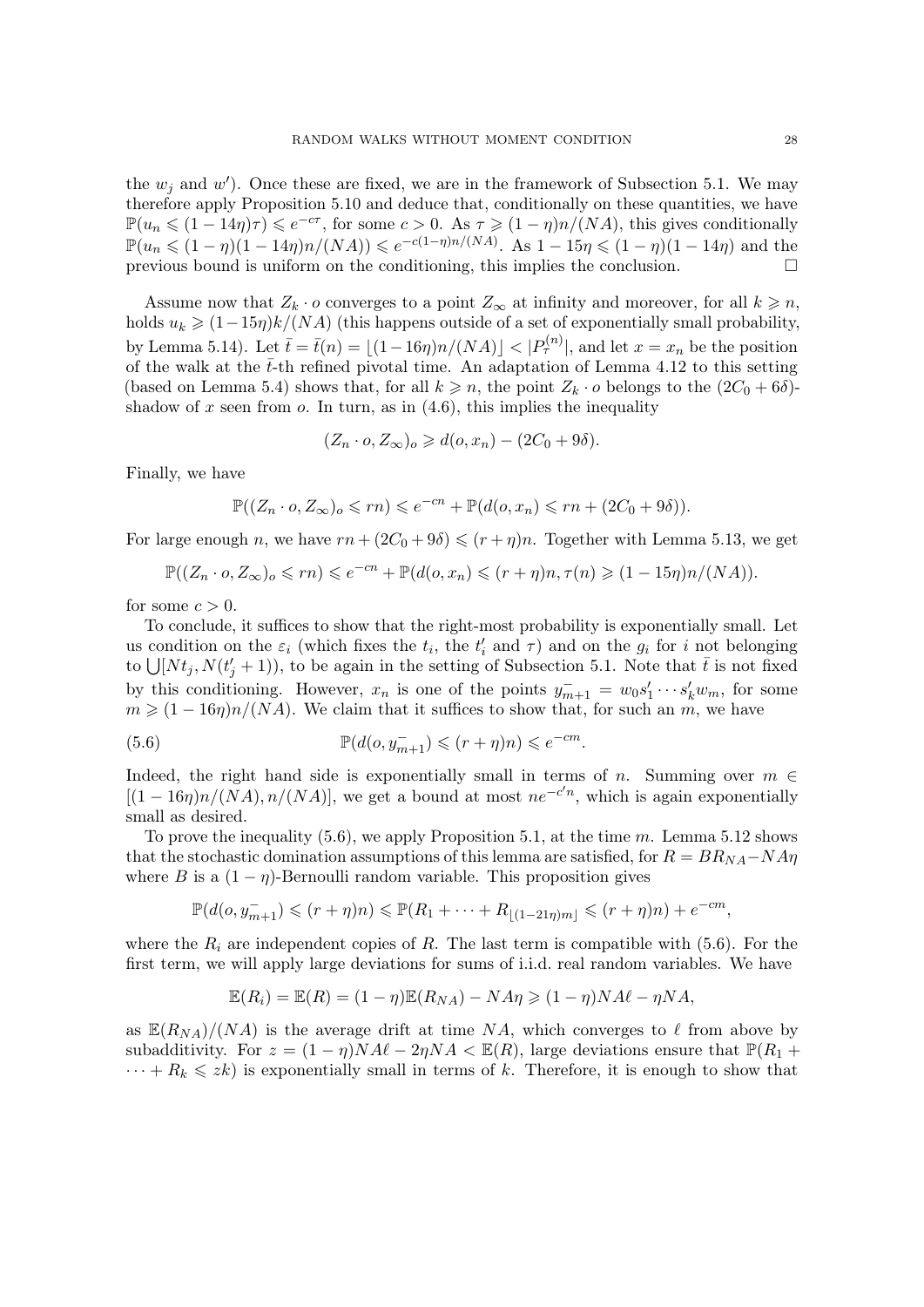<span id="page-28-4"></span>
$$
(r+\eta)n \leq z(1-21\eta)m
$$
 to conclude. As  $m \geq (1-16\eta)n/(NA)$ , we have

$$
\frac{(r+\eta)n}{z(1-21\eta)m} \leq \frac{(r+\eta)n}{((1-\eta)NA\ell - 2\eta NA)(1-21\eta)(1-16\eta)n/(NA)}
$$

$$
= \frac{r+\eta}{((1-\eta)\ell - 2\eta)(1-21\eta)(1-16\eta)}.
$$

When  $\eta$  converges to 0, this converges to  $r/\ell < 1$ . Therefore, for small enough  $\eta$ , it is  $\leq 1$ as desired. This concludes the proof of Theorem [1.3](#page-1-2) when  $\mu$  has a first moment.

5.4. Continuity of the escape rate. As an illustration of the power of the tools we have introduced above, we can recover the fact that the rate of escape  $\ell(\mu)$  depends continuously on the measure  $\mu$ , a fact that was originally proved in hyperbolic groups by Erschler and Kaimanovich in [\[EK13\]](#page-28-2) (and which, in the general setting of non-proper hyperbolic spaces, follows from their proof together with the tools of [\[MT18\]](#page-29-0)).

**Proposition 5.15.** Consider a discrete non-elementary measure  $\mu$  on the space of isometries of a Gromov-hyperbolic space X with a basepoint o. Let  $r < l(\mu)$ . There exist  $\varepsilon > 0$  and a finite subset K of the support of  $\mu$  with the following property. Let  $\mu'$  be a probability measure with  $\mu'(g) \geq \mu(g) - \varepsilon$  for all  $g \in K$ . Then  $\ell(\mu') \geq r$ .

Even more, there exists  $\kappa > 0$  such that, for any  $\mu'$  as above, the corresponding random walk  $Z'_n$  satisfies for any  $n \in \mathbb{N}$  the inequality

<span id="page-28-3"></span>(5.7) 
$$
\mathbb{P}(d(o, Z'_n \cdot o) \leqslant rn) \leqslant e^{-\kappa n}.
$$

Indeed, all the constants in the proofs in Subsection [5.3](#page-24-0) are completely explicit. Once K is chosen large enough and  $\varepsilon$  small enough to ensure that  $\mu'$  gives a weight bounded from below to all the elements in the Schottky set  $S$  chosen at the beginning of this subsection, then all the estimates go through for  $\mu'$  just like for  $\mu$ . In the end, this gives [\(5.7\)](#page-28-3) with a uniform  $\kappa$ . This exponential estimate implies  $\ell(\mu') \geq r$  as  $d(o, Z'_n \cdot o)/n$  converges almost surely to  $\ell(\mu')$ .

It follows from the proposition that, when  $\mu_n$  converges simply to  $\mu$ , then  $\liminf \ell(\mu_n) \geq$  $\ell(\mu)$ . This is the nontrivial direction to prove that  $\ell(\mu_n) \to \ell(\mu)$ , as the other one follows from subadditivity (as  $\ell(\mu') = \text{Inf}_n(\mathbb{E}(d(o, Z_n' \cdot o))/n)$ , and each of these quantities when n is fixed is continuous in  $\mu'$  for the  $L^1$  topology). We obtain the following corollary.

**Corollary 5.16.** Consider a discrete non-elementary measure  $\mu$  on the space of isometries of a Gromov-hyperbolic space  $X$  with a basepoint  $o$ , and a sequence of probability measures  $\mu_n$  converging to  $\mu$  in the  $L^1$ -sense, i.e.,  $\sum_g d(o,g\cdot o)|\mu_n(g)-\mu(g)|\to 0$ . Then  $\ell(\mu_n)$  tends to  $\ell(\mu)$ .

### **REFERENCES**

- <span id="page-28-1"></span>[BMSS20] Adrien Boulanger, Pierre Mathieu, Cagri Sert, and Alessandro Sisto, Large deviations for random walks on hyperbolic spaces, preprint, 2020. Cited pages [1,](#page-0-0) [2,](#page-1-4) [3,](#page-2-2) [6,](#page-5-0) [9,](#page-8-2) [10,](#page-9-1) [15,](#page-14-3) and [17.](#page-16-6)
- <span id="page-28-2"></span>[EK13] Anna Erschler and Vadim Kaimanovich, Continuity of asymptotic characteristics for random walks on hyperbolic groups, Funktsional. Anal. i Prilozhen. 47 (2013), 84–89. [MR3113872.](http://www.ams.org/mathscinet-getitem?mr=MR3113872) Cited page [29.](#page-28-4)
- <span id="page-28-0"></span>[Fur63] Harry Furstenberg, Noncommuting random products, Trans. Amer. Math. Soc. 108 (1963), 377– 428. [163345.](http://www.ams.org/mathscinet-getitem?mr=163345) Cited page [1.](#page-0-0)